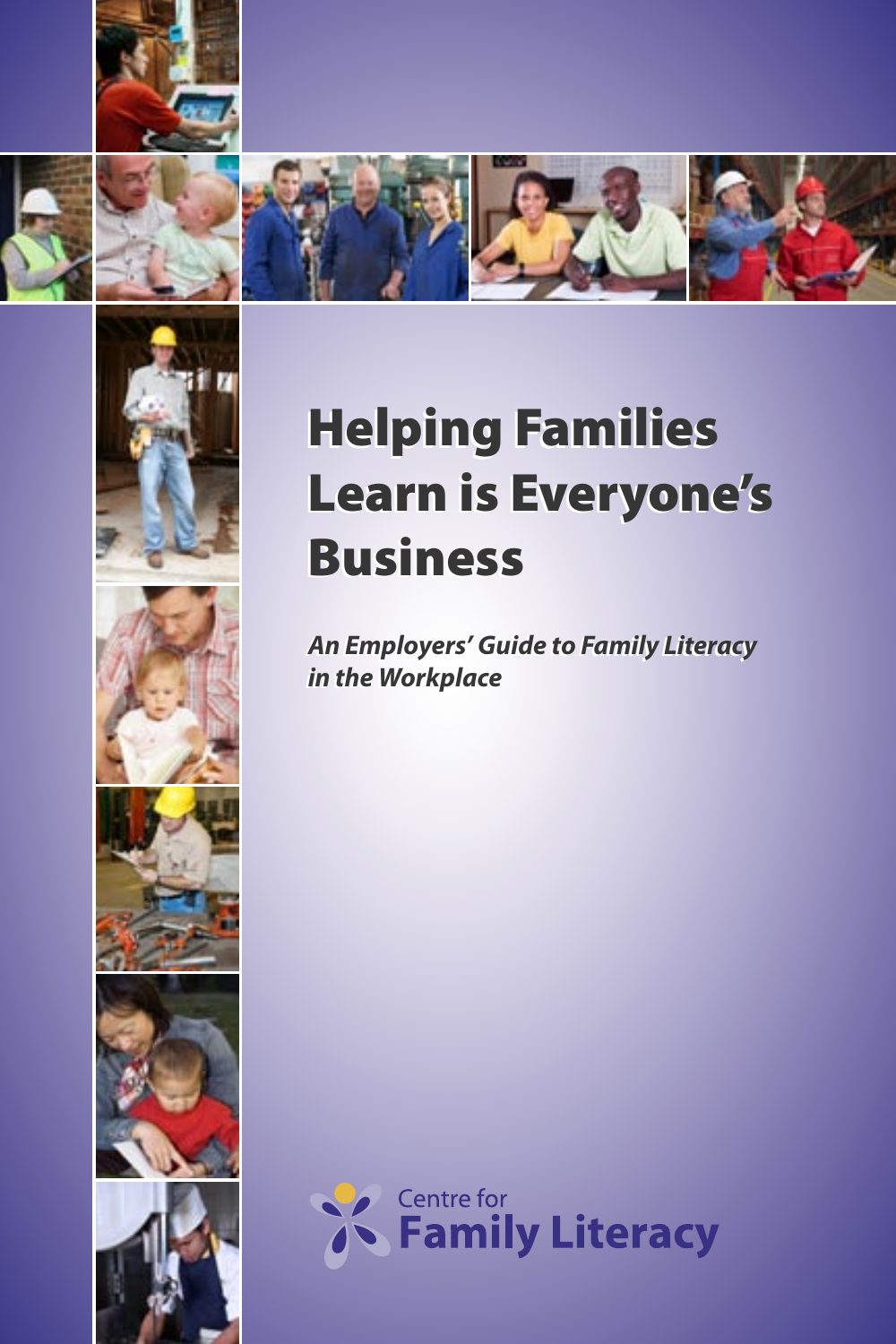# Helping Families Learn is Everyone's Business

**An Employers' Guide to Family Literacy in the Workplace**

Sharon Skage

Published by the Centre for Family Literacy, Edmonton, Alberta as one component of the Workplace Family Literacy Project (2008-2010). Funding for the project was provided by the Office of Literacy and Essential Skills at Human Resources and Skills Development Canada.

Further information on the Centre for Family Literacy can be obtained by visiting www.famlit.ca, or calling the Centre at 1-866-421-7323.

© 2010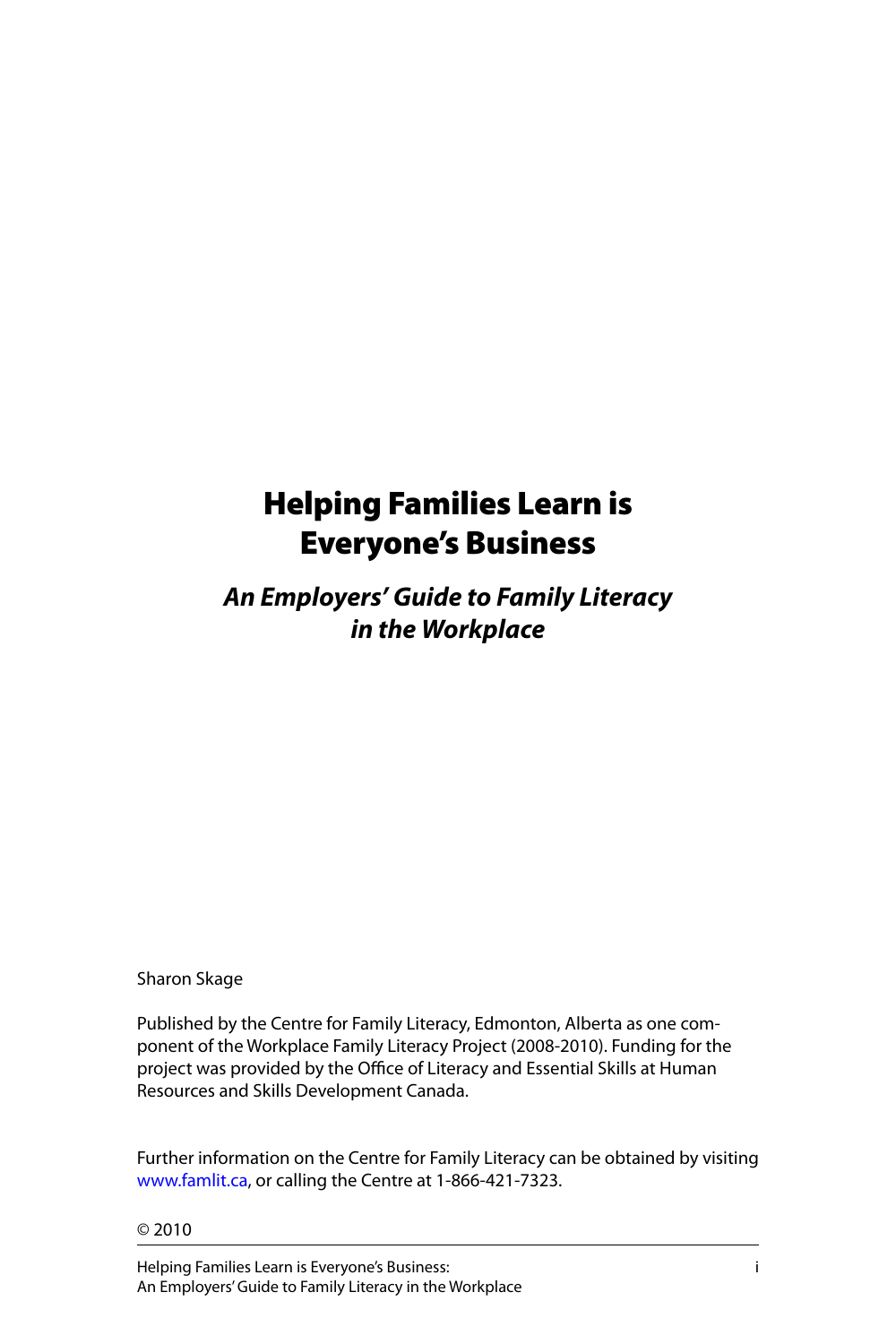"We, as a company, want to give our employees every chance to improve their skill sets. Literacy is critical to employee's well being since they must learn to read complex directions in Standard Operating Procedures, MSDS sheets and Operator's Manuals if they are to perform more than manual labour."

Pat Bremner, Lucerne Foods Workplace Family Literacy Project, 2009i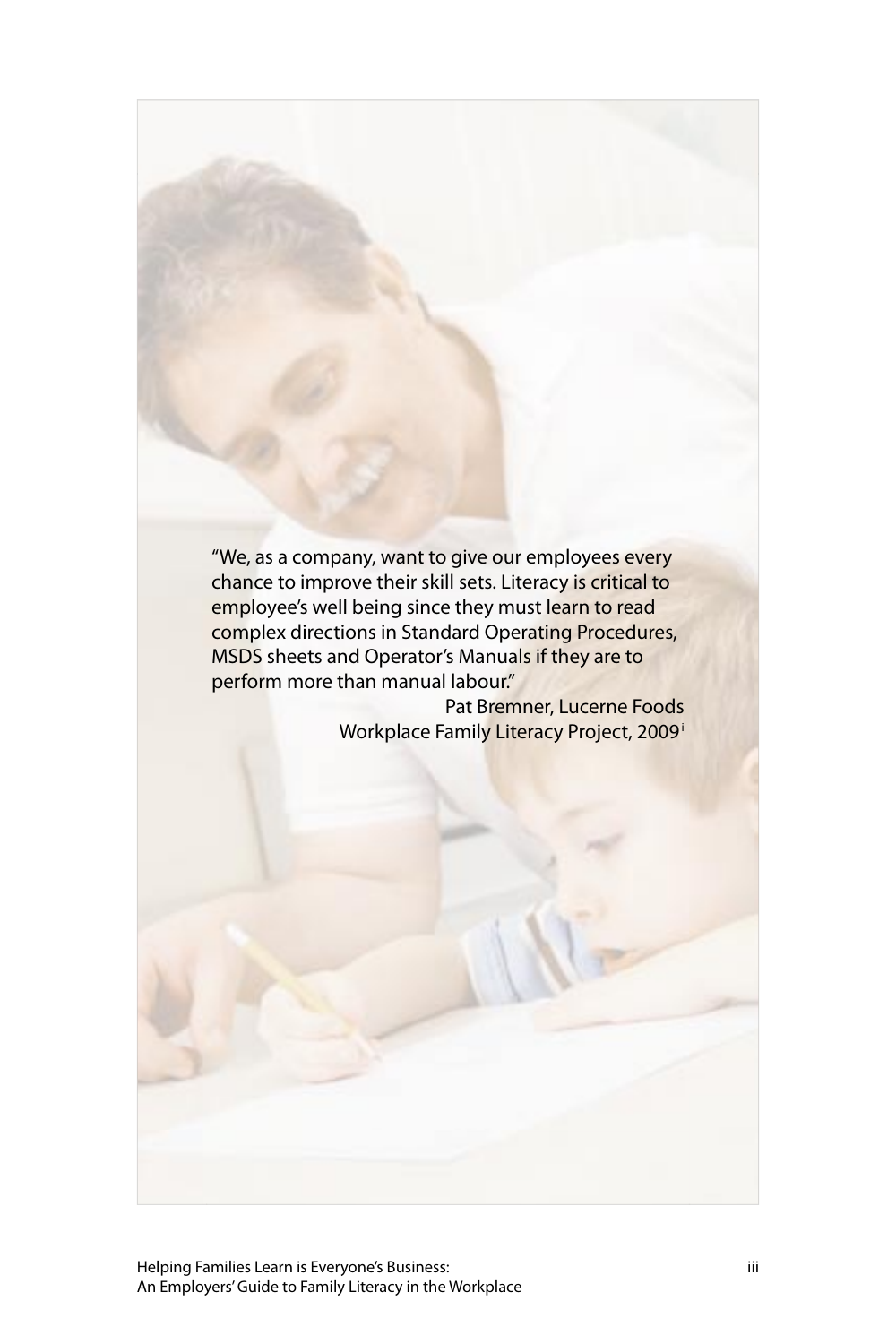## TABLE OF CONTENTS

| Family literacy programs benefit employers and employees2     |  |
|---------------------------------------------------------------|--|
|                                                               |  |
|                                                               |  |
|                                                               |  |
| Barriers to participation in traditional workplace programs 6 |  |
|                                                               |  |
|                                                               |  |
|                                                               |  |
|                                                               |  |
|                                                               |  |
|                                                               |  |
|                                                               |  |
|                                                               |  |
| Linking Home and School Through Workplace (LHSTW) 13          |  |
|                                                               |  |
|                                                               |  |
|                                                               |  |
|                                                               |  |
|                                                               |  |
|                                                               |  |
|                                                               |  |
|                                                               |  |
|                                                               |  |
|                                                               |  |
|                                                               |  |
| Appendix B: Leger Marketing's business surveys 29             |  |
| Appendix C: Community-based family literacy programs in       |  |
|                                                               |  |
|                                                               |  |
| Appendix E: About the Centre for Family Literacy 39           |  |
|                                                               |  |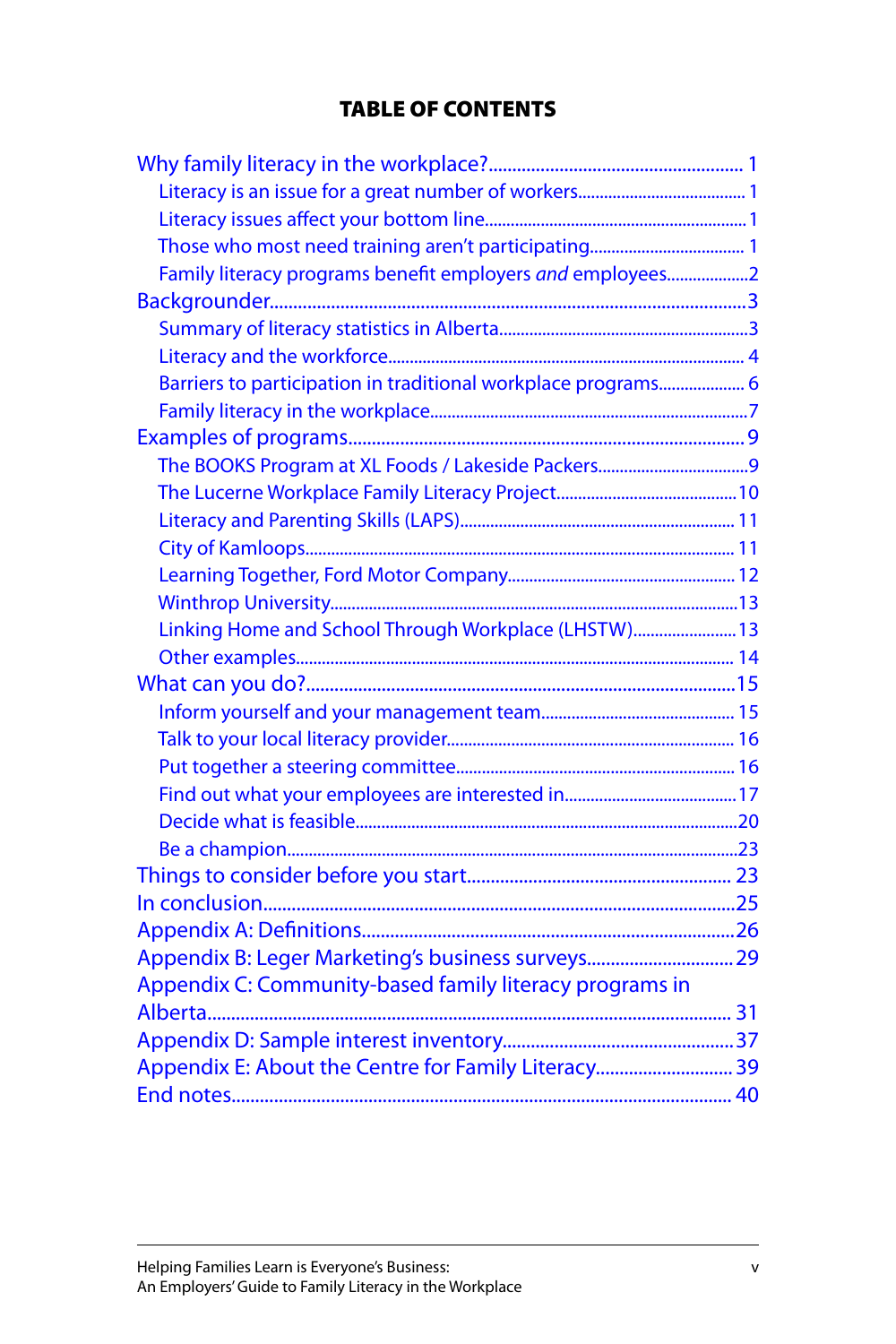Very few people will enrol in a training course simply because they wish to help their organization be more productive. Taking an approach to learning that develops the whole person, rather than just skills for one component of his or her job, helps encourage individuals to develop themselves to their full potential.

Profiting from Literacy: Creating a Sustainable Workplace Literacy Program, Conference Board of Canada, 2005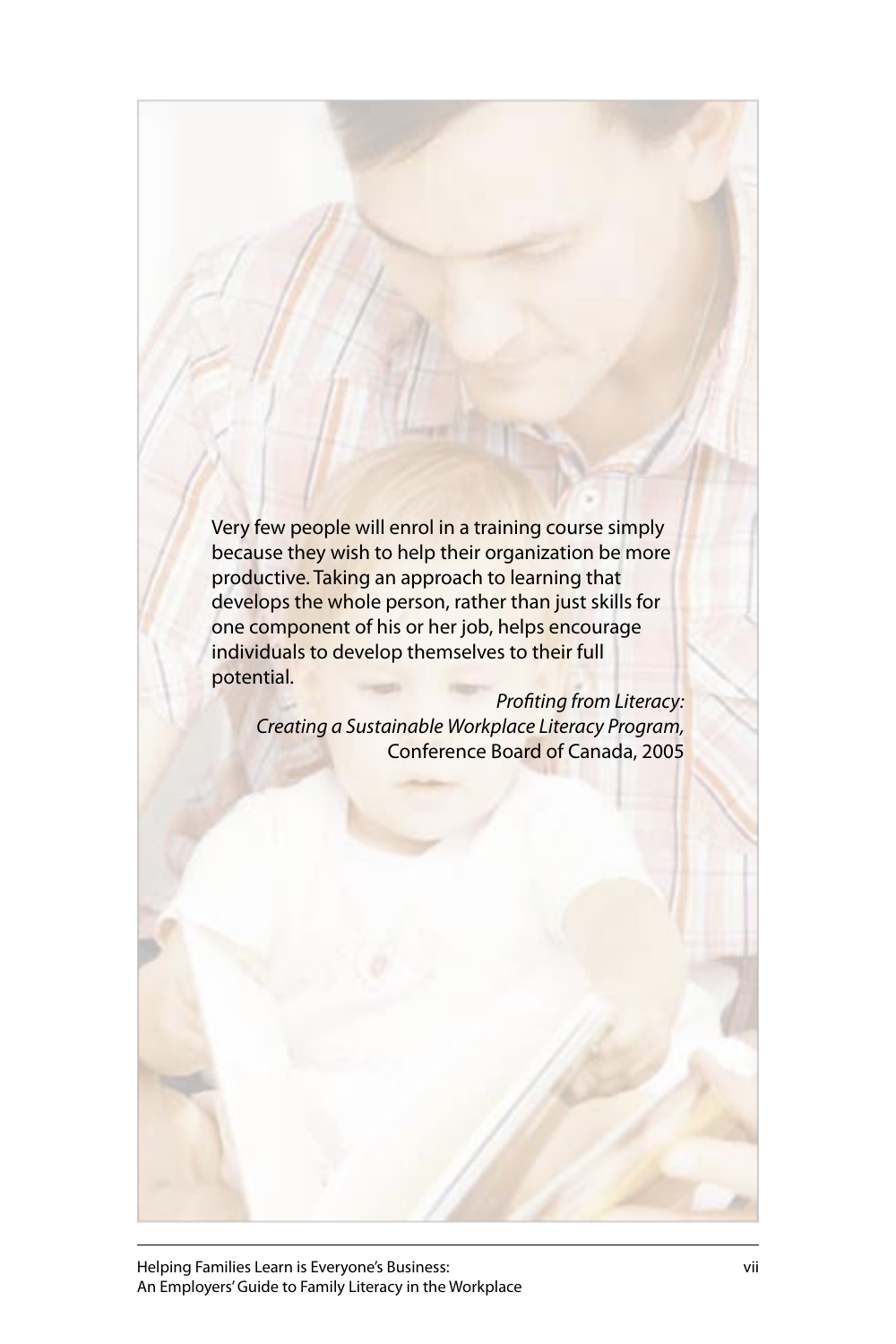# <span id="page-5-0"></span>Why family literacy in the workplace?

## Literacy is an issue for a great number of workers

The most recent Statistics Canada survey shows that 40% of adults aged 16-65 in Alberta lack the basic literacy skills to perform competently in most jobs in our modern economy. That represents over 700,000 people. For Canada as a whole, that statistic changes to 42% of adults aged 16-65. Read more about literacy rates on page 3 and Appendix A.

# Literacy issues affect your bottom line

There is a cost to the economy from low literacy levels, especially in terms of safety and productivity. Although estimates of economic costs are imprecise, the Canadian Task Force on Business estimated that low literacy levels in 1988 cost businesses about \$4.1 billion annually in lost productivity. As literacy levels are virtually the same now as twenty years ago, this figure rises to roughly \$6 billion when adjusted for inflation.<sup>ii</sup>

Looking at it another way, there is a benefit from investing in literacy programs. Statistics Canada estimates a 1% increase in literacy skills would yield a 1.5%, or \$18.4 billion, permanent increase in our GDP and a 2.5% increase in productivity.<sup>iii</sup>



Literacy and essential skills are just two of a myriad of factors that affect productivity and performance in the workplace, but they are vitally important factors. Read more about literacy and the labour force on page 4.

# Those who most need training aren't participating

Although industry and business in Canada have benefitted from workplace literacy and essential skills programs for many years now, few employers offer programs and they are not reaching those most in need.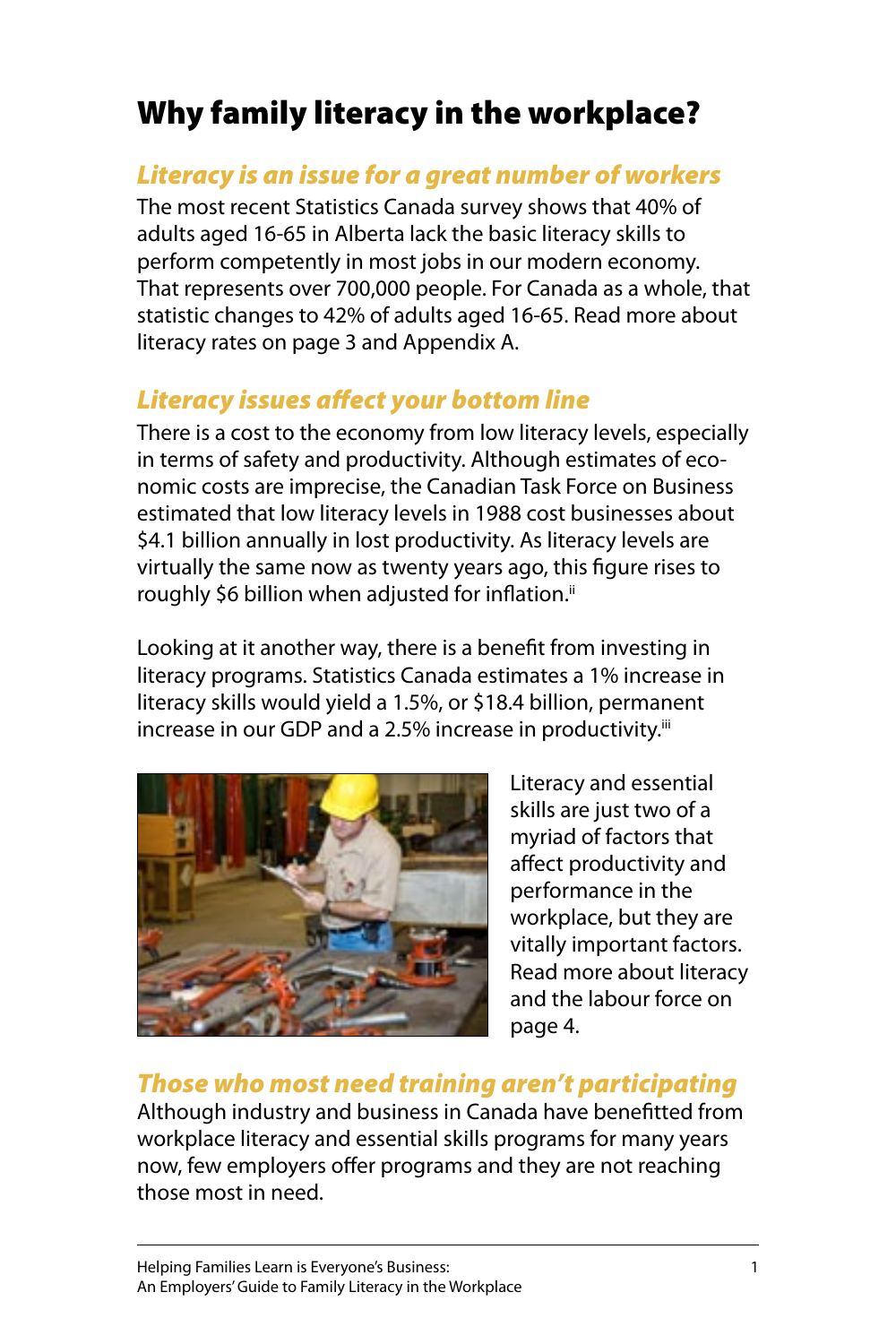<span id="page-6-0"></span>Only 29% of level 2 Canadians participated in adult education and training, as opposed to 40% of level 3 and 60% of levels 4 and 5 Canadians.<sup>iv</sup> (For a definition of levels, see the next section and Appendix A.)

Only 18% of Canadian workers with high school education or less receive formal workplace training.<sup>v</sup>

## Family literacy programs benefit employers and employees

There have been community-based family literacy programs in Alberta since the early 1990s, and in other jurisdictions since the 1980s, and the results are clear.

- Parents join because the focus is on helping their children, as opposed to their own abilities.
- Parents experience changes in their literacy-related attitudes and behaviors.
- Parents gain the confidence to re-enter the learning system and pursue other training.
- Young children–your future workforce–increase their early language and early literacy skills.<sup>vi</sup>

There must be benefits to the employer, of course, to justify running a family literacy program in the workplace. And there are.

- Adults retain information and skills picked up in workplace training to a greater degree when the training materials are related to day-to-day experiences at work, at home, and in the community.<sup>vii</sup>
- Family literacy programs provide an opportunity for adults to practice and learn skills that they can apply to work as well as family life. In addition to reading and writing for the program, many of the topics discussed in the context of supporting children's development–problem-solving, communication skills, getting along with others, understanding how reading and writing develop–dovetail with the essential skills necessary for today's workplace.
- Having the program in the workplace in and of itself raises awareness of the importance of reading, writing, and communication.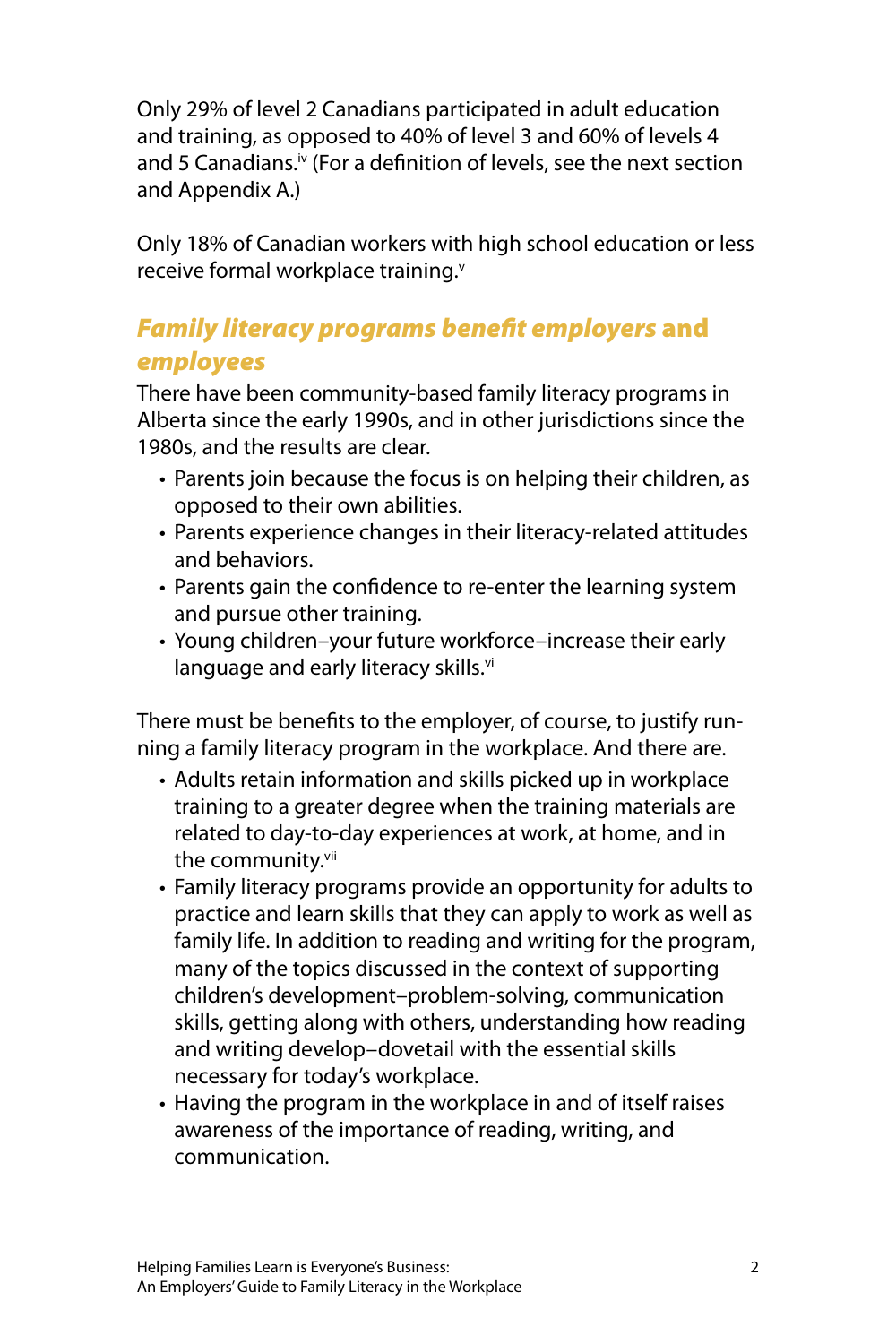- <span id="page-7-0"></span>• Such programs have been successfully used as a "hook" to get reluctant workers into company training programs. Viii, ix
- Family literacy programs are a way to maintain a broad perspective on training and education that addresses workers as employees, individuals, and family and community members. x
- It is a means of getting "double duty dollars"xi from workplace training, in terms of increased skills in the current and future workforces.
- It is a way for companies to exercise their social responsibility by supporting literacy development in the broader community, and helping to develop a culture of learning in which all may reach their full potential.<sup>xii</sup>

In the pages that follow, you'll find additional information on why implementing family literacy in your workplace makes sense. There are examples of programs that have taken place here in Alberta and elsewhere, and you'll also find practical suggestions on how to partner with your local family literacy organization to deliver the most effective program.

# Backgrounder

# Summary of literacy statistics in Alberta

The most recent Statistics Canada survey shows that 40% of adults aged 16-65 in Alberta lack the basic literacy skills to function effectively in society.<sup>xiii</sup> Their skills are too low to be fully competent in most jobs in our modern economy.<sup>xiv</sup> That represents over 700,000 people.

It's important to note that, for the most part, family literacy programs in the workplace have involved employees, and children do not attend but rather benefit indirectly.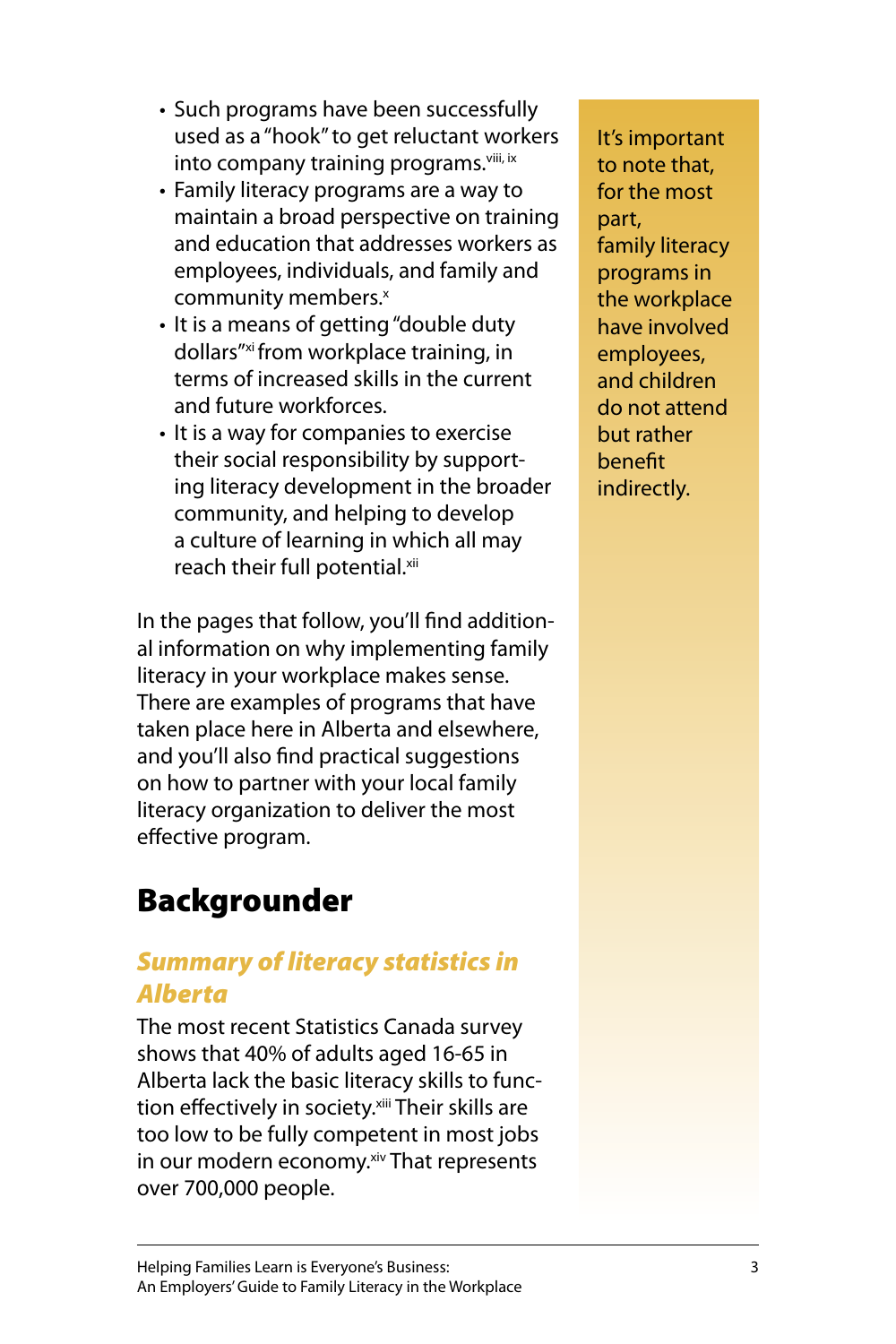<span id="page-8-0"></span>Fourteen percent of Alberta's adult population is at level 1–the lowest level on the five-point scale. These individuals have difficulty reading instructions on a product label and are unable to read a bedtime story to their children.



A further 26% are at level 2, which means they can only deal with reading material that is simple and clearly laid out. They may have adapted their lower literacy skills to everyday life, but would have difficulty learning new job skills requiring a higher level of literacy.xv

Level 3 is the internationally recognized minimum level of skills required to manage everyday literacy tasks. Thirty percent of adult Albertans are at this level.

Despite these high numbers, fewer than 10% of adults with low literacy skills ever enroll in programs to improve their skills.<sup>xvi</sup>

# Literacy and the workforce

Literacy skills are critical in today's information-based society and economy, and yet one in 4 Canadians in the labour market has literacy skills at level 2.<sup>xvii</sup> There is a cost to business and the economy from these low literacy levels, especially in terms of safety and lost productivity. Although estimates of economic costs are by definition imprecise, the Canadian Task Force on Business estimated that low literacy levels in 1988 cost businesses about \$4.1 billion annually in lost productivity, or approximately \$6 billion when adjusted for inflation.<sup>xviii</sup>

Looking at it another way, there is a benefit from investing in literacy and essential skills programs. A 1% increase in literacy skills would yield a 1.5%, or \$18.4 billion, permanent increase in our GDP and a 2.5% increase in productivity. $x$ ix

Literacy and essential skills are just two of a myriad of factors that affect productivity and performance in the workplace, but they are vitally important factors.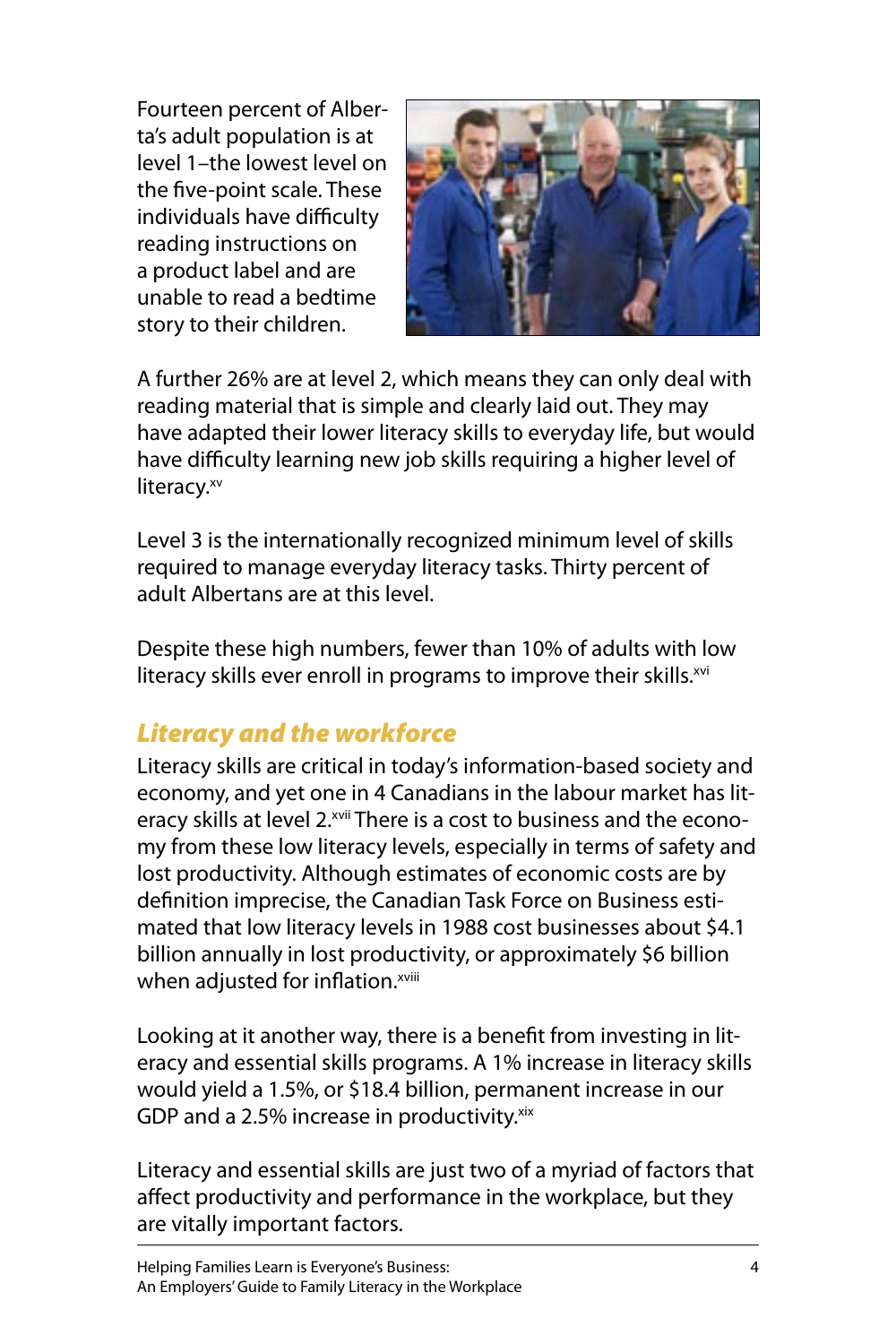We know about the economic benefits of improving literacy levels through workplace initiatives and there are many success stories about workplace programs. Studies such as Michael Bloom's The Economic Benefits of Improving Literacy Skills in the Workplace $x^x$  detail clear benefits to employees (higher income, less unemployment, more full-time work, etc.) and employers (time savings, improved quality of work, lower costs, etc.).

However, the Conference Board of Canada and others find that upper level 2 and lower level 3 employees are "generally overly confident about their literacy skills and unaware of reasons for upgrading their skills."<sup>xxi</sup> Fewer than 30% of adult workers in Canada participate in job-related education and training, compared to almost 35% in the United Kingdom and nearly 45% in the United States.<sup>xxii</sup>

Moreover, training is usually offered to, and taken by, employees in supervisory or management level positions. Only 18% of Canadian workers with high school education or less receive formal workplace training.<sup>xxiii</sup>

### **Key Facts About Literacy and the Labour Force**xxiv

Literacy outcomes:

One in 4 Canadians in the labour market (aged 16 to 65) has • literacy skills at IALS level 2, on a five-level scale, where 3 is the minimum required for everyday reading and writing tasks, and 5 is the highest level.

Labour market participation and literacy outcomes:

- Only 66% of working-age Canadians at IALS levels 1 and 2 participate in the labour market, as opposed to 83% of levels 4 and 5 working-age Canadians.
- Almost 84% of working-age Canadians at IALS level 2 believe their readings skills are "not at all limiting" to their opportunities at work.

Participation in adult education and training:

Only 29% of level 2 Canadians participated in adult education and • training, as opposed to 40% of level 3 and 60% of levels 4 and 5 Canadians. The Canadian total participation rate is 38%.

Income and earnings:

Out of six variables that predict earnings, level of literacy is the •most significant factor.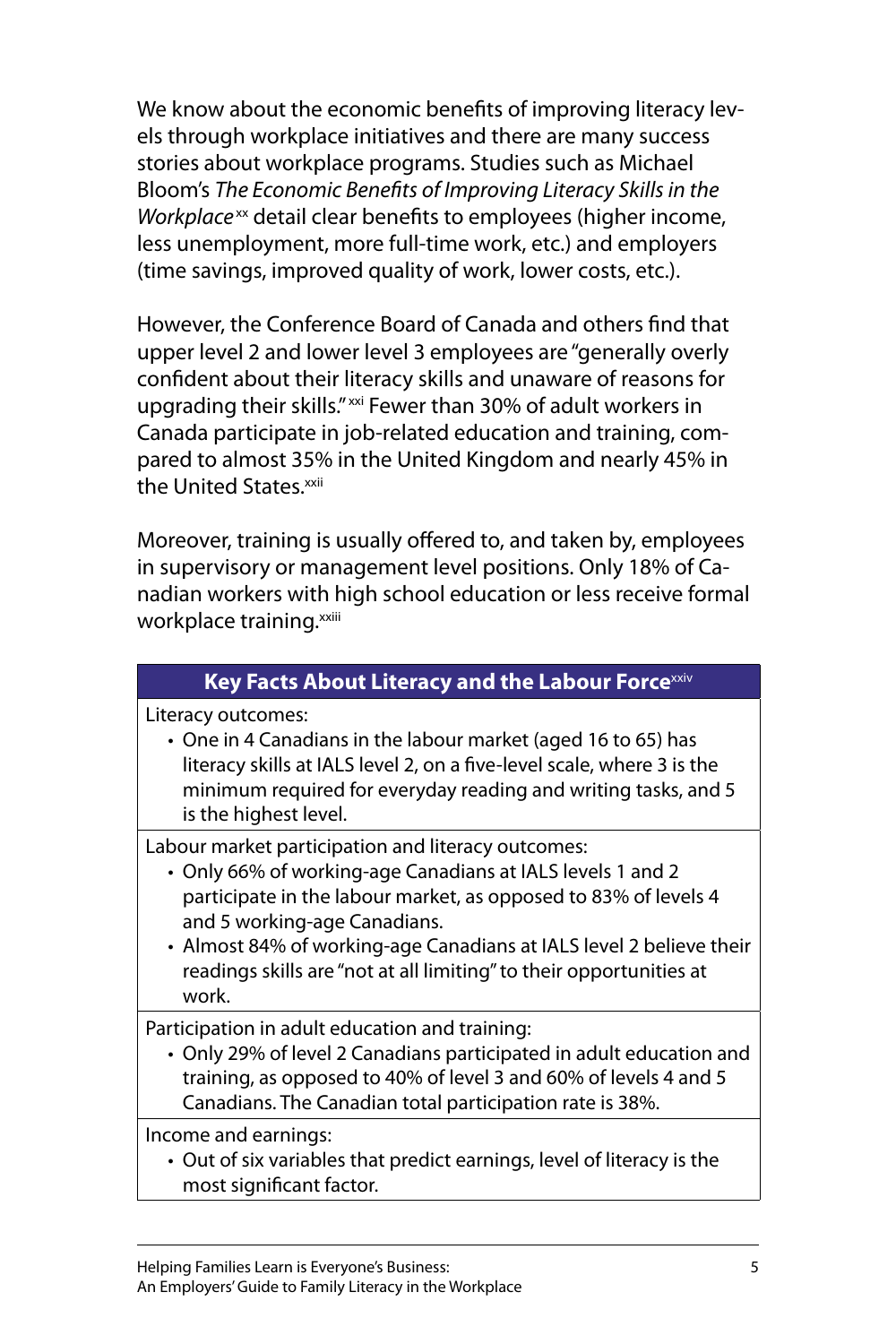<span id="page-10-0"></span>Another consideration is the number of employers who offer workplace literacy or essential skills training to their employees. According to Leger Marketing's 2009 surveys on behalf of this project, half of Alberta employers report providing workplace education programs, but these are often likely to be basic computer skills and teamwork. Of businesses offering workplace training in the 12 months prior to the survey, only 18% provided training in reading, 18% provided writing-related training, and 12% provided basic math.<sup>xxv</sup> (See Appendix B for more information from the Leger surveys.) There are clear benefits in improving workplace



literacy cited by employers–improved learning facility of employees, their ability to work together as a team, and improved labourmanagement relations to name a few–but this message has not yet reached many Canadian workplaces.

## Barriers to participation in traditional workplace programs

Increasing participation in workplace training programs has been the subject of a number of studies, as has the subject of motivation to participate in adult learning programs. In Literacy, Life and Employment, the Conference Board of Canada reports that participants in their study (the "target group," as opposed to "higher literacy group") cited financial reasons and lack of time as two key reasons why they did not take part in available job-related training.<sup>xxvi</sup> However, the authors point to the IALS findings on self-assessment and over-confidence (cited above), and note the need to make individuals with low levels of literacy aware of the benefits of improving and upgrading skills.

The Conference Board also reports that, for adult learners who may have had negative experiences with formal schooling, deciding to take part in any type of learning program can be difficult. They may fear the repercussions of failure or be concerned about confidentiality, or may not be aware that a learning program could help them build needed skills.<sup>xxvii</sup>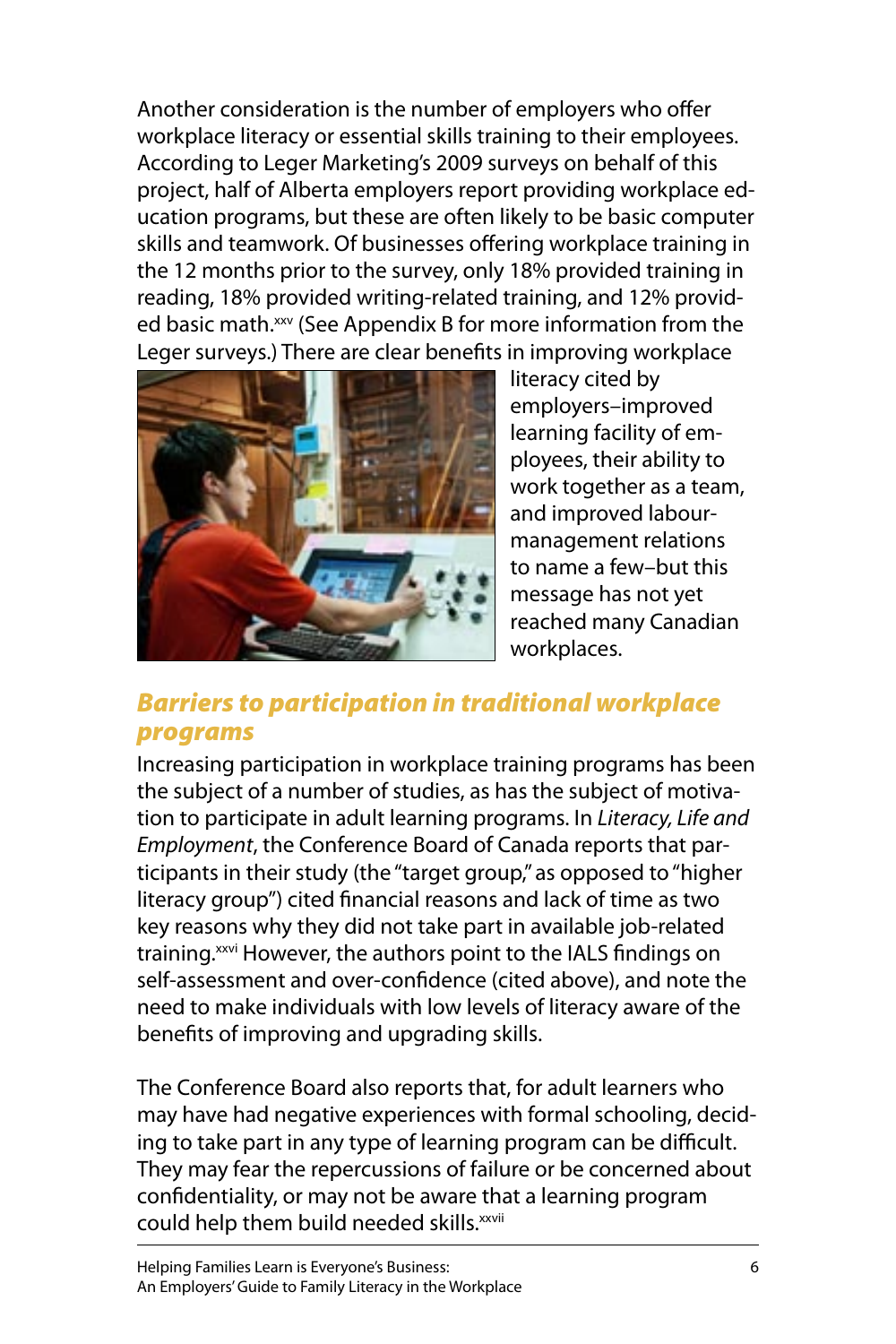<span id="page-11-0"></span>The following barriers are often cited as preventing people from getting involved in learning, whether in the workplace or other venues:

- low self-esteem as a result of previous negative experience of learning
- fear of failing, or lack of confidence in their ability to take part in a group
- feeling that learning is for "other people" but not for them–inability to recognize themselves as "learners" despite what they have learned through life's experiences
- adults who have left school with few or no qualifications may not feel good about returning to learning<sup>xxviii</sup>
- adult and workplace literacy programs may be under prescribed because of employee fear or sense of stigma<sup>xxix</sup>

# Family literacy in the workplace

While there are examples of family literacy in the workplace, some of which are included in the next section, these types of programs are not widespread. What is not lacking are clear and compelling arguments that show how interwoven all of these threads are– learning as an adult, as a worker, as a parent, as a child–and how one supports and enhances the other. From academic research on functional context learning and literacy transfer to calls from labour and business councils to invest in family literacy, recognition has existed for over two decades of the wisdom of integrating family-based programming into workplace and basic skills initiatives.

Family literacy in the workplace is about overcoming these barriers, getting your employees interested in learning and comfortable with taking training, and creating an intergenerational cycle of achievement.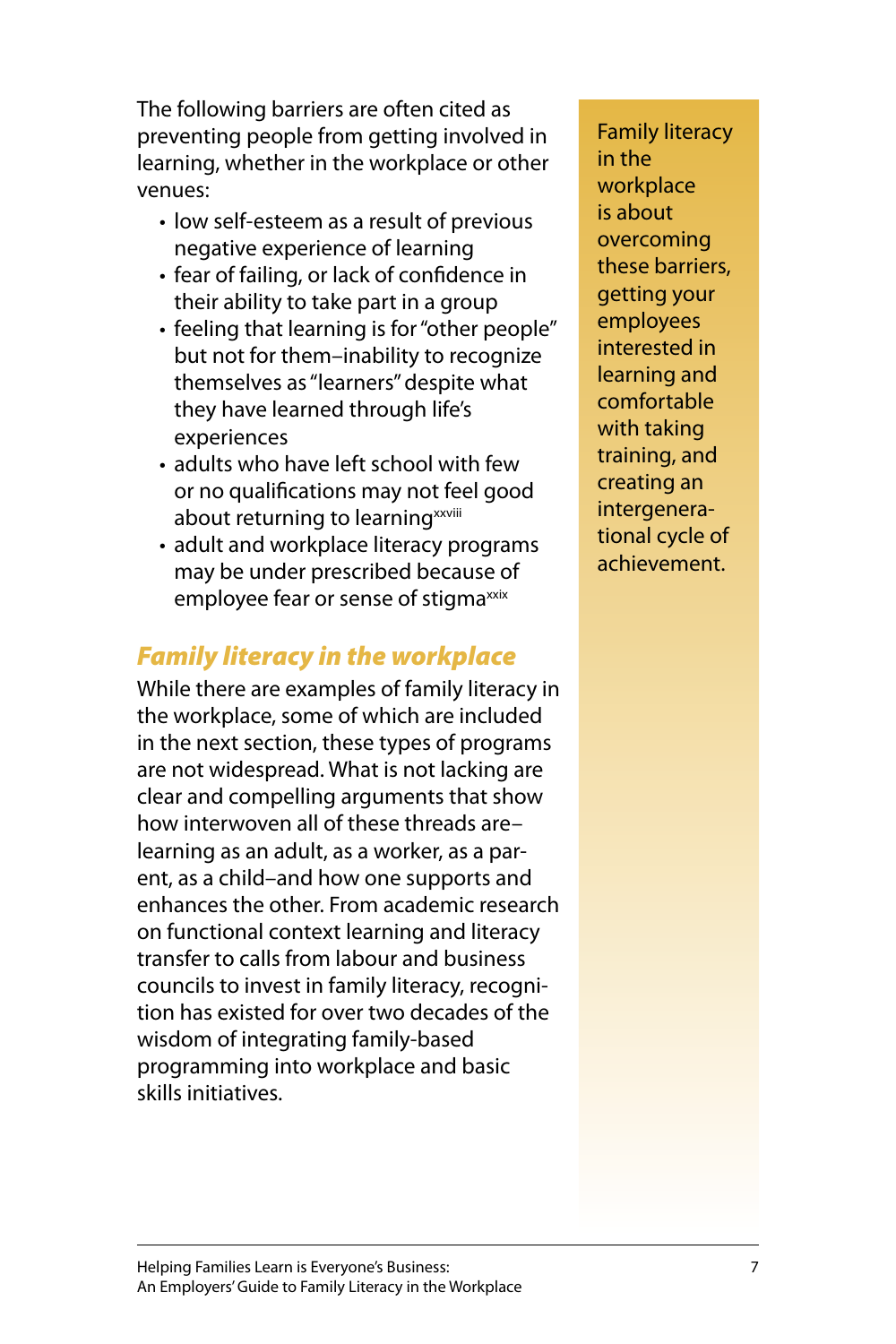## **Results from family literacy programs that impact workplace skills**

In the family literacy field it has been demonstrated that adults with low literacy skills will often participate in literacy programs to benefit their child. At the same time, they experience changes in their literacy-related behaviors and attitudes, and often go on to other upgrading programs.<sup>xxx, xxxi</sup>



The U.K. study Assembling the Fragments: A Review of Research on Adult Basic Skills<sup>xxxii</sup> is one of several that found that adults in family literacy programs have higher attendance, retention, and completion rates than those in "general provision," and that their movement to further study and employment is high. Other researchers have documented benefits from family literacy program participation related to employment, such as enhanced employment status or job satisfaction, increased employment, and increased participation in job training.<sup>xxxiii, xxxiv</sup>

Although research clearly shows the benefits of family literacy for adult participants and for children, it has been largely overlooked as a strategy for developing effective workplace literacy programs.

## **Family literacy components enhance other types of education and training**

Research suggests that workplace programs that aim to do more than increase job-specific skills, that use functional materials from not only the workplace but also home and community, are more effective than programs with a narrower scope. Family literacy activities and materials can enhance the effectiveness of workplace training.

> By offering contextual learning experiences, both within and outside the classroom, family literacy and adult education programs can help individuals, particularly those with limited experience in the labor market, develop a broad array of skills and behaviors valuable both to employers and to their own ability to pursue a career.<sup>xxxv</sup>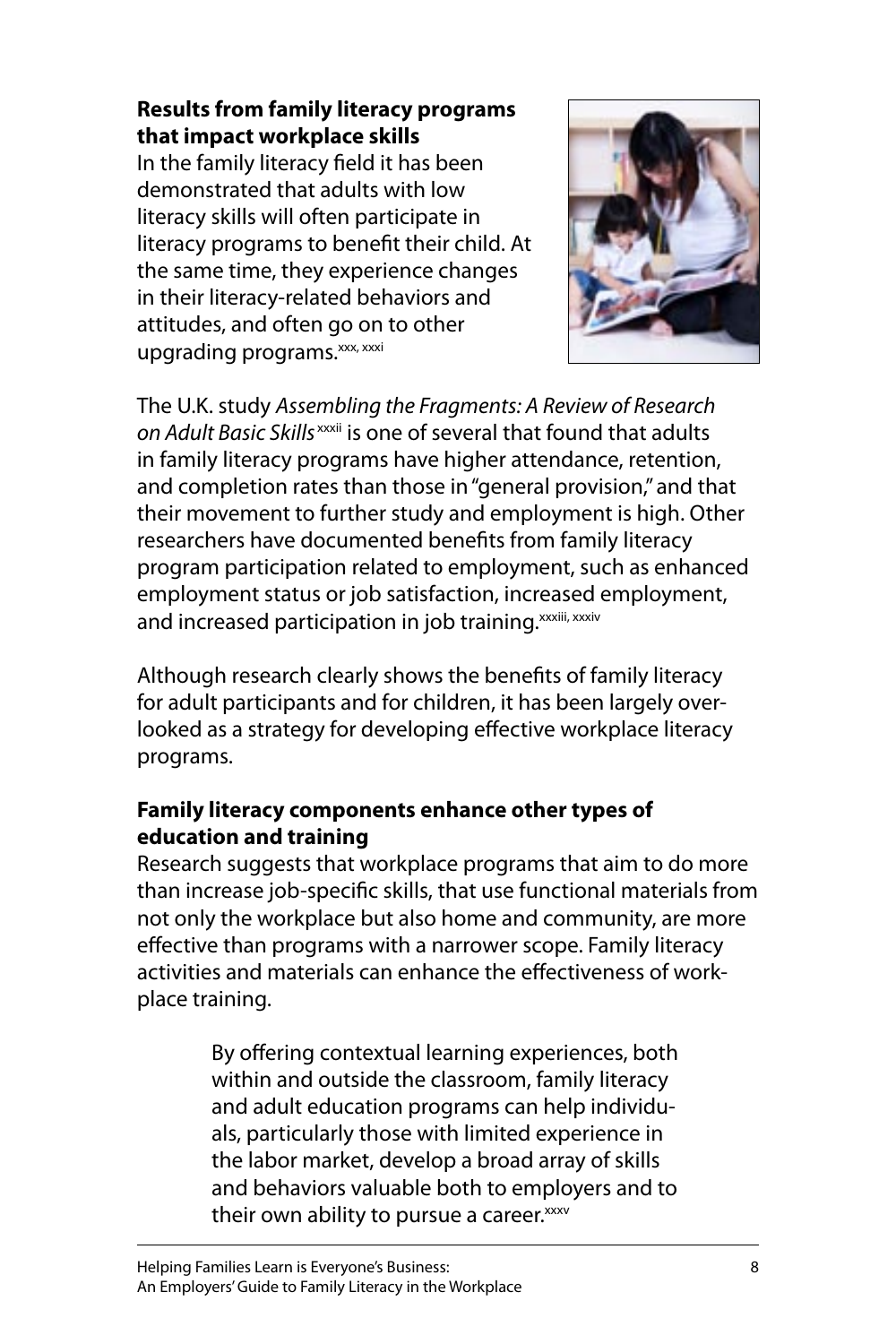<span id="page-13-0"></span>Union involvement in and support of workplace literacy programs also reflects the importance of curriculum and materials related to workers' lives. The Canadian Union of Public Employees' list of best practices for literacy in the workplace states that unions support programs that address the needs of the whole person, enriching learners' lives as individuals, workers, union members, family members, and citizens.<sup>xxxvi</sup>

# Examples of programs

The first two examples given here are the pilot programs that ran as components of the Workplace Family Literacy Project, the initiative that produced this quide and the companion Helping Families Learn is Everyone's Business: A Practitioners' Guide to Family Literacy in the Workplace.

The examples that follow the pilot program descriptions are drawn from Canada, the United States, and the United Kingdom–initiatives that go back two decades or more. These range from intensive programs that involved workers and their families, to programs that focused on parents and primary caregivers, to workplace learning centres that were open not just to employees but to their families as well, to lunchtime seminars, book lending programs for workers and their children, and family literacy activities and special events.

# The BOOKS Program at XL Foods / Lakeside Packers

In late 2009 Lakeside Packers, a meat packing plant just outside of Brooks, Alberta, conducted a pilot program that saw a small number of its employees participate in a BOOKS (Books Offer Our Kids Success) family literacy program. The participants were permanent residents or new immigrants, many of whom are not literate in their own language and all of whom have very limited English reading and writing skills. The group met once a week for 1.5 hours, before their shift started, with the program running for eight weeks.

The BOOKS program focuses on encouraging parents and other caregivers to share picture books regularly with their children and build on the experience of reading together through craft activities. In the Brooks pilot, discussion of the themes of the children's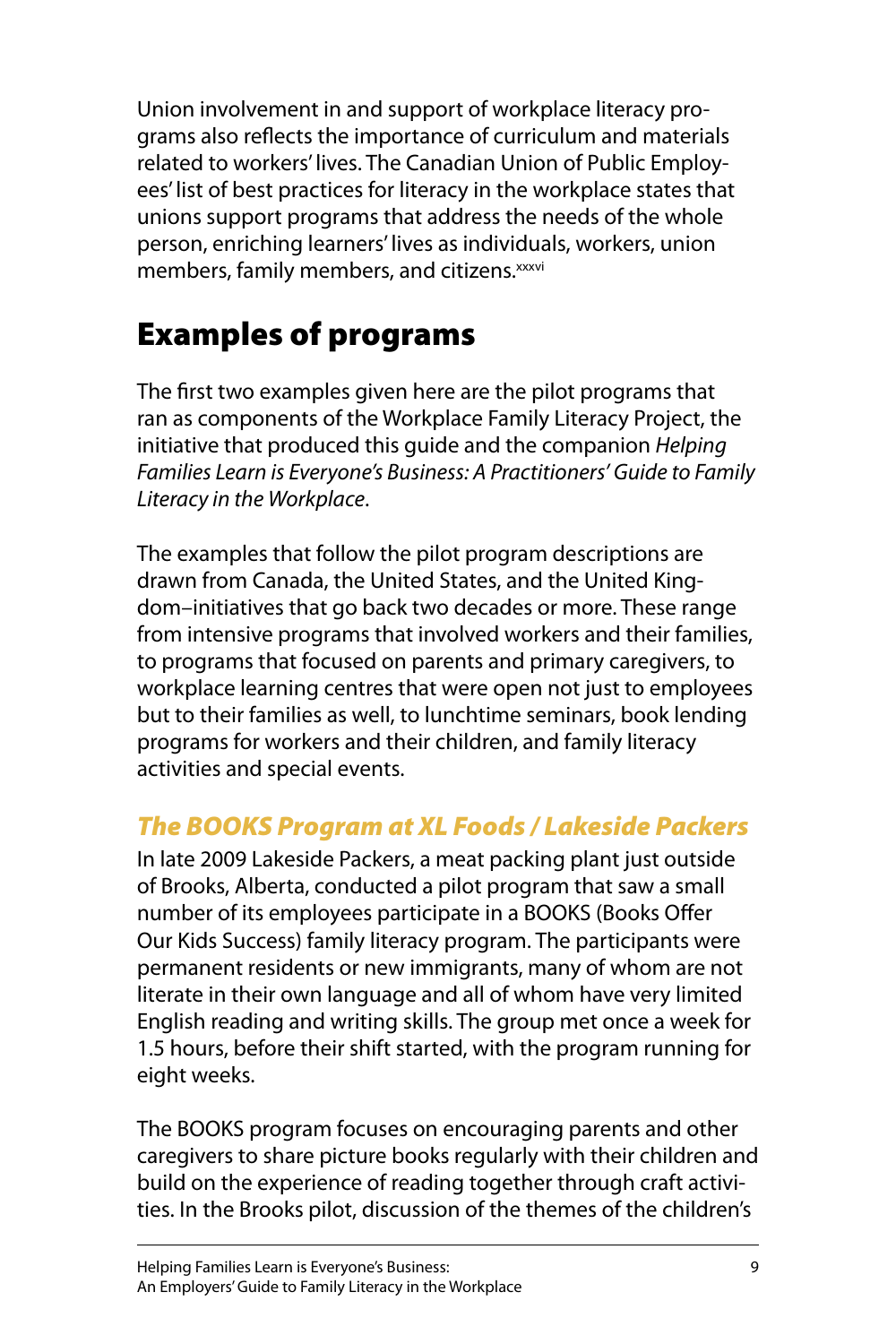<span id="page-14-0"></span>

books led naturally into discussions of work-related interests and concerns, such as job aspirations and workplace safety. The classes also opened up opportunities for participants to discuss their own learning, and to ask questions related to language and reading within the safe environment of a child-focused program. Outcomes included improved communication in the workplace and enhanced family enjoyment of learning.

At the conclusion of the pilot program, the company decided to continue BOOKS, with over 50 employees on a wait list for the next program.

> "I used to do orientation–I would say 'you need to let me know if you can't read,' but they didn't– [they were] afraid, embarrassed. We knew some could not."

> > Safety Coordinator, Lakeside Packers<sup>xxxvii</sup>

# The Lucerne Workplace Family Literacy Project

In 2009 the Taber and District Community Adult Learning Association approached Lucerne Foods in the southern Alberta community about the possibility of partnering in a family literacy in the workplace project. Lucerne employees identified topics that they were interested in, and the literacy coordinator used these to develop a series of 30-minute lunchtime seminars delivered at the food processing plant. The project ran for eight weeks. Outcomes included workers becoming more aware of their literacy skills and the literacy development of their children, and enhanced worker attitudes toward the importance of family literacy activities.

At the conclusion of the pilot program, the plant supervisor said she would recommend the program to anyone, and the learning association was negotiating with another food processing company to offer similar programming to its employees.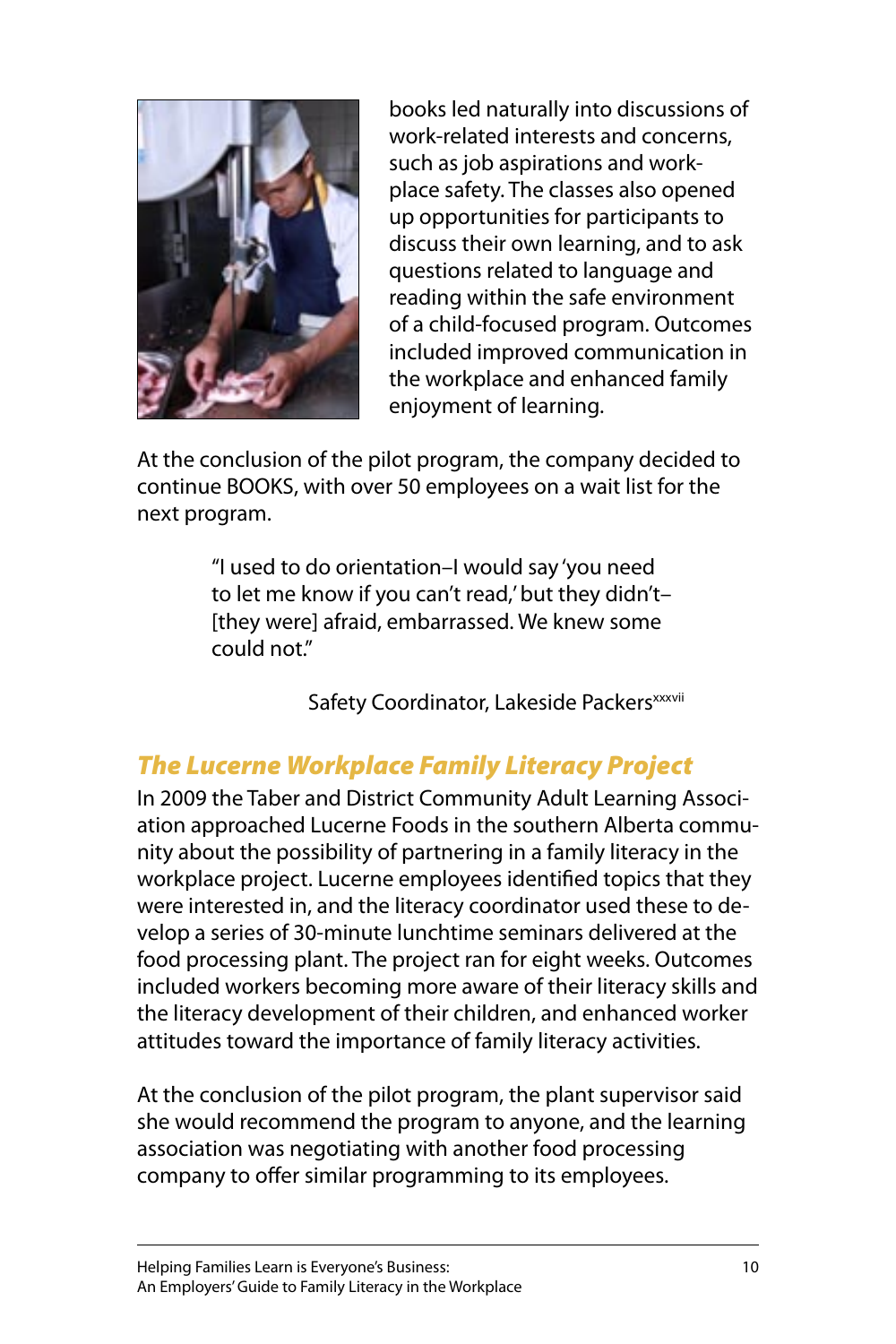<span id="page-15-0"></span>"Family literacy helps to produce young adults, who are just entering the workforce, with the ability to read directions carefully and thereby reduce waste in the form of accidents and mistakes." Plant supervisor, Lucerne Foods<sup>xxxviii</sup>

## Literacy and Parenting Skills (LAPS)

The Further Education Society of Alberta is, at the time of writing this publication, adapting LAPS so as to partner with community businesses to increase the literacy and essential skills of their workers. This will assist them to participate in family and community more fully and will encourage them to continue on a path of lifelong learning. Also, workers will become more efficient and productive in the workplace if their challenges are addressed in an effective manner. In addition to LAPS, its Aboriginal version, A-LAPS (Aboriginal Literacy and Parenting Skills), will also be utilized so that the educational sessions will be culturally relevant for Aboriginal workers.

Interested employers participating in piloting the newly developed LAPS/A-LAPS sessions include the Calgary Board of Education, Walmart, and a First Nations Casino. The LAPS in the workplace sessions will be published and available to family literacy practitioners, community groups, and interested employers across the country in 2011.<sup>xxxix</sup>

# City of Kamloops

Four interest groups were involved in this project: City of Kamloops, CUPE 900, Laubach Literacy of Canada, and Thompson Rivers University (TRU). TRU teamed with Laubach to develop and deliver a family literacy workshop series for interested City of Kamloops employees. The City sought to increase employee interest in developing their workplace literacy skills.

The workshop series was designed to impact the employees' home literacy practices, with some on-site practice with participant and child. It was based on Laubach's Family Literacy Program (suitable for caregivers of children 0-12), which focuses on creating a learning culture in the home. Participants met on eight occasions, 2 hours each time, at a neutral downtown office building. The sessions typically began with a discussion of a particular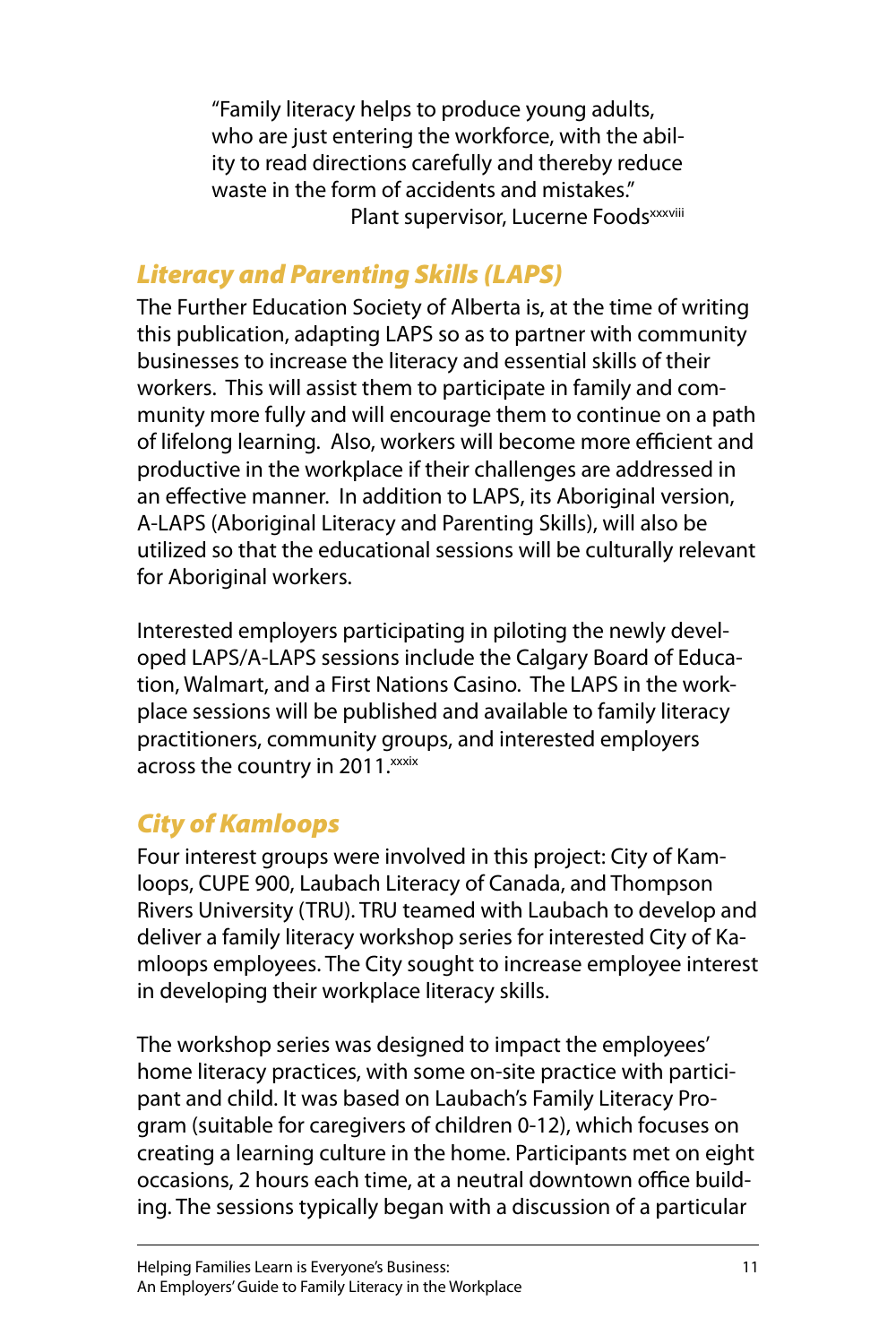<span id="page-16-0"></span>reading/literacy strategy with some paired practice. Between sessions, participants were asked to try the strategies/activities at home and report back to the group. Children and other members of the families attended two sessions.<sup>xl</sup>

## Learning Together, Ford Motor Company

As a response to the need for new skills development, unions and management collaborated to set up a learning centre at the Ford Motor Company plant just outside of London, England in the mid-1990s. The centre, known as the Off Line Basic Skills Unit,

was a drop-in workshop with flexible hours, offering finite and ongoing programming. Employees could work on equivalency maths and English, as well as courses for particular workplace functions.



Among the courses offered at the learning centre was a family literacy program called Learning Together, an intensive model that includes three components. Each program ran for ten weeks, and each session was "stand alone" as shift patterns meant families couldn't always attend. In this type of program, parents meet to work on their own literacy skills, as well as to learn ways to support their children's literacy development. While their parents meet separately, children take part in an enriched early childhood education program. Joint sessions are also included, giving parents an opportunity to practice what they've learned and to share ways in which they use literacy at home. The families met together on Saturday mornings for two hours, with an hour for the separate sessions and an hour for the joint sessions. The families also took part in visits to other parts of the Ford plant. According to the program manager, assessments showed progress and great improvements in confidence, and it was an important hook to get employees into learning centre programs.<sup>xli</sup>

In addition to the Learning Together program, the Ford plant in Dagenham also took part in the More Families Reading Campaign, where taster collections of books were established in workplaces to encourage more fathers to read with their children. Their cafeteria library was one of the most successful of the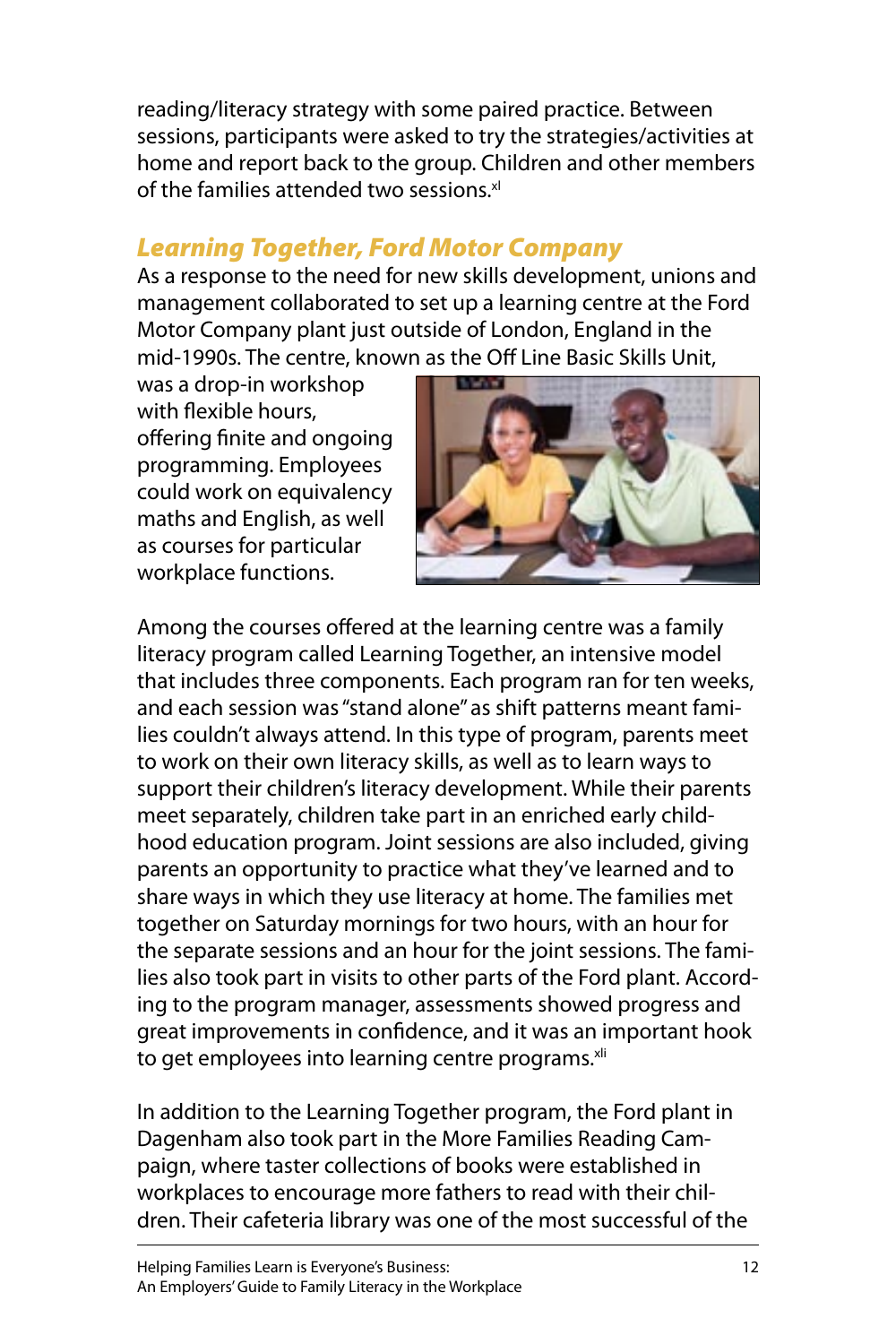<span id="page-17-0"></span>campaign; almost one hundred workers joined the book lending program and more than 200 books were issued during the year.xlii

# Winthrop University

A program at Winthrop University in Rock Hill, South Carolina promotes lifelong literacy skills for its custodial, gardening, and refuse collection department employees and, in turn, helps these adult learners support their children's education. (Some employees have less than a grade six education.) Employees attend two-hour sessions each week for 12 weeks.

This program is intended to help employees improve their onthe-job literacy skills through activities involving their families and homes. Three approaches characterize the program: using children's literature, work-related literature, and personal literature. Participants receive job training activities at work and then as part of the instruction, relate these activities to their homes and their families. For example, by learning and responding to literacy strategies used when reading children's books, the program intends for the participants to use these strategies when reading for personal pleasure or work.

The "Using Children's Literature" module of the program involves participants in reading activities that include prediction, characterization, sequencing, inferencing, and imagery. During class, the participants record their reactions to the readings in a log book; at home, they read and discuss the books with family members. The "Using Work-Related Literature" module involves participants in reading about hazardous materials and safety on the job and in the home. The "Using Personal Literature" module involves participants in writing and sharing stories about their life experiences with others in class and, later, with their children at home. The three modules of this program connect home, school, and workplace literacy applications. **xliii, xliv, xlv** 

# Linking Home and School Through Workplace

Linking Home and School Through Workplace (LHSTW), developed by the Work in America Institute, began its first on-site pilot program in 1990 and by 1991 had thirty-one sites in 25 states across the U.S. Unions played a key role and sites included the Amalgamated Clothing and Textile Workers Union, Sheet Metal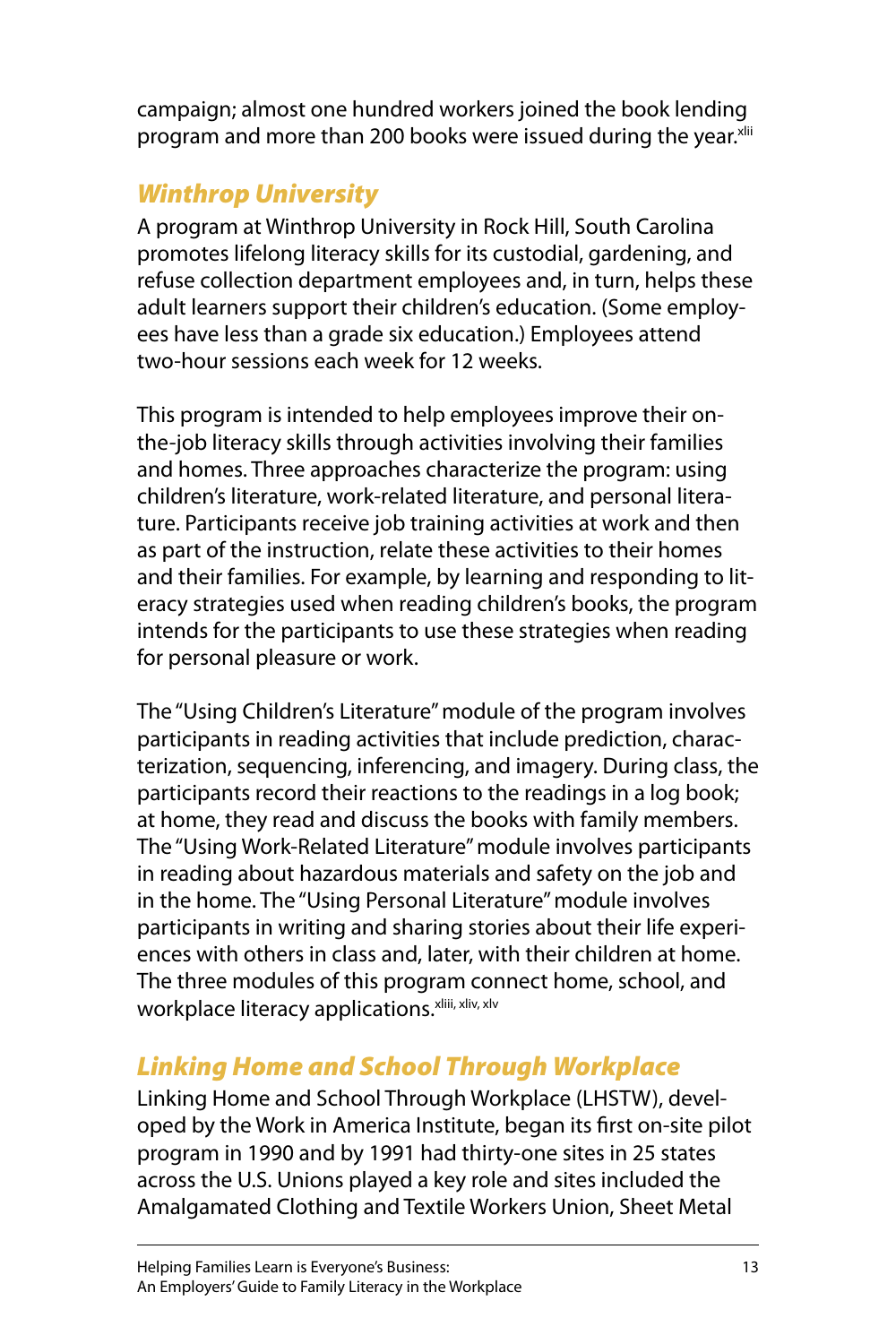<span id="page-18-0"></span>Workers, and the UAW/Ford and UAW/GM Training Centers. LHSTW targeted employees with children pre-school through junior high. The organization's goals were:

- to assist employees in teaching their children basic skills
- to strengthen parent and child relationships
- to introduce employees to workplace education and to offer basic skills courses
- to educate the next generation of employees
- to institutionalize the concept of education in the workplace

Topics were selected to promote inter-generational learning and parenting skills while fostering education and communication. At the workplace parents were taught activities they could bring home and share with their children.xlvi, xlvii

# Other examples

There are several other examples of family literacy workplace initiatives. In England projects have included the London Transport Museum, xlviii UnionLearn, xlix the National Literacy Trust's Family Reading Campaign, the Campaign for Learning,<sup>i</sup> and Asda Supermarkets' The Big Read campaign.<sup>iii</sup>

One example from the U.S. is the "Simple Things You Can Do" tip sheet for employers and others distributed by the U.S. Department of Education as part of the "America Reads" Challenge to help all children read well and independently by the end of the third grade.<sup>liii</sup>

In Canada there are examples of company and union learning centres that have "Great to have it at lunchtime at work, otherwise I would never have done this."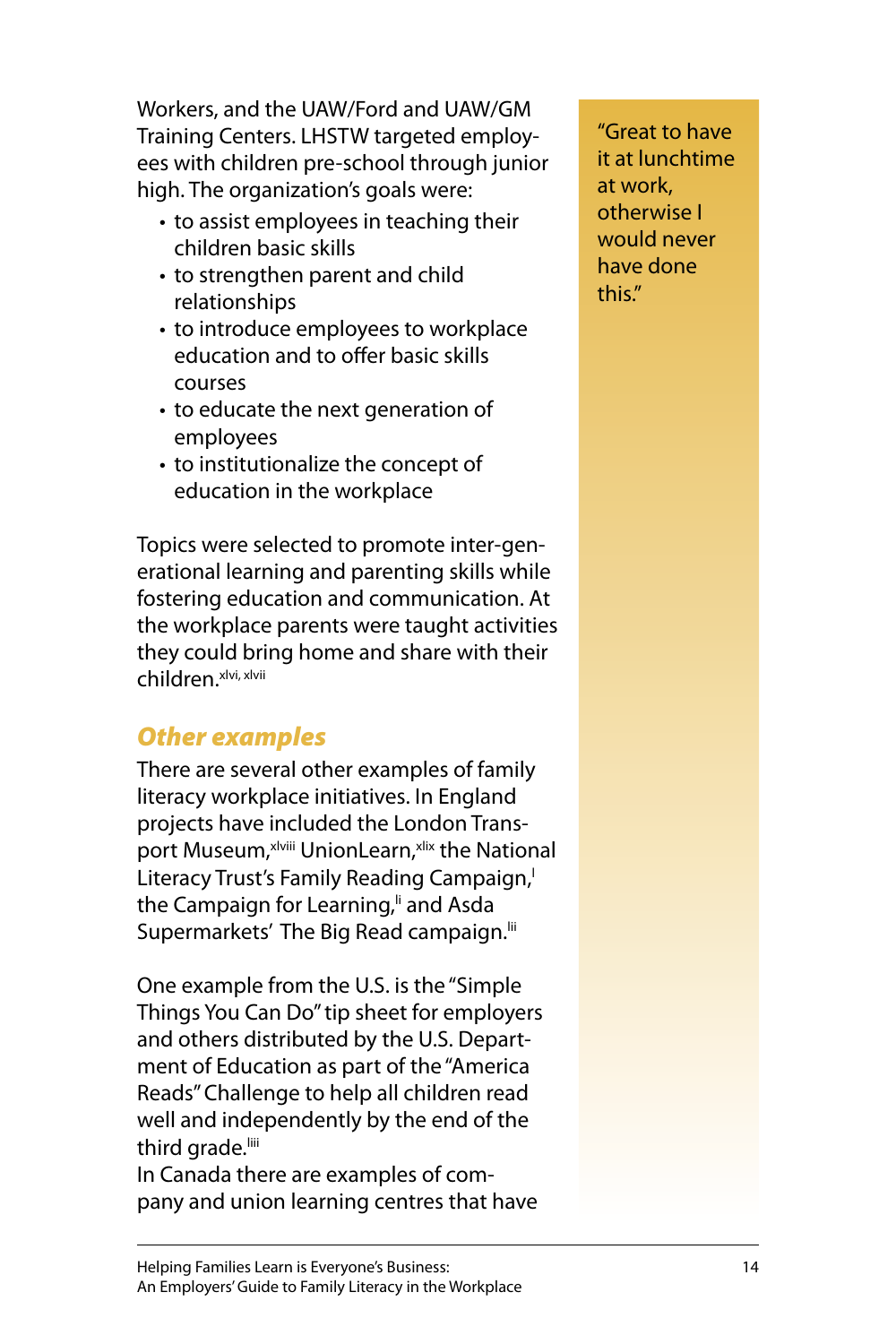<span id="page-19-0"></span>opened their doors not only to employees and union members, but to their families as well. These include Durabelt Inc., liv AltaSteel,<sup>Iv, Ivi</sup> and United Food and Commercial Workers.<sup>Ivii</sup> Spokespersons for these organizations explain this broader inclusion as promoting a culture of learning beyond their own workforce, and reinforcing employee learning by opening centres to family members.

# What can you do?

## Inform yourself and your management team

There's a wealth of information available on literacy (statistics on rates in Alberta and Canada, as well as information about literacy and the workplace, and family literacy), both online and at your local community-based literacy organization. See the following section for more information on the latter.

There have been numerous surveys and a great deal of research on the state of literacy in Canada and the most effective ways of addressing literacy issues in the workplace. Of particular importance is the work of Statistics Canada and the Organization for Economic Cooperation and Development through the International Adult Literacy and Skills Survey, and the subsequent Canadian reports. The Conference Board of Canada is another excellent source of information on workplace learning. Information on workplace literacy, adult literacy, and family literacy can be found on the National Adult Literacy Database and the ABC Life Literacy Canada website. Information on family literacy in general, as well as information on specific program types, can be found at the Centre for Family Literacy. Links to these and other organizations can be found in the endnotes for the earlier sections of this booklet, or check the following links:

Statistics Canada www.statcan.gc.ca Conference Board of Canada www.conferenceboard.ca National Adult Literacy Database www.nald.ca Centre for Family Literacy www.famlit.ca

ABC Life Literacy Canada http://abclifeliteracy.ca/en/workplace-literacy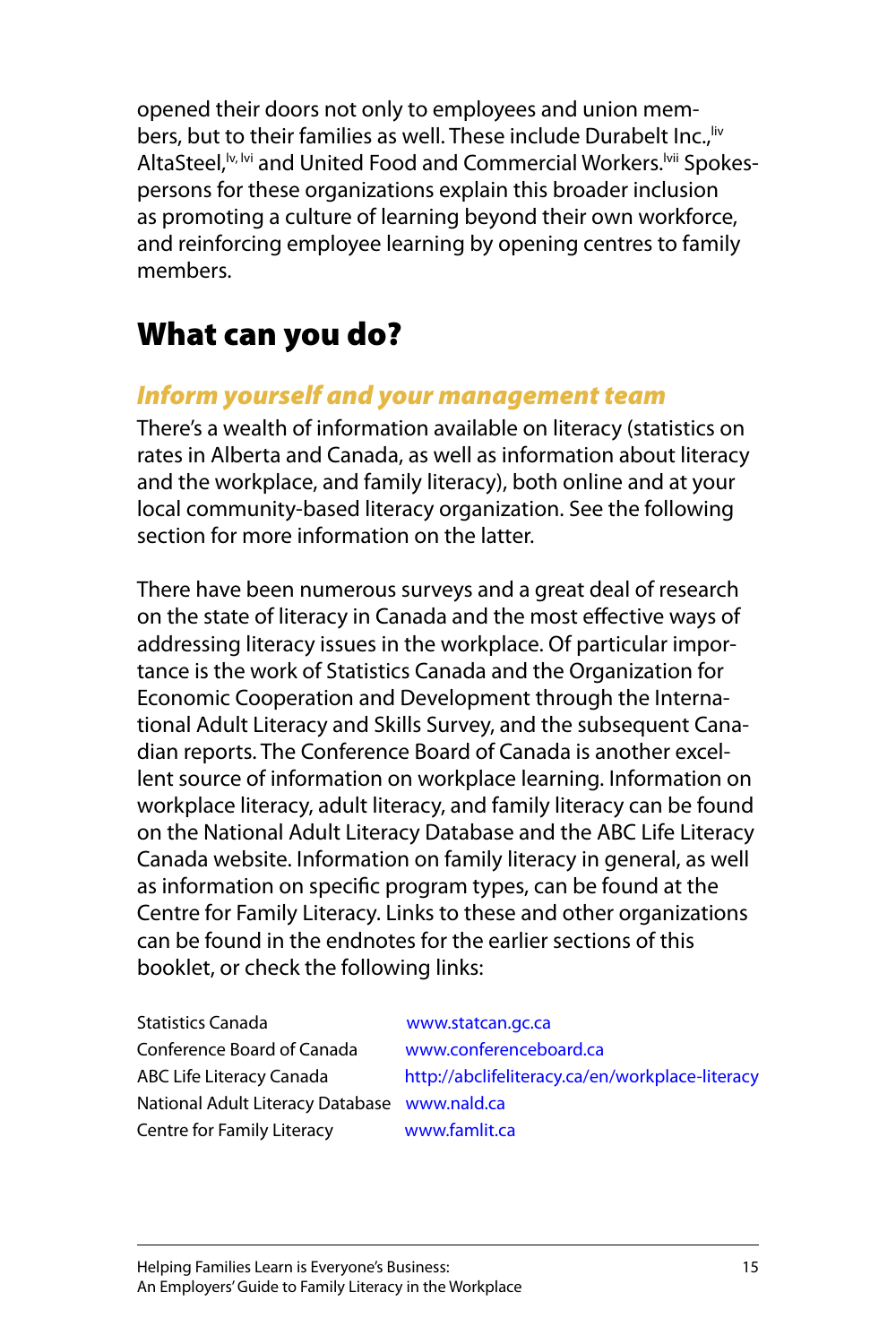# <span id="page-20-0"></span>Talk to your local literacy provider

Arrange to meet with a representative from your local family literacy program to discuss how you might collaborate to help your employees reach their full potential at work, at home, and in the community. What kinds of programs do they offer? What resources could they contribute to a collaborative program, and what can your business provide?

Based on this conversation, you might want to invite the literacy coordinator to make a presentation to your staff about literacy in your community and in your workplace.

A companion document to this guide, Helping Families Learn is Everyone's Business: A Practitioners' Guide to Family Literacy in the Workplace, was distributed to community-based family literacy programs across Alberta in 2010. That document contains more detailed information on developing partnerships with business to develop and deliver family-oriented programming in the workplace.

Family literacy programs are often associated with volunteer tutor adult literacy programs (VTALs), which are found in over 65 communities across Alberta. Also check your local community adult learning council, or the public library. Look under LEARN in the yellow pages, or check the list of family literacy programs on the Government of Alberta website (http://www.aet.alberta. ca/apps/literacy/famlit.asp). A list of provincially funded family literacy programs is included in Appendix C; this list was current in early 2010 but the Government of Alberta website should be consulted for updated listings.

To contact literacy organizations in other jurisdictions, check your provincial or territorial government website, or go to the Movement for Canadian Literacy website at literacy.ca, and click on "Links" for a list of provincial and territorial literacy coalitions.

## Put together a steering committee

No matter which source of information you consult regarding good practice in workplace education or other types of initiatives, the literature is consistent in recommending that all stakeholders should be involved in program planning, delivery, and evaluation.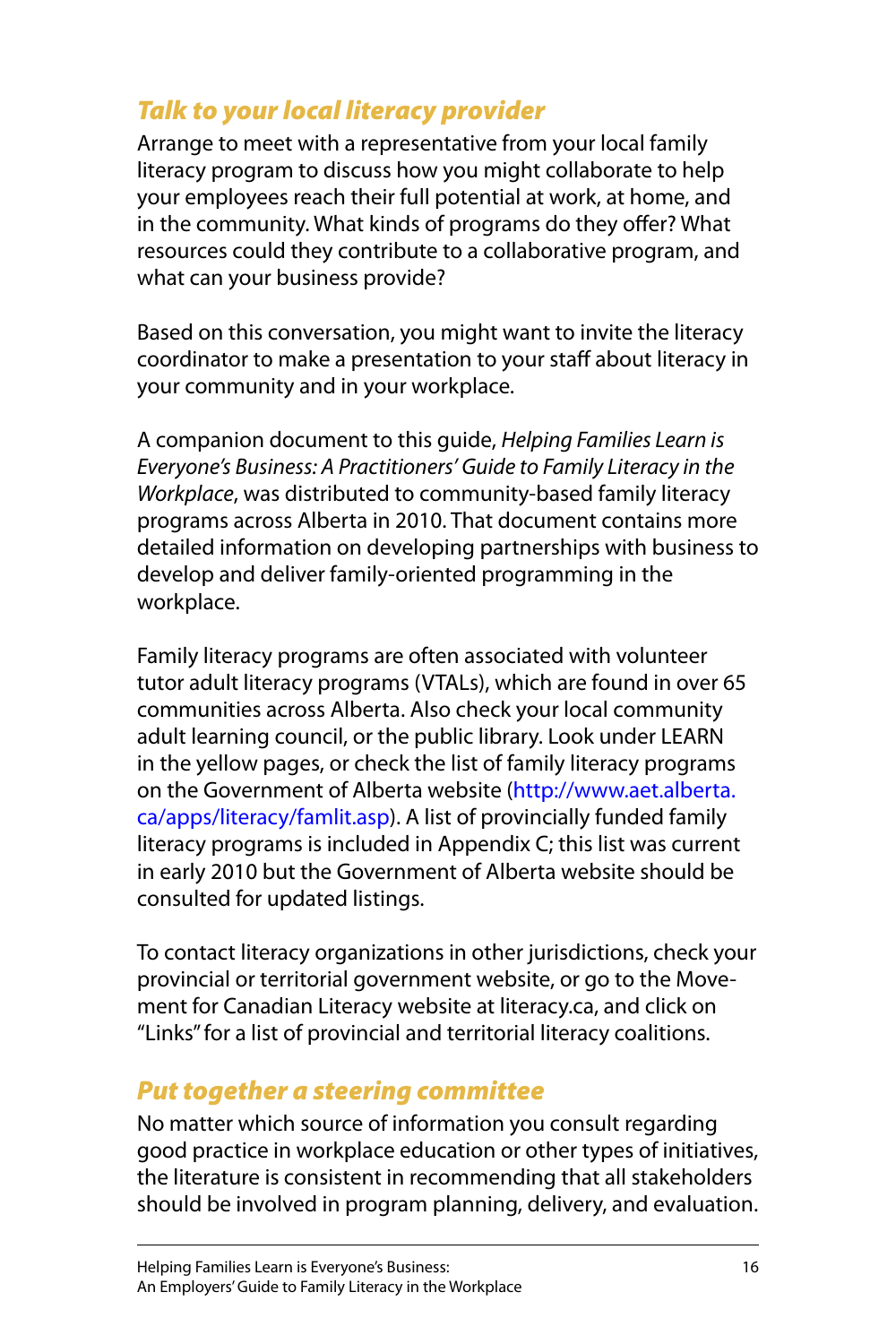<span id="page-21-0"></span>It needn't be a large group, but a steering committee should be put in place consisting of representatives from management, employees, labour (if applicable), and the local literacy organization.

Having people from each of these groups involved and championing the initiative greatly increase its chances for success; gaining support and buy-in at all levels is essential. Supervisors should be involved as well as management. Their support is needed; they need to understand the benefits to be gained in the workplace by improving employees' skills, and how the family literacy program will contribute to those outcomes.

If having employees attend programs during work hours is a consideration, it is especially important to involve line management or supervisors in planning from the outset, in order to lessen the impact on production.

An employee or preferably two should be on the committee as well. They can be both employee representatives and labour representatives. In addition to bringing an important perspective to planning and promotion, their involvement is an important signal to employees and will help to create a sense of ownership of the program.

In the case of unionized workplaces, having a union representative involved and on the committee is essential. Issues such as paid versus unpaid time to participate, assessment, and program evaluation will require union input. Their participation and support can determine whether employees participate in the program.

## Find out what your employees are interested in

When Leger Marketing conducted a survey in 2009 of over 500 businesses in Alberta, with follow-up interviews with over 100 employers, many stated that they would consider offering family literacy programs in the workplace if their employees indicated a need for such an initiative.

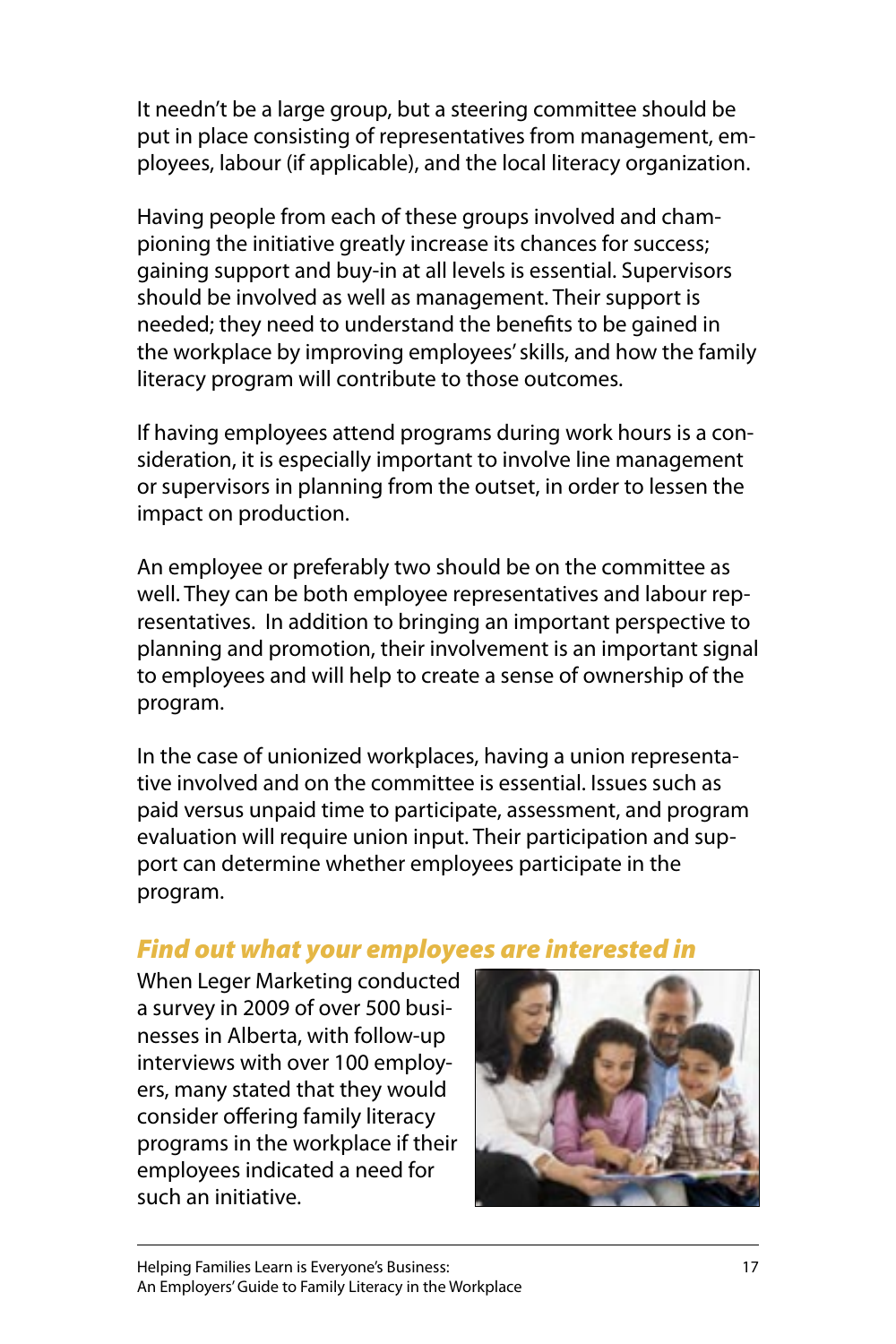Identifying interests relating to family literacy among the workforce and tailoring the program to meet those needs is a vital part of planning for a number of reasons:

- it provides the information needed by employers, indicating that this type of program is desired by their employees
- it helps to determine the readiness of an organization to host a family literacy program, and identify barriers to implementing a program
- it builds ownership, support, and awareness for the project, and gives people some control over what they learn and the way they learn it
- it can be used to make a case for financial support
- it helps to determine which type of family literacy program would be best suited to meet the needs and interests of the employees of a particular workplace, and which they would be most likely to take part in
- it can be used to clarify or modify goals set for the initiative
- it can be used as a baseline for evaluating the success of the project

There is a fundamental difference between conducting an interest inventory as opposed to a more traditional type of needs assessment. An interest inventory may be less threatening to people than a conventional needs assessment because it focuses on what employees want–on what their interests are–rather than on their perceived deficits or what others may think they need.<sup>Iviii</sup> It's a strengths-based approach to finding out more about literacy issues in families and communities, and can be used to develop responses to these interests without "targeting" individuals. It is ideally suited for use in the workplace as it removes what might be perceived as risks related to job security and confidentiality. Participation in the interest inventory should be voluntary.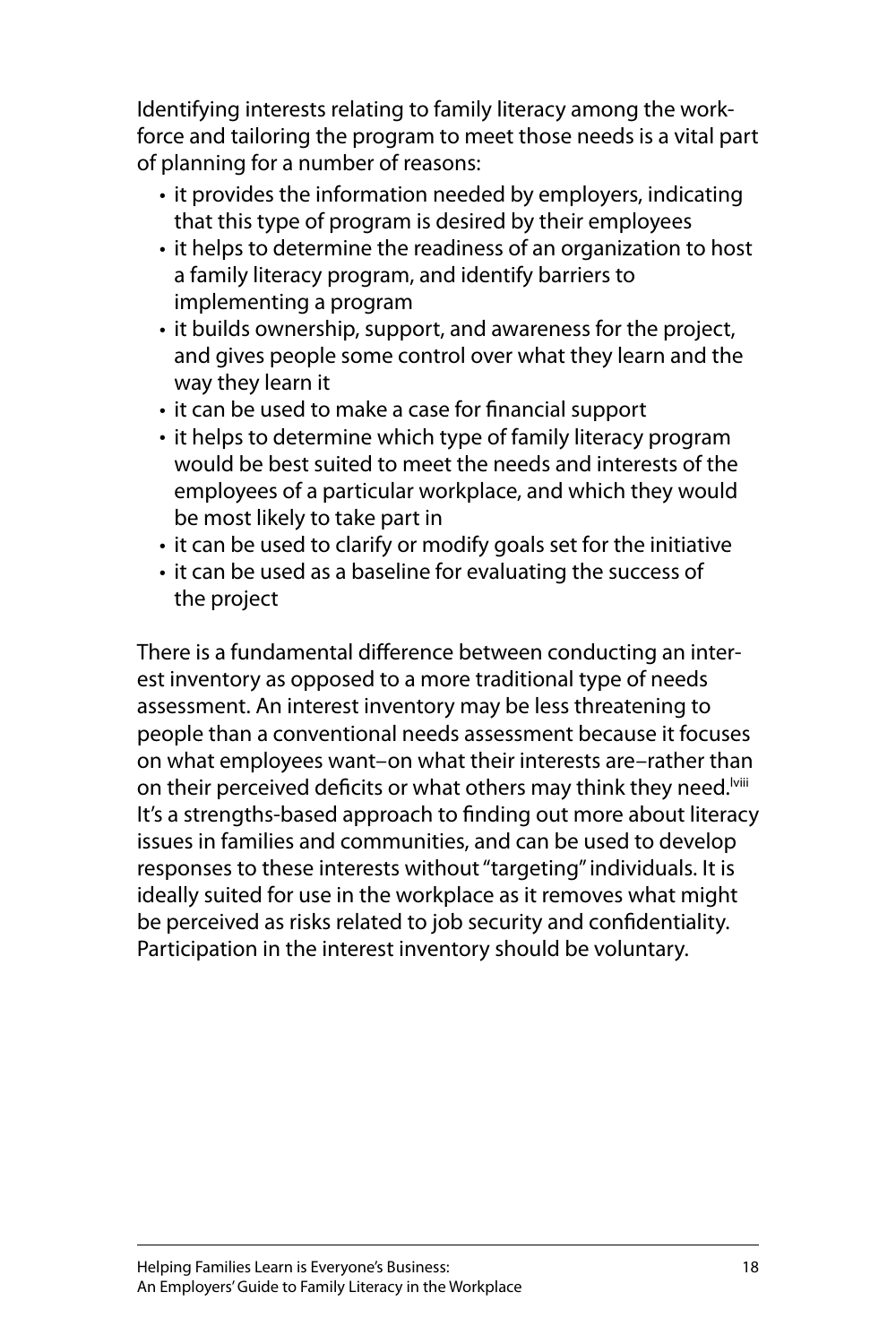|                | <b>Suggested process for using an interest inventory</b>                                                                                                                                                                                                                                                                                                                                                                                                                                                                       |  |  |
|----------------|--------------------------------------------------------------------------------------------------------------------------------------------------------------------------------------------------------------------------------------------------------------------------------------------------------------------------------------------------------------------------------------------------------------------------------------------------------------------------------------------------------------------------------|--|--|
| 1              | The steering committee decides on who will be involved, how the<br>information will be collected, and what information is required.                                                                                                                                                                                                                                                                                                                                                                                            |  |  |
|                | a. Encourage all to participate and try to ensure participation<br>from good cross-section of the workforce: gender, age,<br>level of education, new/longer-term employees.<br>b. If other training is offered in the workplace, those involved<br>should be included to determine if and how the family<br>literacy program could fit into other training initiatives.<br>c. Management should be included for their perspective on<br>what resources are available to support the program.                                   |  |  |
| $\overline{2}$ | Create a communication strategy to raise awareness about the interest<br>inventory.                                                                                                                                                                                                                                                                                                                                                                                                                                            |  |  |
|                | a. Let people know ahead of time that the interest inventory<br>is going to take place.<br>b. Use as many methods of communication as possible: word<br>of mouth, company and/or union newsletters, a mailout<br>with paycheques/stubs, regular meetings.<br>c. Consider whether translating notices, etc. is necessary.<br>d. Have "training champions" from all levels of organization<br>who act as ambassadors and promoters of the initiative<br>let people know about the interest inventory and why it's<br>being used. |  |  |
| 3              | In addition to a checklist to be completed by employees, conduct a<br>document review or ask for compiled information that will help to<br>determine interests. (Compile general information only, rather than<br>employee-specific data. Demographic information might include edu-<br>cation levels, number of children, ages of children/dependants/grand-<br>children, ESL training, etc.) In addition to personnel files, other sources<br>might include:                                                                 |  |  |
|                | • Previous organizational needs assessments or workplace needs<br>assessments conducted by the business<br>• Training records<br>• Social committee documents<br>• Employee assistance files<br>• Information gathered for other purposes that might document<br>learning goals and needs<br>• Supervisors' or management's recommendations regarding training                                                                                                                                                                 |  |  |
| 4              | Distribute the interest inventory.                                                                                                                                                                                                                                                                                                                                                                                                                                                                                             |  |  |
|                | a. Make the form as easy to complete as possible, such as a<br>simple "tick box" survey.<br>b. Consider having the form completed as a group activity<br>(lunch hour, staff meeting, union meeting, etc.) with the<br>option of taking it away to complete.                                                                                                                                                                                                                                                                    |  |  |
| 5              | Consider having an incentive to complete the form, such as a coupon<br>for a free coffee in the company cafeteria.                                                                                                                                                                                                                                                                                                                                                                                                             |  |  |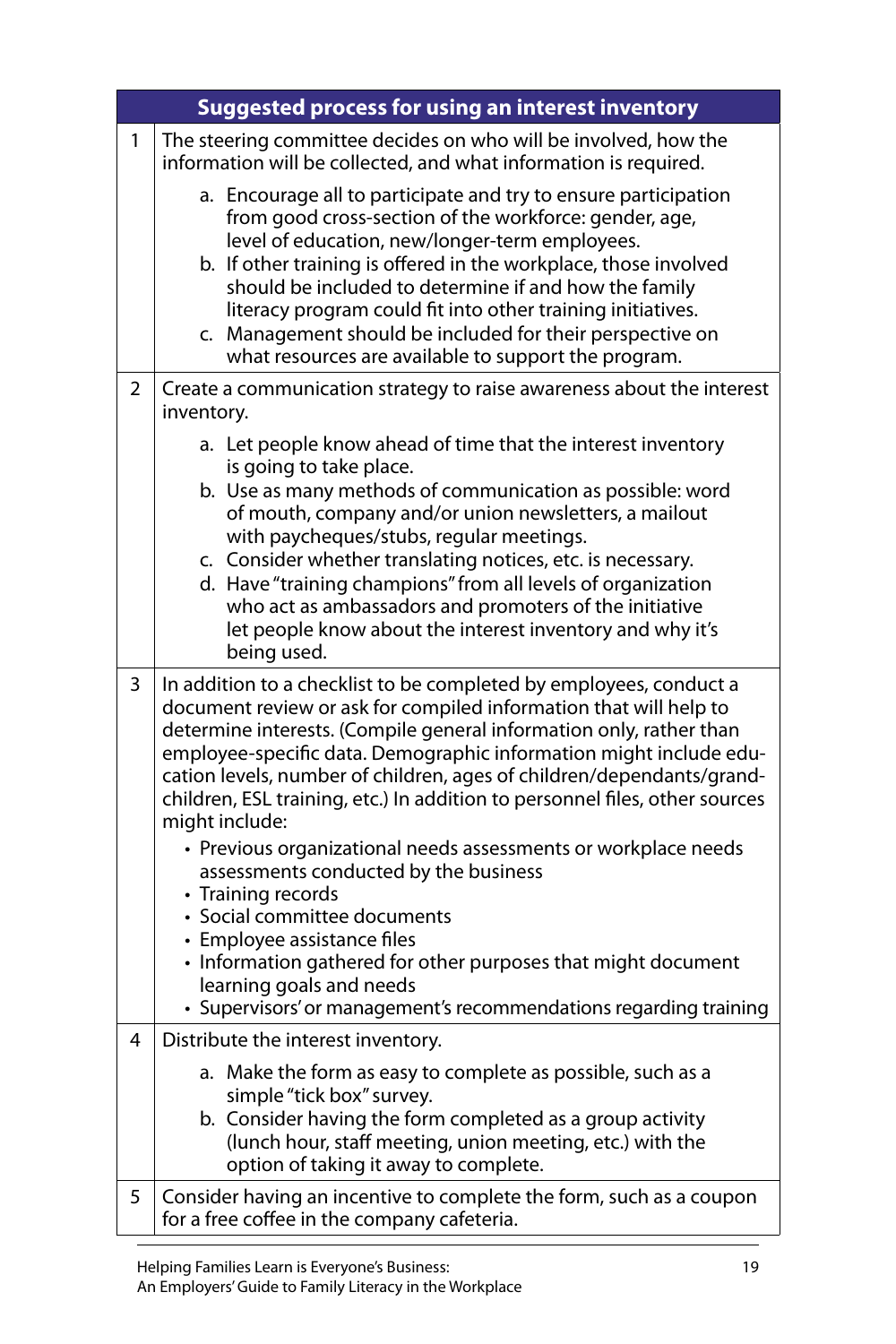<span id="page-24-0"></span>When considering using an interest inventory or needs assessment, and looking at who should ask the questions, bear the following in mind:

- When people lack confidence, they may not be able to tell you directly what they want or are interested in.
- There can be an imbalance of power when "professionals" or people in a position of authority ask questions; this may intimidate learners who may not speak up for themselves.
- Some people are more vocal than others; care must be taken to ensure that all are heard.
- People may not use "learning" terminology, but rather talk of hobbies, or what they do as a family, or what they do to have fun.
- Have information on other services available in the commu-• nity ready for when there are suggestions and interests that lie outside of what a family literacy program can offer.

See Appendix D for an example of a workplace interest inventory.

# Decide what is feasible

Once you have talked to your local literacy provider, gathered a steering committee, and collected information about your employees' interests, here are some other considerations to help you determine what is feasible for your organization.

## **Where do you want to start?**

The kind of activity or program you start will depend on input from the steering committee, resources available in the business and the community, and feedback from employees through the interest inventory or some other avenue. Your options mirror the wide range of initiatives that take place in communities under the broad umbrella "family literacy program." You may find that one of these types of activities is best suited to your business, or you may find that taking a graduated approach that moves employees through the following list over time into more direct literacy programming is the most effective for your organization.

Activities in the workplace can include one or more of the following, or move over time from small events to direct programming.

• Buy a book as a present for staff who have a new child.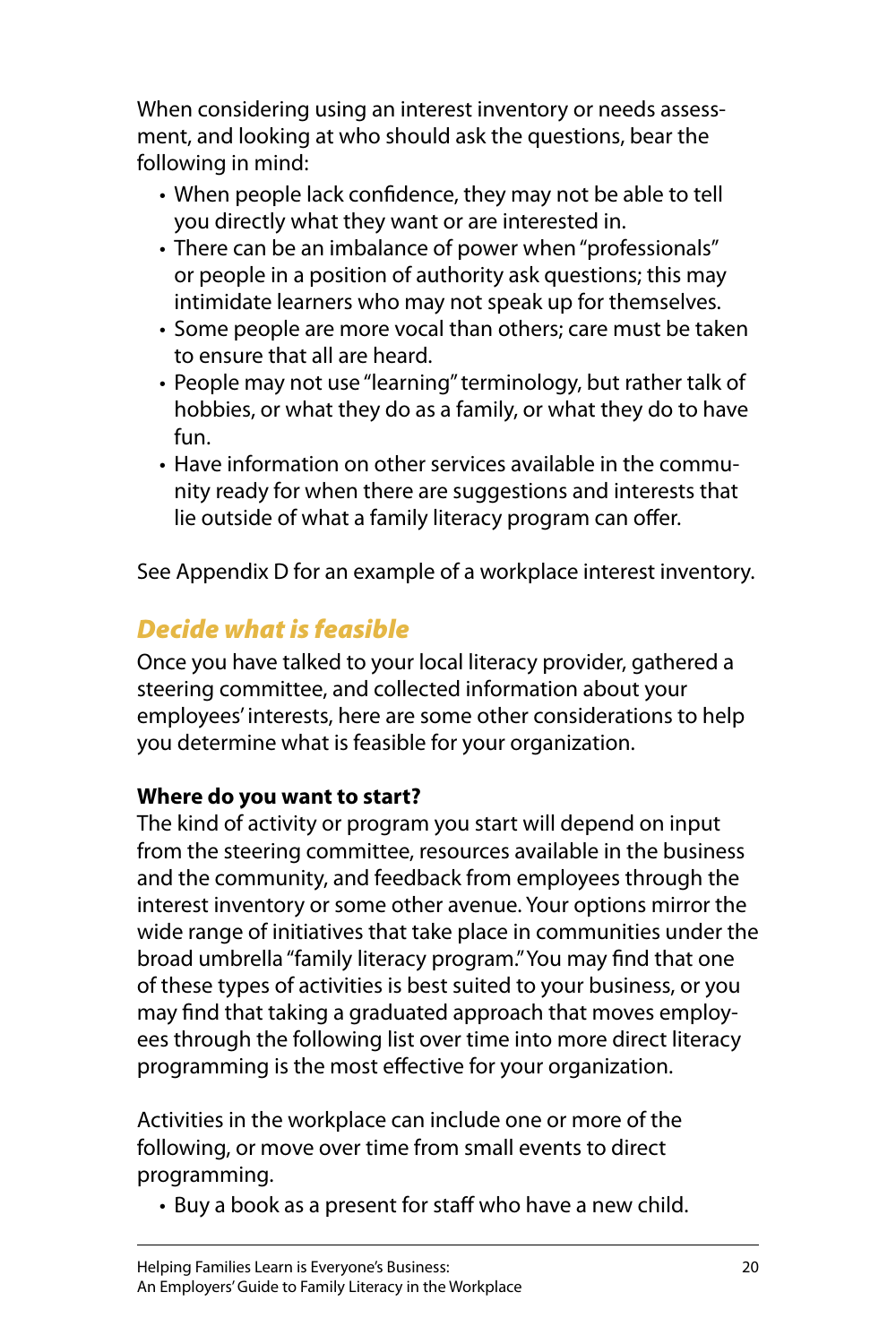- Celebrate World Book Day, Freedom to Read Day, Children's Book Week, and National Poetry Month: make the most of national reading events to celebrate reading at work. Your local library or bookstore may be a good resource for these types of events.
- Children's library exchange: create a children's library within the workplace. Encourage staff to bring in books their children have grown out of so they can be borrowed by parents (or grandparents, uncles, or aunts) of other children.
- Workplace library: set up a library within the workplace and encourage borrowing. The library could be of books brought in by staff or donated by the company. A local librarian may be able to help set one up. The Ford Motor Company in Dagenham set up a workplace library with the help of a visiting local librarian who brought boxes of books onto the shop floor. Employees were encouraged to borrow books for themselves and their children.
- Have the local literacy program run demonstration sessions or "taster sessions" of family literacy programs at the workplace to generate interest and awareness of programs in the community.
- Offer lunchtime or brown-bag seminars or workshops on the importance of reading as a family or other family literacy-related topics identified by employees in the interest inventory. (For workplaces with predominantly male employees, there is significant research that demonstrates the importance of father involvement on children's learning and healthy development.)
- Offer one of several models of family literacy programming •to employees. The type of program, scheduling, and other details of program development and delivery would be determined as outlined above, with the involvement of different stakeholders on your steering committee.

One advantage of starting with a book lending program or reading-related events is that it gives employees time to become talk about and become accustomed to family literacy activities in the workplace before making a commitment (a large step for people with limited skills) to attending a program.

## **Will it be part of other training?**

Is there a larger training program that could have family literacy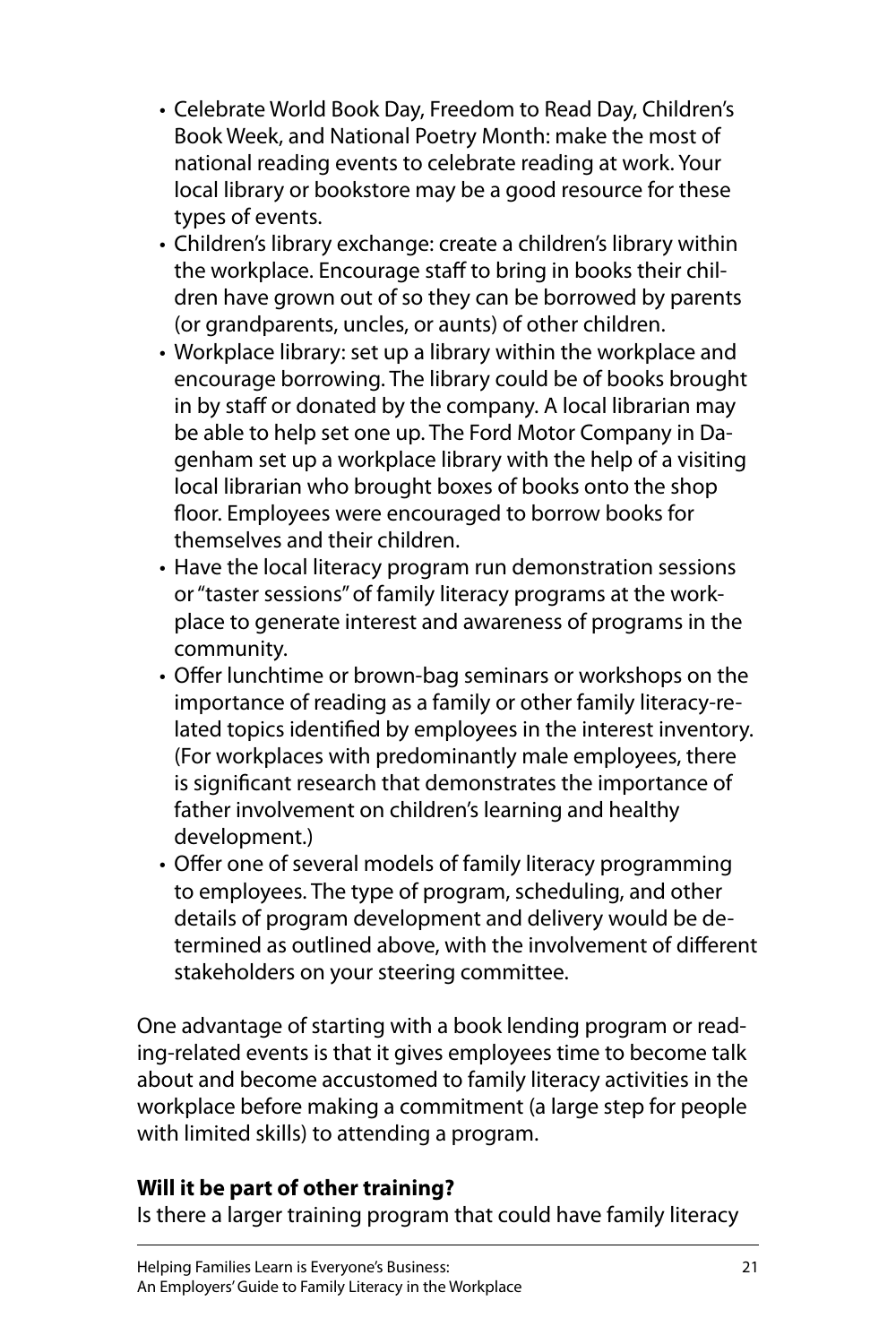activities or programs added to it, or will family literacy activities be a stand-alone initiative?

There are advantages to introducing family literacy into the workplace by integrating it into existing programs, whether essential skills, English as a Second Language, or job-specific training. It places family literacy on the same footing as other training and educational initiatives, and "normalizes" it. As the research cited earlier indicates, family literacy components can support and enhance benefits of other types of training.

Family literacy programming can also be run independent of other training, or in a workplace where there isn't other training or educational activity. Offering the program on its own means that you may attract employees who are not yet ready, for any number of reasons, to participate in other types of training or learning opportunities.

## **Work with other businesses if an in-house program isn't feasible**

If your company is too small to offer its own program, explore opportunities to partner with other employers. Rather than working alone with the local literacy program, it may be more feasible to work with a number of businesses and offer the family literacy program to a group of employees from various workplaces. This might also include working with local labour councils or employment agencies.

## **Choose a type of family literacy program to offer**

There are many types or models of family literacy programs and activities offered in Alberta. By working with your local family literacy provider you can explore different models and determine which is best suited to your workplace in the way of objectives, necessary resources, and duration.

## **Work out program planning, delivery, and evaluation**

Having stakeholders–employees, management, labour if applicable, and the literacy program–working together will mean that there are common understandings of what the aims and objectives of the program are, the most effective way of delivering it, what will constitute success, and how that success will be measured in a "safe" and appropriate manner.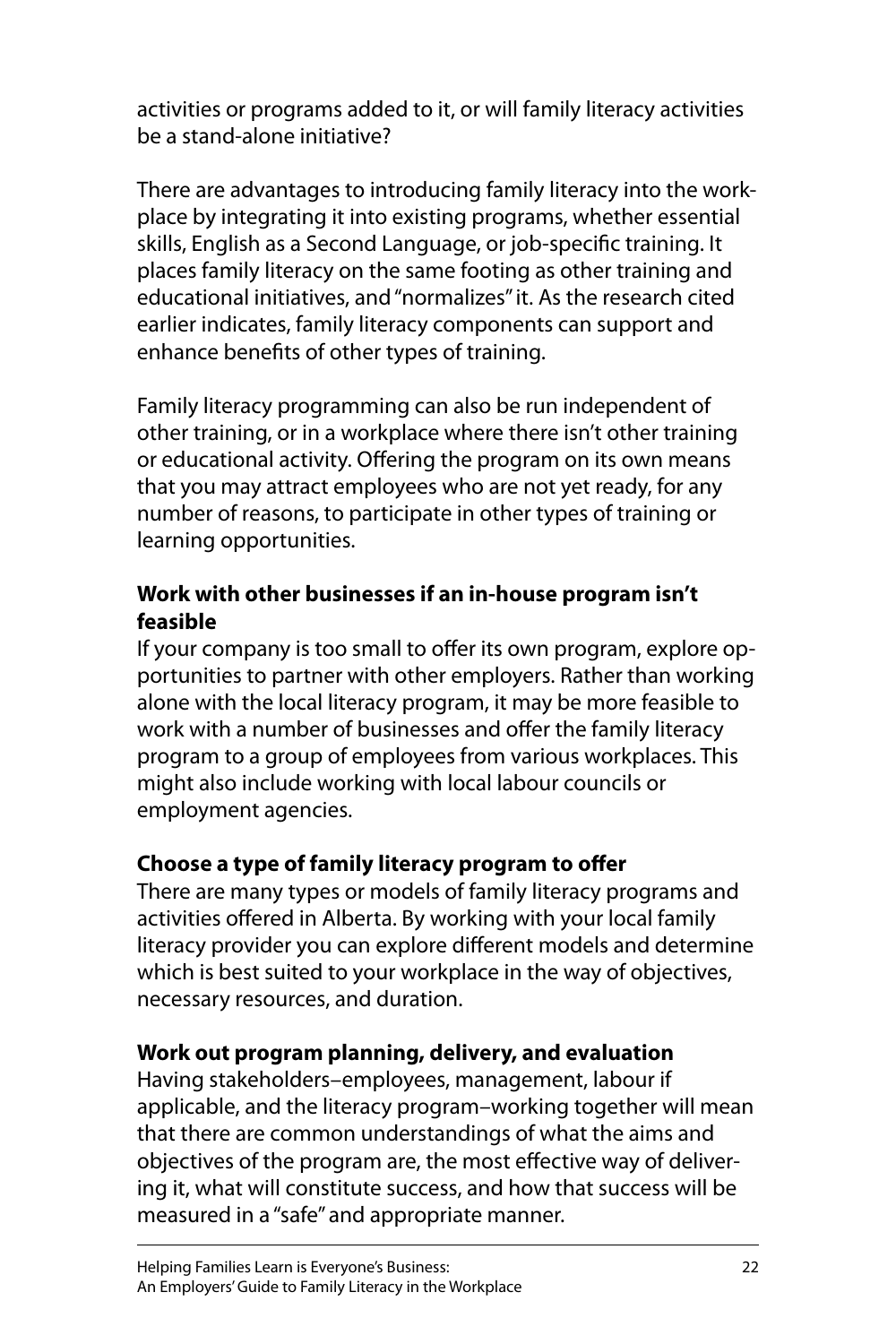# <span id="page-27-0"></span>Be a champion

Once the committee is in place, you may want to delegate responsibility for the project to one of your managers or other staff. If that is the case, the project will be stronger if management and other leaders or "gate-keepers" in the organization stay visibly supportive of the project. The role of champions, in the workplace and the community, was a constant theme raised by business, literacy practitioners, and labour during the two-year research project leading to these publications.

> The attitudes of supervisors, employees, senior managers and union officials toward learning are strong indicators of their future commitment to and support for a learning program. Support "from the top down"–or lack thereof–can make or break a learning program. Management's attitude toward learning will undoubtedly be perceived by the rest of the organization, and it will colour everyone else's opinion of the value of the program.

Conference Board of Canada, Profiting from Literacy (2005)

# Things to consider before you start

As part of exploring a partnership with the local family literacy organization, take a look at whether there are conditions or barriers that need to be addressed before a program could be successfully delivered in your workplace. The suggestions below were collected through extensive surveys with both literacy practitioners<sup>lix</sup> and over 500 business owners<sup>lx</sup> in Alberta in 2008-09.

### **Positive attitude toward literacy development of staff**



There is, unfortunately, still a stigma attached to having low literacy skills, and it is this stigma that keeps many people away from programs. What is the attitude in your workplace toward staff development? Have there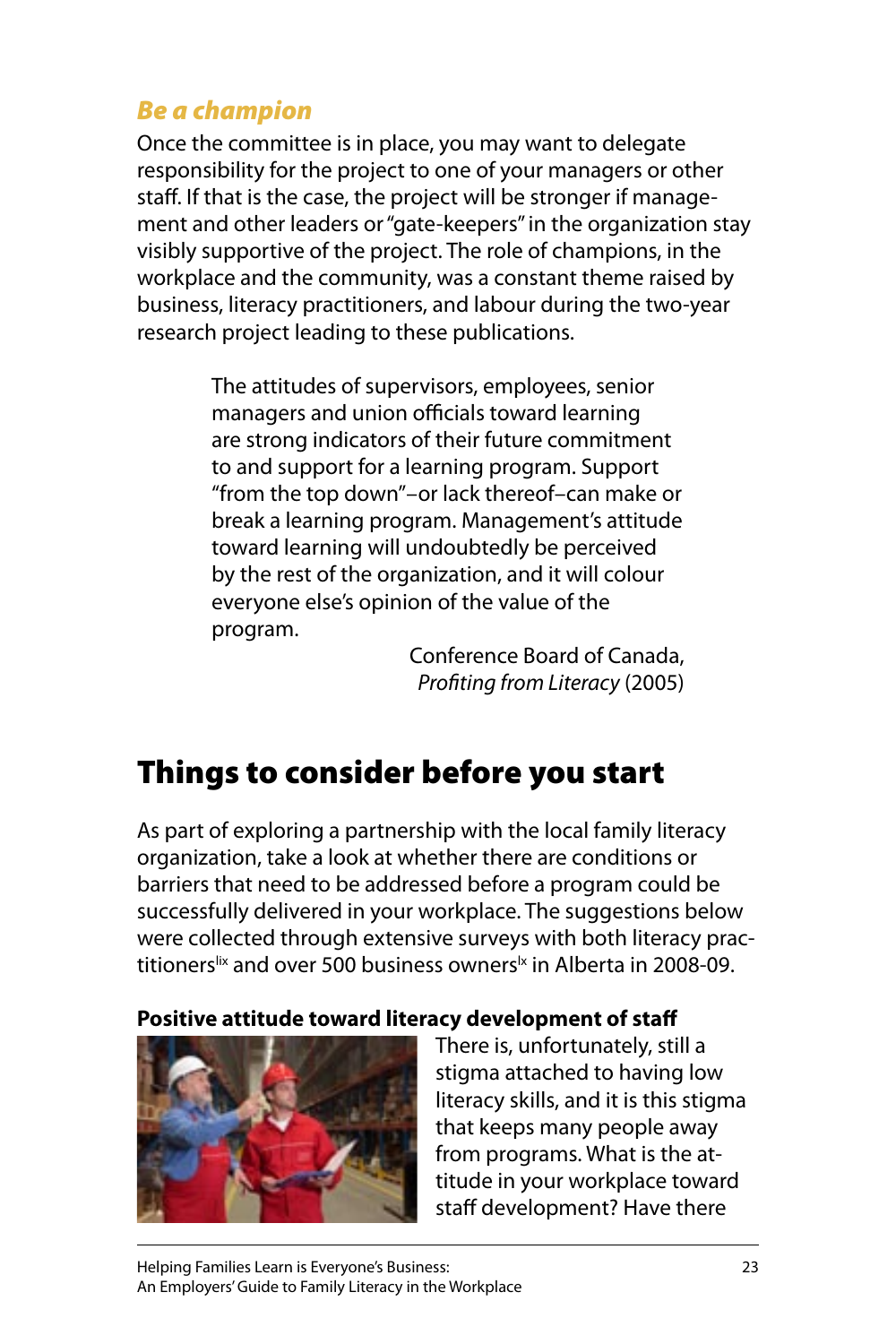been other types of literacy-related training at this workplace? With what results? Is there a learning culture in the workplace, where all training is seen as a positive opportunity and all employees are encouraged to develop to their full potential?

## **Interest and buy-in**

A common theme in workplace programs of all types is that chances for success depend on obtaining buy-in from all levels of an organization–from upper management to the shop floor. Having support from all stakeholder groups gives the message that the program is important and has value, not just in meeting business goals but also in addressing employees' needs and interests.

Three things are important when looking at how to obtain buy-in: the program must be relevant and tailored to the needs and interests of the employees, participation should be voluntary, and individual assessment, progress, and outcomes must be confidential.

## **Good employee/employer relations**

Is this the right time to be trying a new program? In order to get the buy-in described above, consider if there are pressures on management or employees that could impact participation. For example, have there been lay-offs recently, or difficult contract negotiations? Will the proposed program be perceived as adding to these pressures, or creating unwanted expectations of employees? Training must be seen as "apolitical," with both management and employees supporting it.

## **Visible support from employer**

In addition to the interest and buy-in mentioned above, the employer needs to be seen as supportive of the program. Such support might include:

- allowing staff the time to discuss the program and identify needs and interests
- providing resources to promote the program and recruit participants
- providing appropriate space for the program

The question of funding to offer and to continue the program can't be generalized and depends on the resources available in each community and the role played by partners in each initiative. Family literacy programs are very inexpensive to deliver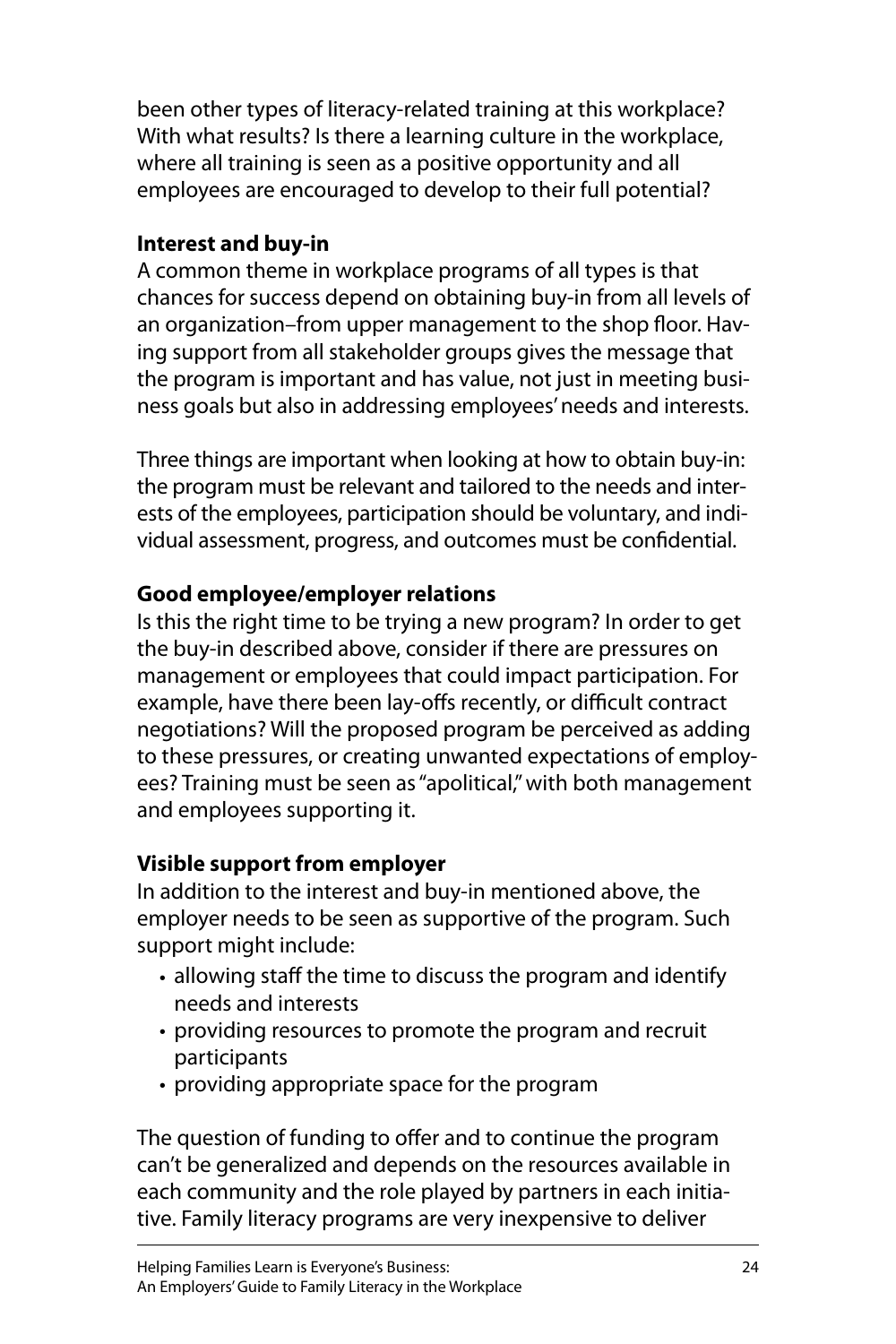<span id="page-29-0"></span>compared with other types of training; the BOOKS program highlighted in the Lakeside Packers pilot project typically costs about \$3000 to deliver, and much of those costs are for the books used in the program, which in some instances could be provided by the family literacy program involved in the partnership. Also, in some instances family literacy organizations receive funding for program delivery and look for locations in the community at which to offer programs.

Another question that can only be answered locally is whether employees attend the program on their own time, on company time, or on a combination of both. Having at least some paid time to attend the program sends a strong message to employees that the program has value.

# In conclusion

Family literacy initiatives in the workplace can make a difference in areas such as recruitment of workers, job satisfaction and retention, promotion, and especially providing an avenue into additional training and work-related skill development. Encouraging employees to learn at work has implications for key elements of business success, especially in the areas of safety and productivity. Finally, involving your business in family literacy programs will mean benefits for today's workplace as well as tomorrow's.

For more information on the value of family literacy in the workplace, contact your local literacy provider or the Centre for Family Literacy in Edmonton.

> "A high level of literacy skills is essential if Alberta is going to be globally competitive. To be the best, and function as a team, our employees need to be working at a common level of understanding; literacy forms the foundation of that understanding."

Gary Bosgoed, Vice President, Business Services and Systems, WorleyParsons Canada Ltd. in Edmonton, and Workplace Family Literacy Project steering committee member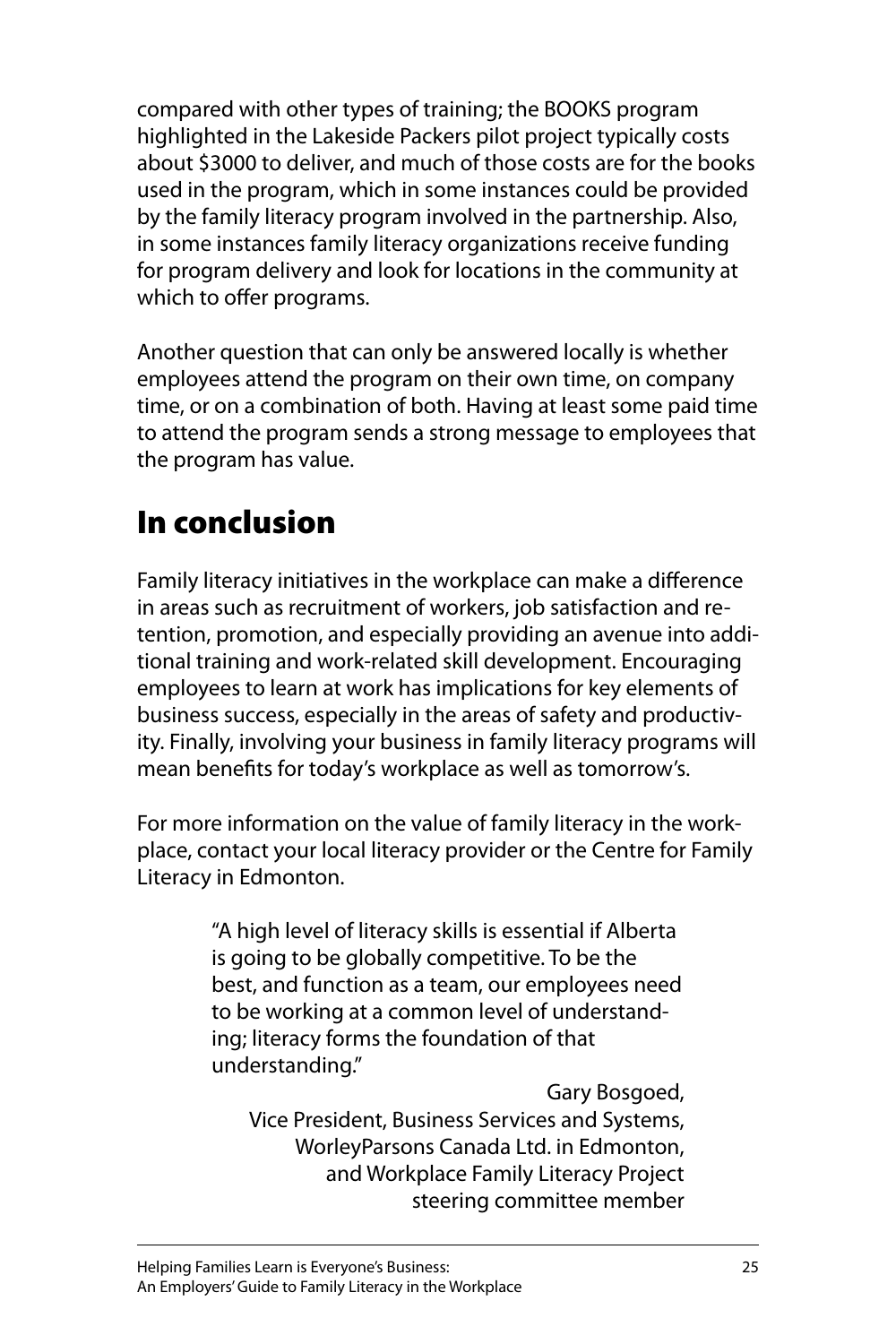# <span id="page-30-0"></span>Appendix A: Definitions

**Literacy**<sup>|xi</sup> is defined as the ability to understand and employ printed information in daily activities, at home, at work and in the community–to achieve one's goals, and to develop one's knowledge and potential.

The International Adult Literacy Survey (IALS) measured literacy skills in three broad domains: <sup>Ixii</sup>

- prose literacy: the knowledge and skills needed to under-• stand and use information from texts including editorials, news stories, poems and fiction
- document literacy: the knowledge and skills required to locate and use information contained in various formats, including job applications, payroll forms, transportation schedules, maps, tables and charts
- quantitative literacy: the knowledge and skills required to apply arithmetic operations, either alone or sequentially, to numbers embedded in printed materials, such as balancing a chequebook, figuring out a tip, completing an order form or determining the amount of interest on a loan from an advertisement

IALS measured literacy on a five-level scale, where level 1 is the lowest and level 5 is the highest. Descriptions of typical competencies at each level on the prose scale illustrate the differences between the five levels.

## **Level 1**

At this level, respondents show very poor prose literacy skills. Individuals may, for example, be unable to determine the correct amount of medicine to give a child from information printed on a package.

## **Level 2**

At this level, respondents can deal only with material that is simple, and clearly laid out. A level 2 score denotes a weak level of skill, but more hidden than level 1. It identifies people who can read, but test poorly. They may have developed coping skills to manage everyday literacy demands, but their low level of proficiency makes it difficult for them to face novel demands, such as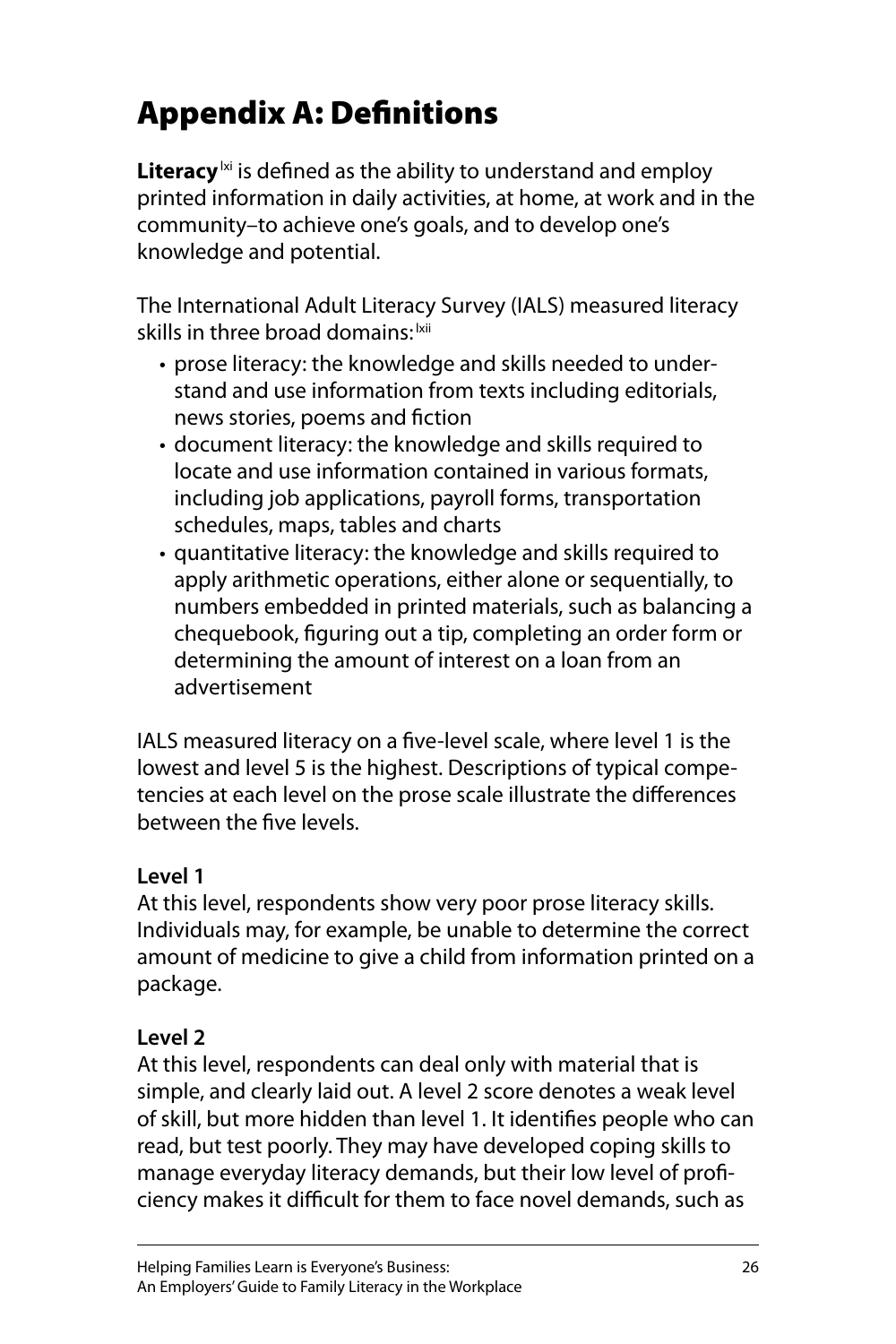learning new job skills.

## **Level 3**

At this level, respondents demonstrate a suitable minimum for coping with the demands of everyday life and work in a complex, advanced society. A level 3 score approximates the skill level required for successful secondary school completion and college entry. As with the higher levels, it requires the ability to integrate several sources of information and solve more complex problems.

## **Levels 4 and 5**

At these levels, respondents demonstrate command of higher-order information-processing skills.

**Workplace basic skills** and the related terms workforce literacy, workplace literacy, employability skills, and (below) essential skills are defined in a number of ways by a number of different agencies and organizations. The Conference Board of Canada defines workplace basic skills as including:

- understanding and ability to use prose (such as reports, letters, and equipment manuals)
- communicating effectively
- understanding and ability to use documents (such as safety instructions, assembly directions, maps)
- understanding and ability to use numbers by themselves or charts and tables
- thinking critically and acting logically to solve problems and make decisions
- using computers, technology, tools and information systems effectively
- ability to build and work in teams
- positive attitude toward change •
- willingness and ability to learn for life $^{\text{lxiii}}$

**Essential skills kiv** are defined as the fundamental skills that make it possible to learn all others. They are enabling skills that help people participate fully in the workplace and in the community. They are:

- reading text
- document use •
- numeracy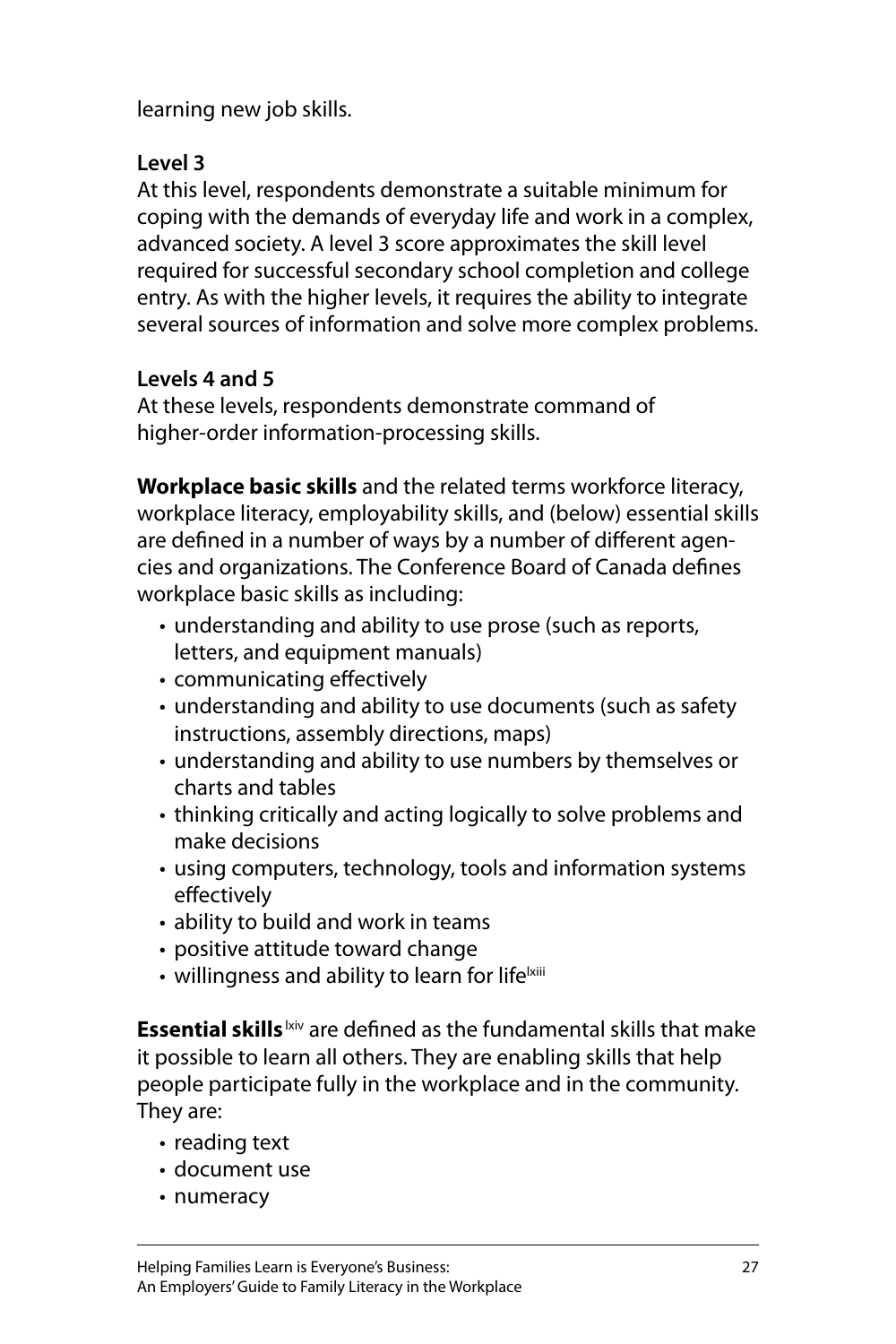- writing •
- oral communication
- working with others
- thinking skills
- computer use
- continuous learning •

**Family literacy** refers to "the ways parents, children, and extended family members use literacy at home and in their community."<sup>Ixv</sup>

**Family literacy programs** include "the range of initiatives that recognize the influence of the family on the literacy development of family members, and that support families in literacy activity and in accessing literacy resources."<sup>Ixvi</sup> Programs may involve parents only, or parents and children together.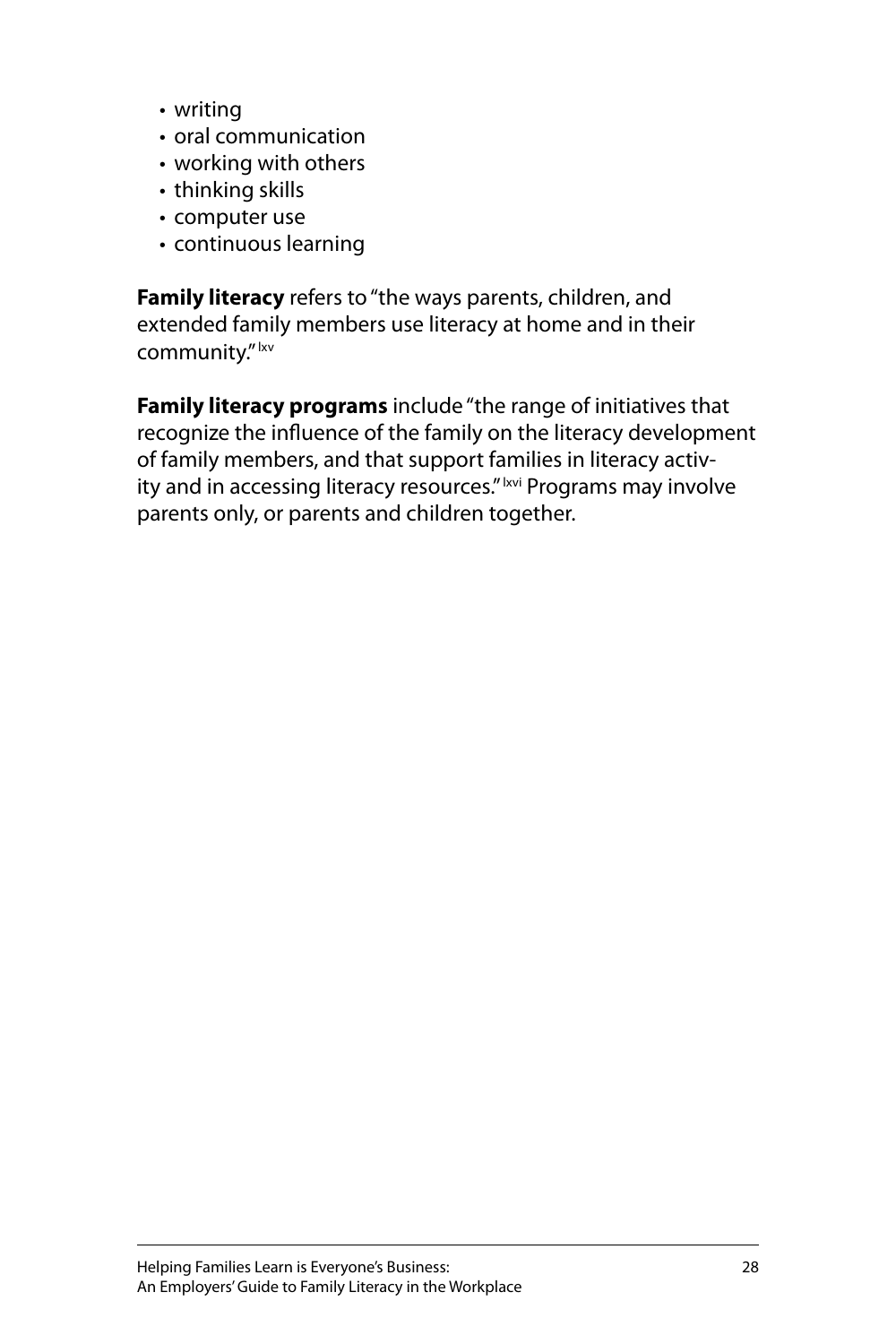# <span id="page-33-0"></span>Appendix B: Leger Marketing's business surveys

According to surveys conducted of Alberta business and industry by Leger Marketing for the Centre for Family Literacy in 2008- 2009, employers agree there is a need for improved literacy and essential skills among the province's workforce (81%, including 42% strong agreement). Similarly, there is a high level of concern regarding the essential skill levels of the future workforce in this province (80% agreeing that their own organizations are concerned, including 52% strong agreement).<sup>Ixvii</sup>

## **Views of partnerships**

Over 75% of employers surveyed indicated there could be benefits to partnering with external literacy providers.

## **Awareness of family literacy**

In their initial survey of over 500 businesses, xviii Leger found that while 74% of Alberta employers agreed that employees are more likely to upgrade their skills if their children directly benefit, more employer education is needed for many organizations to be ready to pursue this type of literacy training.

In Leger's follow-up survey<sup>|xviv</sup>-130 interviews with Alberta employers–one-third of organizations expressed an interest in offering family literacy training programs, regardless of whether the program involves only the worker (36%), the worker and their children (35%), or the worker and another adult (33%).

Organizations were also asked to rate their level of agreement with a series of statements regarding aspects of family literacy programs. At least three-quarters agreed that family literacy programs would be beneficial for the employer (81%), and that family literacy programs would improve adult workers' personal literacy and essential skills (75%).

Seven in 10 said that family literacy programs would improve the organization's ability to handle new responsibilities or communication practices, provide a non-threatening way to re-enter the learning system (72%), increase workforce skill level (71%),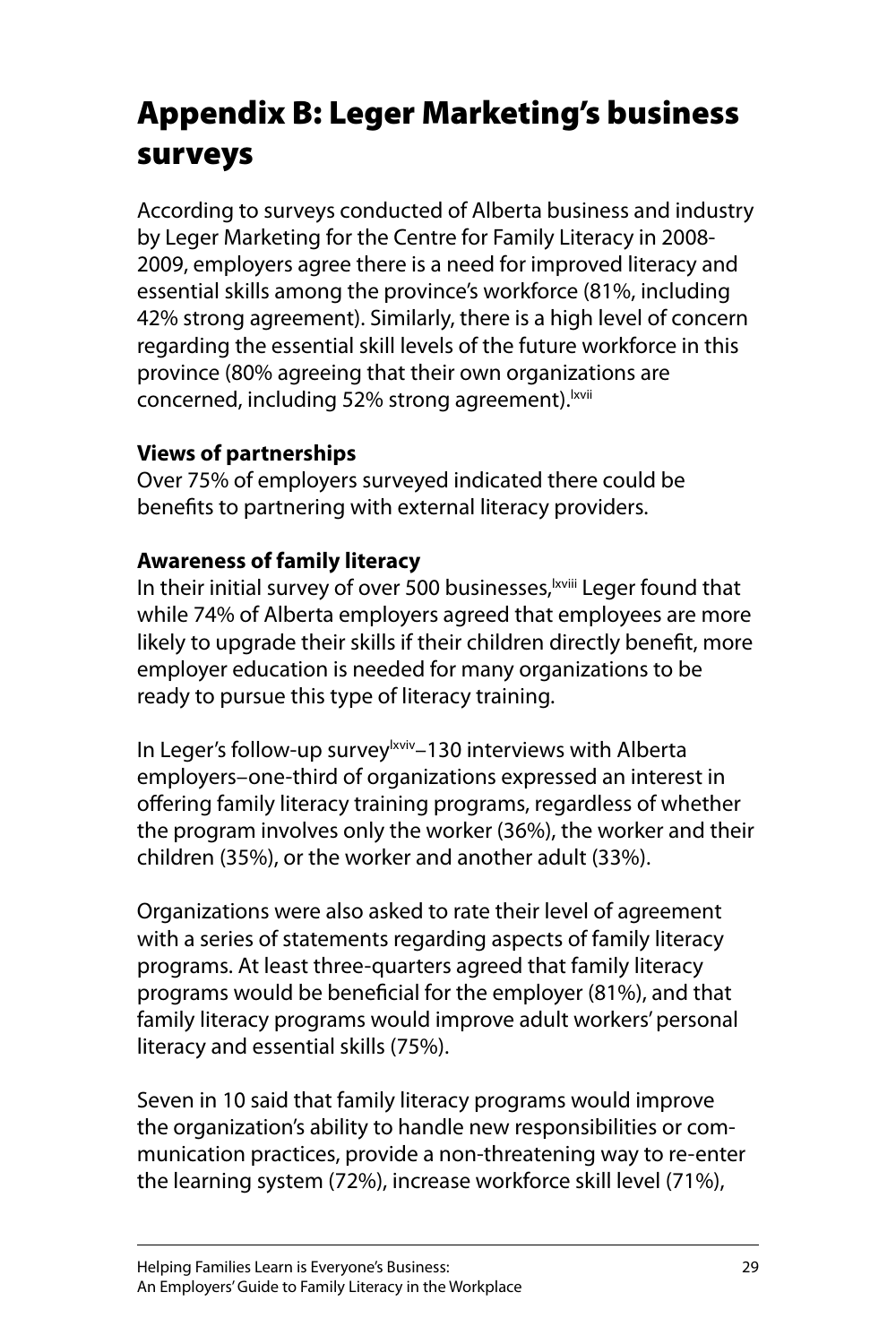improve productivity (70%), and improve the quality of products and services (69%).

At least six in 10 organizations agreed that family literacy would motivate employees to pursue other types of training (65%), improve the ability to implement new technology, production processes, or other changes (63%), improve safety (62%), and have unique advantages over other types of literacy and essential skills programs (60%).

Employers also agreed that family literacy programs would increase their competitiveness (59%), improve labour-management relations (59%), and attract employees (49%).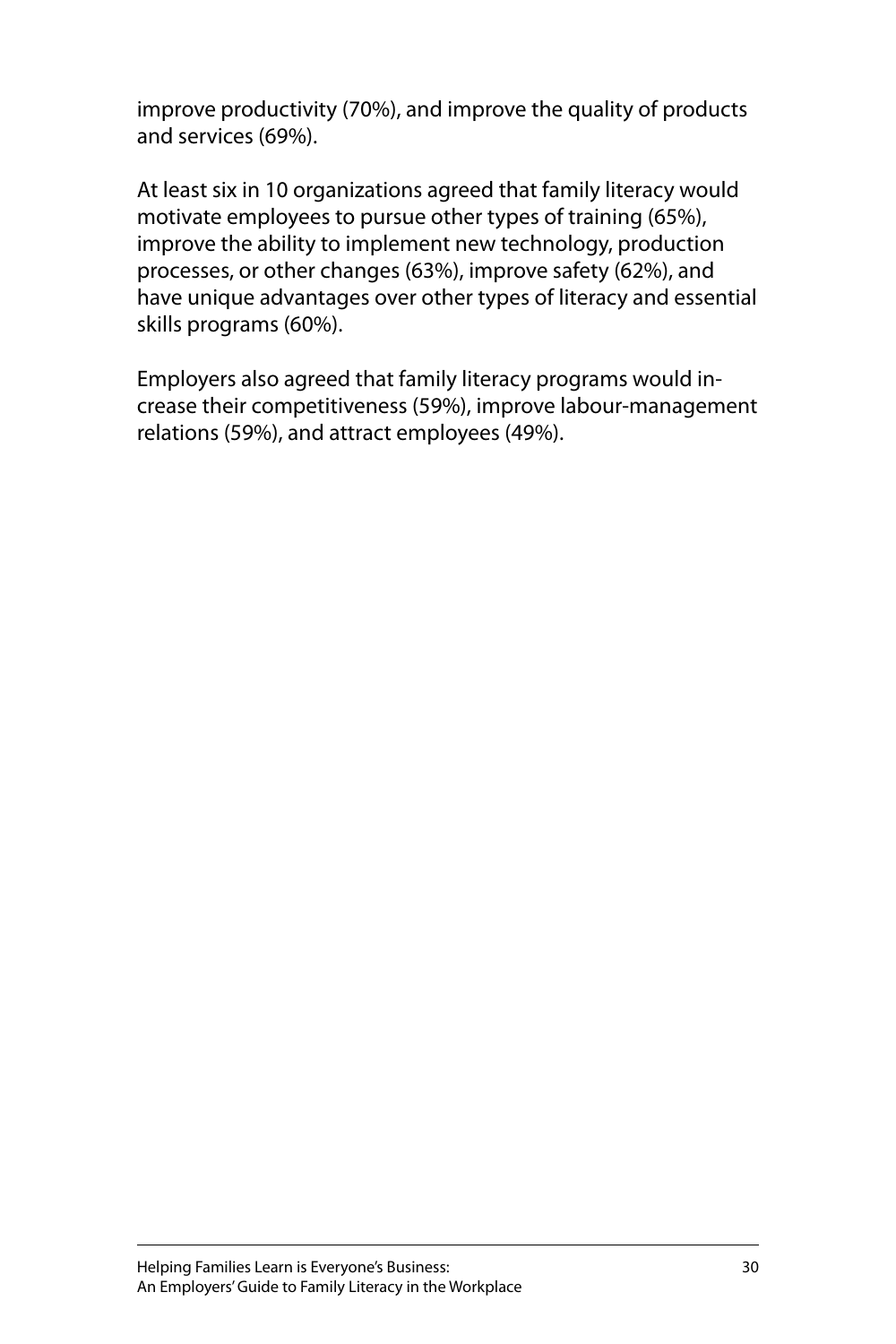# <span id="page-35-0"></span>Appendix C: Community-based family literacy programs in Alberta

Please note that the links and addresses below were current as of March 2010. For updated information, please see the Government of Alberta website at www.alberta.ca, and follow the links to Community Learning, Family Literacy Programs. Also check for family literacy programs offered by other organizations in your community such as libraries, settlement agencies, health units, and community colleges.

| <b>City / Town</b><br><b>Project Title</b><br><b>Host Organization / Service Delivery Organization</b><br><b>Phone   Email</b>                                                              |
|---------------------------------------------------------------------------------------------------------------------------------------------------------------------------------------------|
| <b>Beaverlodge</b><br>South Peace Family Literacy<br>South Peace Rural Community Learning Association<br>Telephone: 780-518-7361   holly_handfield@famlit.ca                                |
| <b>Bon Accord</b><br>Rhythm and Rhyme Family Time<br>Sturgeon County/ Sturgeon Literacy<br>Telephone: 780-921-3589   annitaj@netscape.ca                                                    |
| <b>Buffalo Lake Métis Settlement</b><br>Ayamicikewen Program<br>Buffalo Lake Métis Settlement<br>Telephone: 780-689-2170   mdaniels@buffalolakemetis.com                                    |
| Calgary<br><b>Bowmont Family Literacy Project</b><br><b>Calgary Family Services Society</b><br>Telephone: 403-807-8867   susangarrow@shaw.ca                                                |
| <b>Calgary</b><br>Cross-Cultural Parent-Child Literacy Program<br>Calgary Immigrant Aid Society/ Immigrant Services Calgary<br>Telephone: 403-538-8361   wendya@immigrantservicescalgary.ca |
| Calgary<br>Pebbles in the Sand: ESL Literacy for Women & Children<br><b>Calgary Immigrant Women's Association</b>                                                                           |

Telephone: 403-263-4414 | language@ciwa-online.com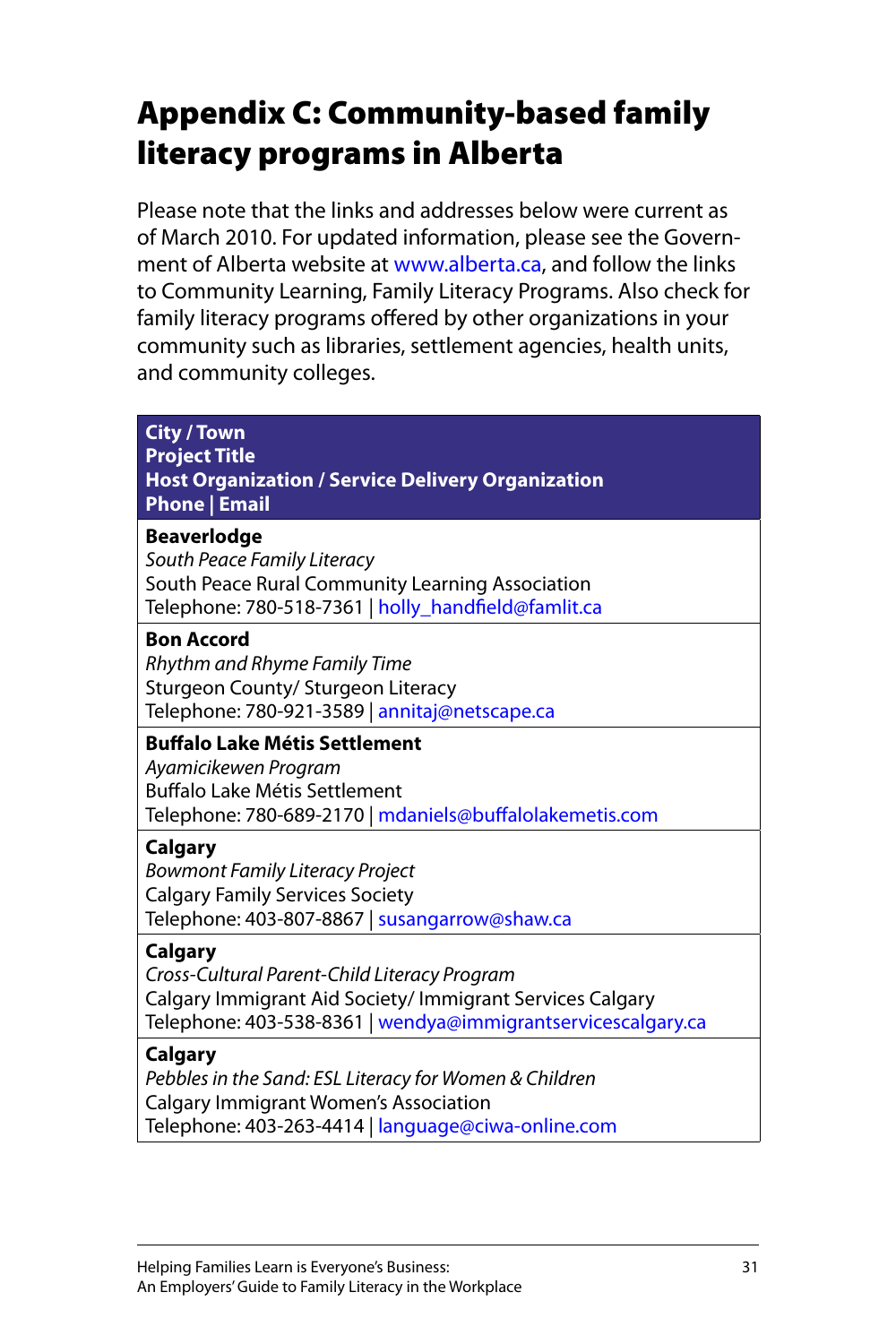### **Calgary**

Magic Carpet Ride CanLearn Society for Persons with Learning Difficulties/ Calgary Learning Centre Telephone: 403-686-9300 | anne.price@calgarylearningcentre.com

#### **Camrose**

Camrose Family Literacy Society of Camrose and Area Community Learning Council/ Camrose Family Literacy Telephone: 780-672-8754 | famlit@camroselearning.com

#### **Cardston**

Family Learning Circle Westwind School Division #74/ Cardston & District Community Adult Learning Program Telephone: 403-653-4991 | kathy.richards@westwind.ab.ca

#### **Coronation**

PCALC Family Literacy County of Paintearth/ Paintearth Community Learning Council Telephone: 1-888-578-3817 | patking@wildroseinternet.ca

#### **Drayton Valley**

Pulling Families Together Drayton Valley Adult Literacy Society Telephone: 780-621-1722 | lheywood@literacyalberta.ca

#### **Drumheller**

Building Blocks Olds College / Drumheller and District Further Education Council Telephone: 403-823-3669 | ddfec@oldscollege.ca

#### **Edmonton**

Family Fun Learning - a family literacy program for parents and grandparents in the Chinese community ASSIST Community Services Centre Telephone: 780-429-3111 | perry.twaits@assistcsc.org

#### **Edmonton**

Books Offer Our Kids Success (BOOKS) Centre for Family Literacy Society of Alberta Telephone: 780-421-7323 | kim\_chung@famlit.ca

#### **Edmonton**

Literacy Connects Families

Connect Society: Deafness Education Advocacy & Family Services Telephone: 780-454-9581 Ext 243 | smccullough@connectsociety.org

#### **Edmonton**

Early Language-Early Literacy Project Edmonton City Centre Church Corporation/ Early Head Start Telephone: 780-426-3666 Ext 222 | llema@e4calberta.org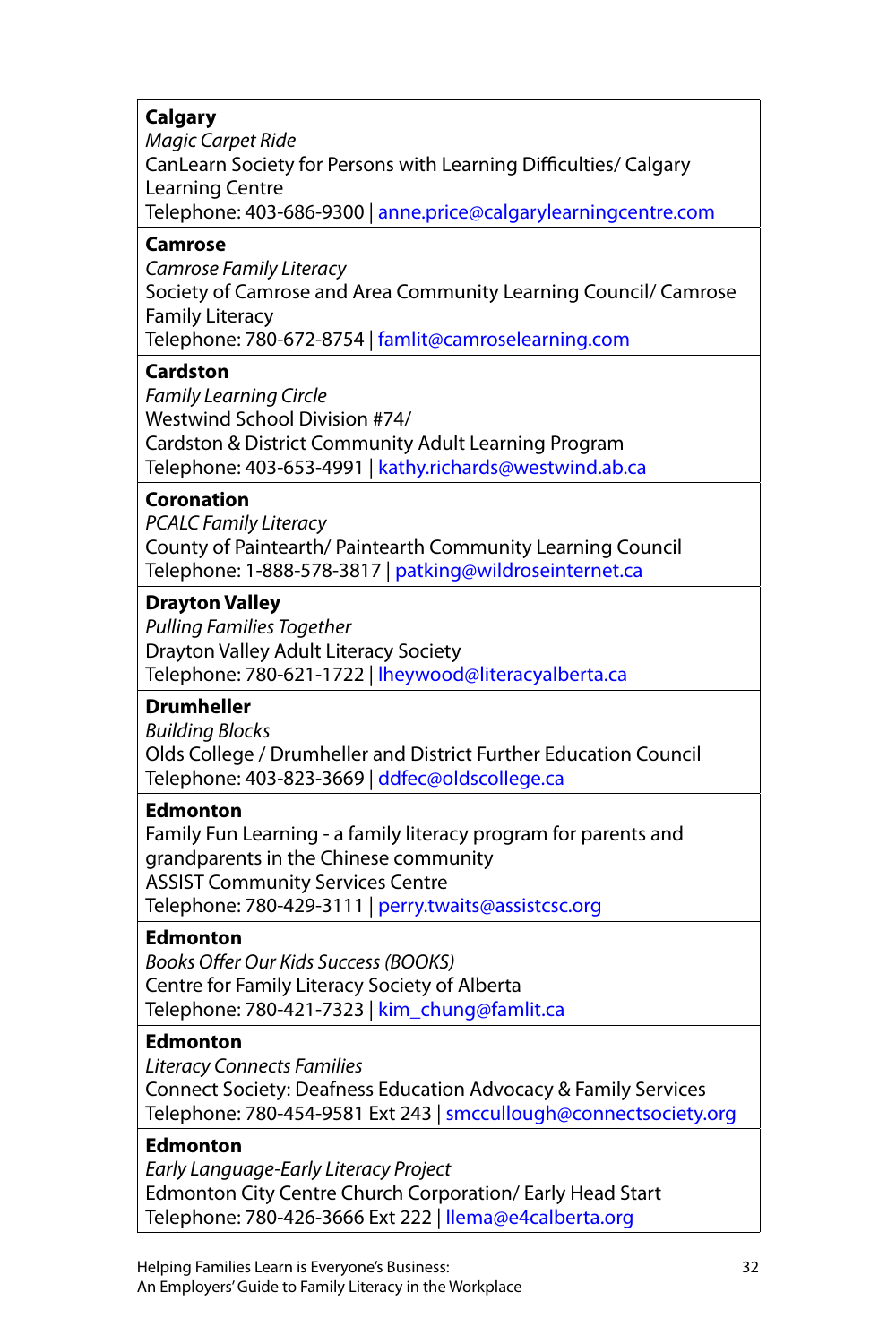| <b>Edmonton</b><br>Multicultural Language and Literacy Enhancement Program<br><b>Edmonton Mennonite Centre for Newcomers</b><br>Telephone: 780-424-7709   sgross@emcn.ab.ca                                                           |
|---------------------------------------------------------------------------------------------------------------------------------------------------------------------------------------------------------------------------------------|
| <b>Edmonton</b><br><b>Books for Children and Families</b><br>Norwood Child and Family Resource Centre<br>Telephone: 780-471-3737   laurief@ncfrc.ab.ca                                                                                |
| <b>Edmonton</b><br>Otenaw lyniuk Literacy Project<br><b>Ben Calf Robe Society</b><br>Telephone: 780-477-6648   marg@bcrsociety.ab.ca                                                                                                  |
| Edmonton<br>Books, Babies and More<br>Terra Association/Terra Association - Meeting the Challenge of Teen<br>Pregnancy<br>Telephone: 780-428-3772   karen.mottershead@terraassociation.com                                            |
| <b>Edmonton</b><br><b>Family Literacy Connections</b><br>The Candora Society of Edmonton<br>Telephone: 780-474-5011   crystal.nahaiowski@candorasociety.com                                                                           |
| Edson<br>The Edson Family Literacy Program<br><b>Edson and District Community Learning Society</b><br>Telephone: 780-723-3630   jodimant@gyrd.ab.ca                                                                                   |
| <b>Edson</b><br>Storysacks<br><b>Edson Friendship Centre</b><br>Telephone: 780-723-5494   efc99@telus.net                                                                                                                             |
| <b>Fishing Lake</b><br><b>Acimowins</b><br>Fishing Lake Métis Settlement<br>Telephone: 780-943-2661   flmsahs@fishinglake.ca                                                                                                          |
| <b>Foremost</b><br>Rural Parent-Child Mother Goose Program<br>Forty Mile Community Adult Learning Association<br>Telephone: 780-867-3973   writebreak@fortymile.ab.ca                                                                 |
| <b>Fort Saskatchewan</b><br>Rhymes and Storytimes Parent-Child Mother Goose Program and<br><b>Creative Kitchens</b><br>Fort Saskatchewan Families First Society<br>Telephone: 780-998-5595 Ext 223   heatherb@familiesfirstsociety.ca |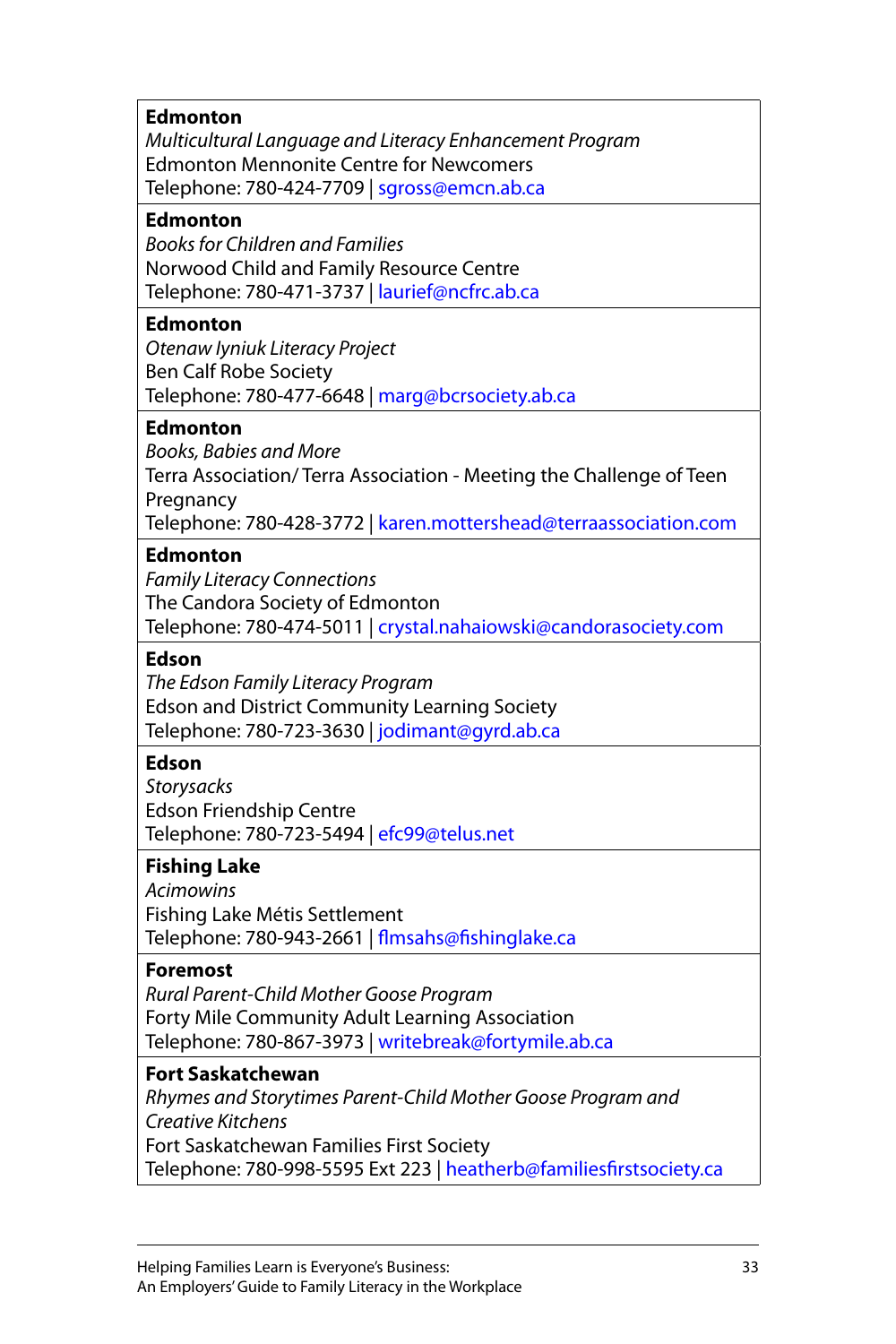#### **Fort Vermilion**

Family Literacy in Fort Vermilion and Area Northeast Community Adult Learning Society Telephone: 780-927-4625 | marilyne@fvsd.ab.ca

#### **Fox Creek**

Books Offer Our Kids Success (B.O.O.K.S.) Town of Fox Creek/Write Start Literacy Telephone: 780-622-3758 | literacy@foxcreekcrc.ca

#### **Grande Prairie**

Family Literacy Program Grande Prairie Council for Lifelong Learning Telephone: 780-539-6077 | jasmin.greavett@gppsd.ab.ca

#### **Grande Prairie**

Home-Words The Grande Prairie Family Education Society/ Healthy Families Program Telephone: 780-830-5300 | betty.miller@pchr.ca

#### **Hanna**

Hanna Family Stepping Stones Hanna and District Association for Lifelong Learning Telephone: 403-854-2099 | lindsay.jennings@hannalearning.com

#### **High Level**

High Level Family Literacy Initiative Chinchaga Adult Learning Council Telephone: 780-926-2950 | calc1@telus.net

#### **High River**

Building Blocks Family Literacy Program Municipal District of Foothills No. 31 Literacy for Life Foundation Telephone: 403-652-5090 | litlife@telus.net

#### **Innisfail**

Henday Family Literacy Project Henday Association for Lifelong Learning Telephone: 403-227-2866 | donnaarnold@hendaylearning.com

#### **Kikino**

Families Reading Together Kikino Colony 7E Council Association/ Kikino Early Intervention Program Telephone: 780-623-4131 | kiyouth@telusplanet.net

#### **Lac La Biche**

Aboriginal Family Literacy Program Lac La Biche Canadian Native Friendship Centre Telephone: 780-623-3249 | ed@nativefriendship.ca

#### **Lac La Biche**

Rhymes That Bind

Lac La Biche Regional Awasisak & Family Development Circle Association Telephone: 780-623-4742 | deandar@telus.net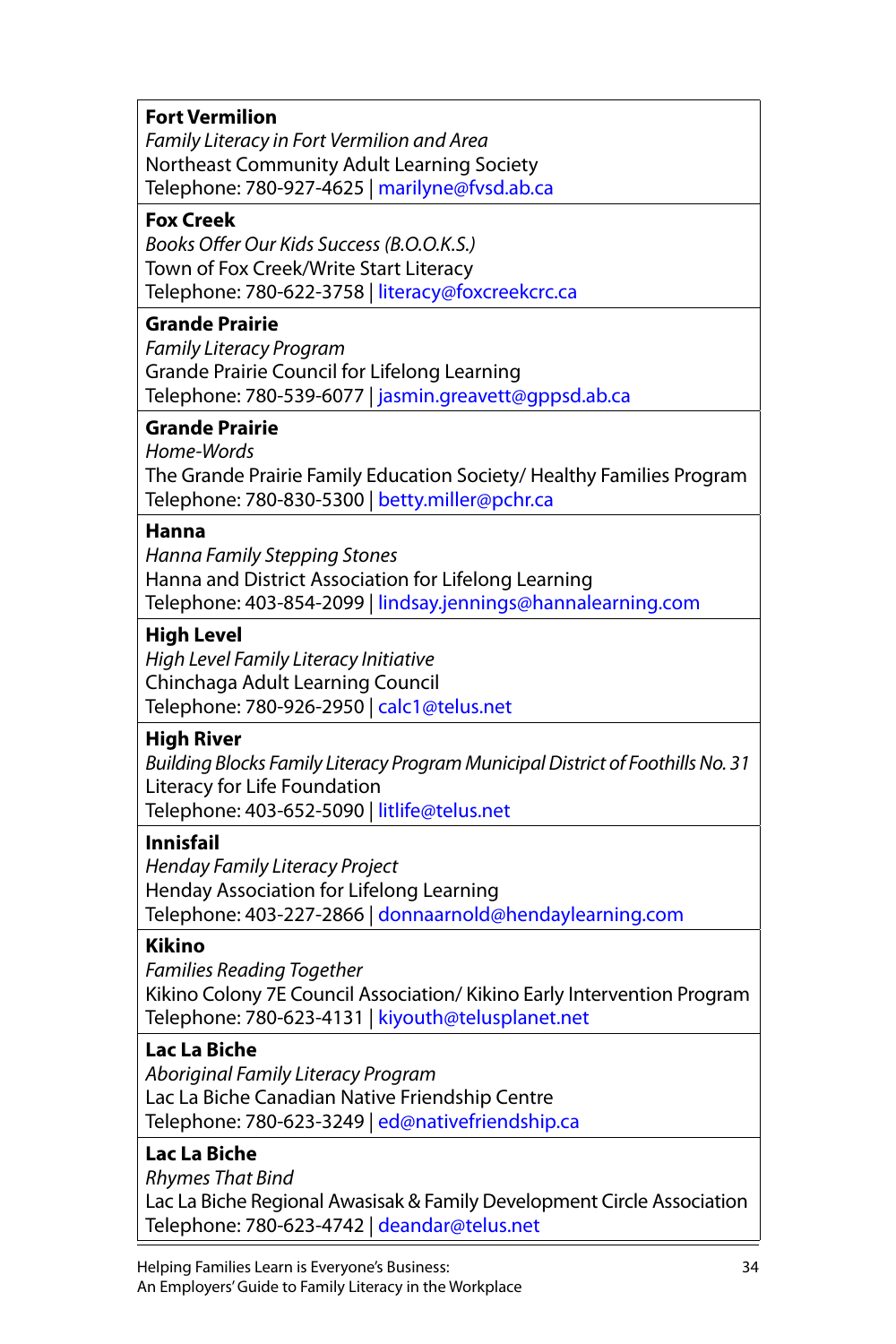#### **Lamont**

P.A.L. (Play and Learn) Program Lamont County/ Lamont County Community Adult Learning Council Telephone: 780-895-2874 | adultlearning@lamontcounty.ca

#### **Lethbridge**

Rhyme Time Program Lethbridge Public Library Telephone: 403-320-4278 | pmcgeorge@lethbridgepubliclibrary.ca

#### **Lloydminster**

A Gift to Our Community–Embracing Family Literacy Lloydminster Learning Council Association Telephone: 780-875-5763 | l-learn@telusplanet.net

#### **Manning**

Manning Aboriginal Family Literacy Whole Community Experience Manning Community Resource Centre (Aboriginal) Society Telephone: (780) 836-4222 | arrc@telus.net

#### **Medicine Hat**

Family Literacy Programs LEARN - The Medicine Hat & District Further Education Council Telephone: 403-529-3878 | cgerl@mhc.ab.ca

#### **Pincher Creek**

Napi Literacy Project Napi Friendship Association Telephone: (403) 562-8020 | brighterfutures@shaw.ca

#### **Rocky Mountain House**

Rocky Native Friendship Centre Society Family Literacy Program Rocky Native Friendship Centre Society Telephone: 403-845-2788 | mduhamel.rnfc@shawlink.ca

#### **Rocky Mountain House**

Rocky Family Literacy Program Rocky Community Learning Council Telephone: 403-845-4544 | dreid@rockyclc.ab.ca

#### **Ryley**

Beaver County Family Program Beaver County / Beaver County Adult Learning Council Telephone: 780-663-3730 | calc@beaver.ab.ca

#### **Slave Lake**

Raising Readers Family Literacy Program Slave Lake Adult Education Committee Telephone: 780-849-8626 | urquhartm@northernlakescollege.ca

#### **St. Paul**

St. Paul Family Literacy Project Portage College Telephone: (790) 645-6489 | marvin.bjornstad@portagecollege.ca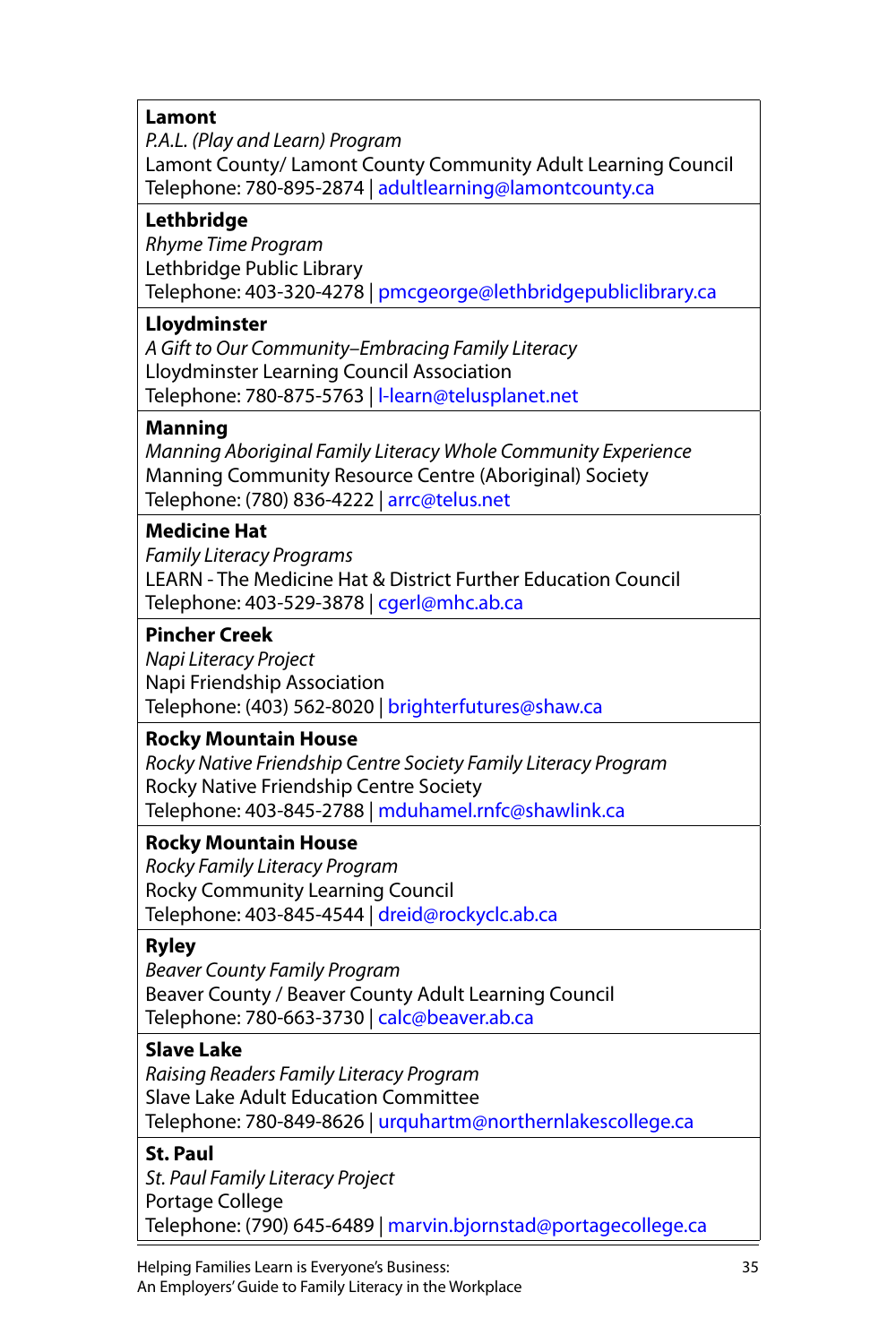#### **St. Paul**

La main dans la main/123 Prêt-à-conter Société des parents pour l'éducation francophone de St-Paul et région Telephone: 780-645-5050 | lreidy@atrium.ca

#### **Stettler**

Stettler Family Literacy Program Stettler & District Community Adult Learning Council Telephone: 403-742-2999 | read.stettlerlearning@telus.net

#### **Taber**

Families Learning Together Taber & District Community Adult Learning Association Telephone: 403-223-1169 | executivedirector@taberadultlearning.com

#### **Three Hills**

Kneehill READ Family Kneehill Adult Learning Society Telephone: 403-443-5556 | read4me@eastlink.ca

#### **Valleyview**

Family Learning Initiative Valleyview and District Further Education Council Telephone: 780-524-4323 | jsmith@northernlakescollege.ca

#### **Vegreville**

Building Blocks and Family Start Community Association for Lasting Success Telephone: 780-632-3225 | dpalichuk@vcals.org

#### **Vulcan**

Building Blocks Family Literacy and Time for Rhymes Programs Rainbow Literacy Society Telephone: 403-485-3107 | coordinator@rainbowliteracy.com

#### **Westlock**

Learn With Me/Read With Me Project Each One Teach One Literacy Society Telephone: 780-349-6333 | eotoliteracy@hotmail.com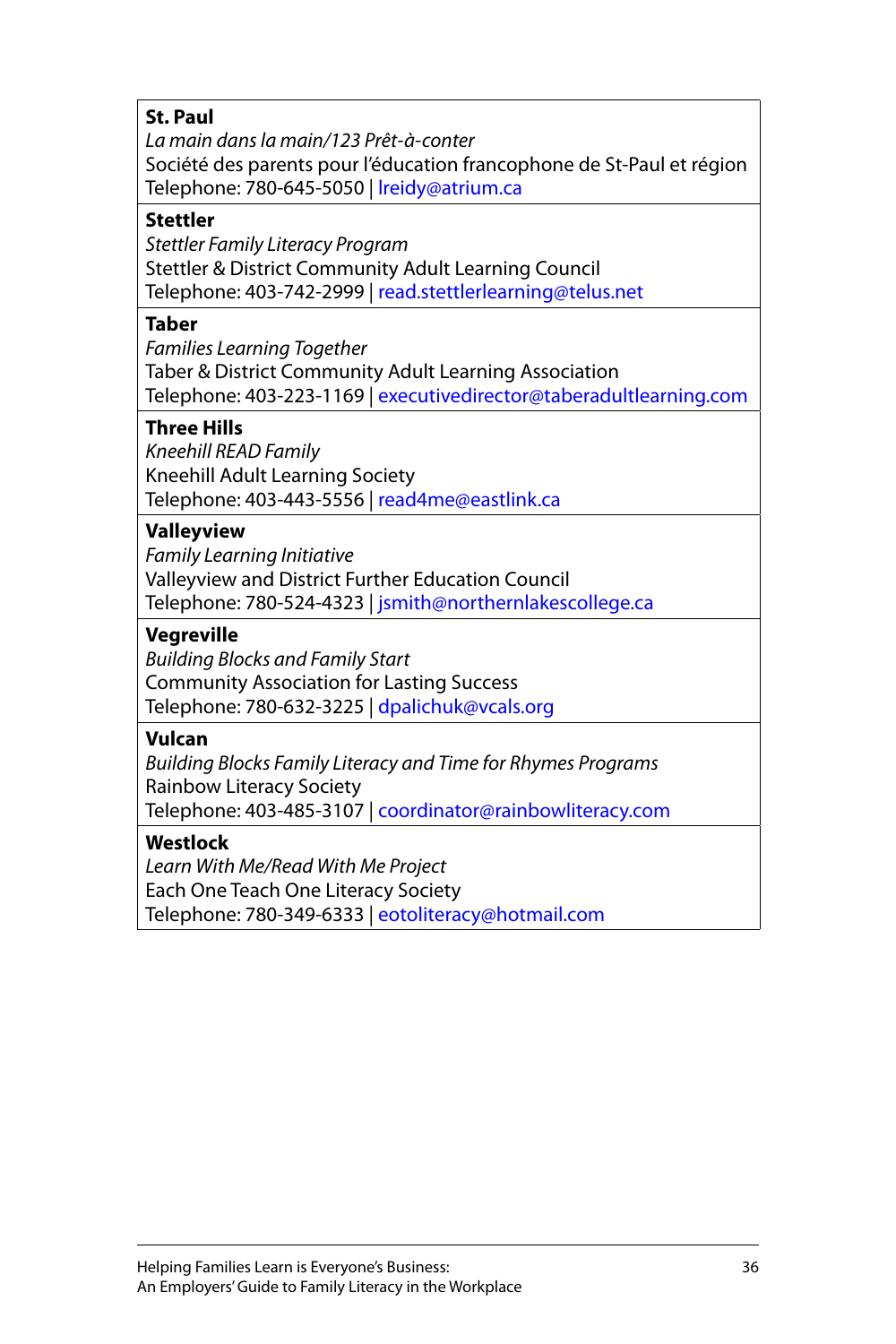# <span id="page-41-0"></span>Appendix D: Sample interest inventory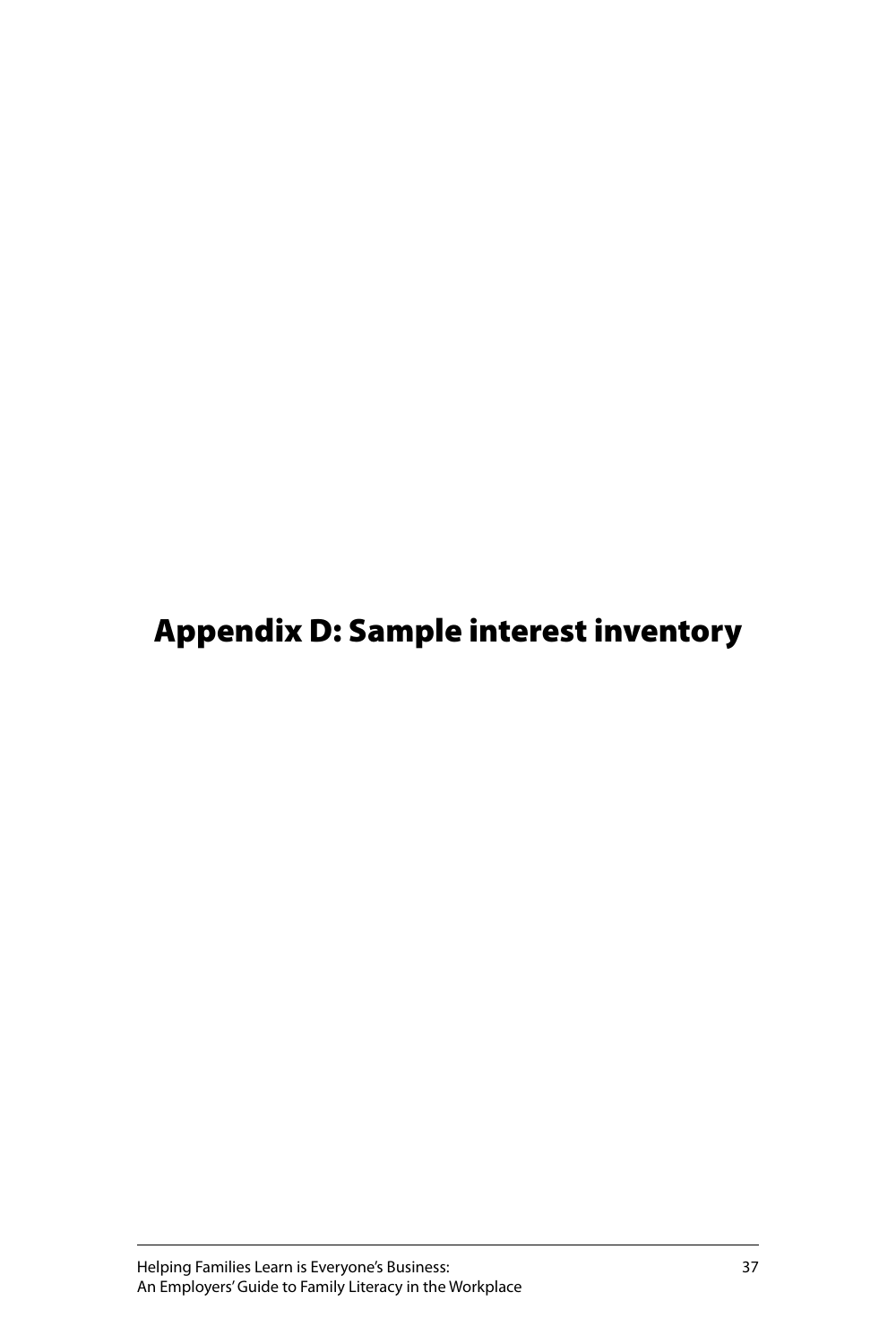

We are interested in general information to help us plan a no-cost family literacy program here at XYZ Industries. All responses are confidential. Thank you for taking part!

Circle your answer: Are you the parent of a young child? (Birth to grade 6) yes no Are you a grandparent or other caregiver helping to raise young children? yes no Do you care for foster children? If yes to any of the above, are they 0-2 years 3-5 years 6-9 years 9-12 years Do you have questions about how to help your child learn? yes no Would you attend a 4–8 week program (once a week): Before work starts (adults only) yes no Right after work (adults only) yes no At lunchtime (adults only) yes no Saturday mornings (adults and children) was no

Please  $\checkmark$  as many as you are interested in:<br> $\Box$  A free lending library at work (books

- A free lending library at work (books for kids and adults)
- $\Box$  A series of lunchtime sessions on why it's important to read to young children
- $\Box$  A program for parents of infants and toddlers that helps with the child's early language development
- $\Box$  A program for parents of preschoolers, focused on simple things that can help get a child ready for school
- $\Box$  Sessions on helping your children with homework (elementary school), reading report cards, and dealing with your child's teacher
- $\Box$  Sessions to help parents create a fun reading environment in the home and encourage reluctant readers
- $\Box$  Sessions on helping your child learn while retaining your home language (What language? \_\_\_\_\_\_\_\_\_\_\_\_\_\_\_\_\_\_\_\_\_\_\_\_\_\_\_\_\_\_\_\_\_\_\_\_ )
- $\Box$  A program where you practice skills that will help you in your job and help you to help your child learn

What other ideas do you have?

#### **Simple things can make a world of difference to a young child. Share a bedtime story tonight.**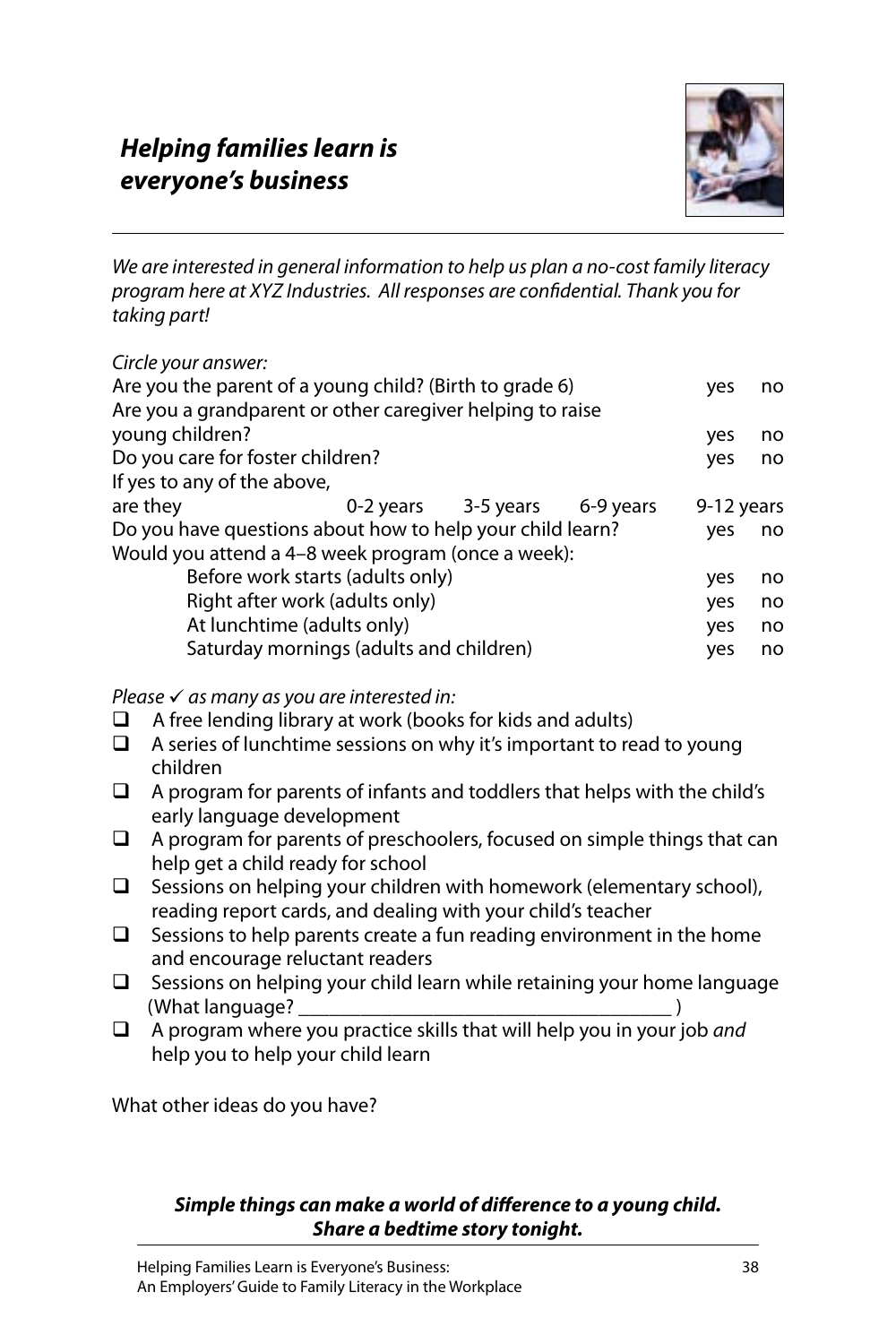# <span id="page-43-0"></span>Appendix E: About the Centre for Family Literacy

The Centre for Family Literacy was the first centre of it kind in Canada to focus on the development of literacy in the context of the family. With a 30-year history of serving families and communities, the mandate of the Centre is to:

- develop and deliver family and adult literacy programs in the Alberta Capital region
- provide training to family literacy professionals in Alberta and across the country
- serve as an information and program resource to family literacy professionals in Alberta
- raise awareness surrounding the importance of literacy and its impact on individuals, families, and communities
- serve as the location for intensive and long-term research on the effectiveness of family literacy programs
- pilot and implement innovative new approaches to learning •and education

We have an outstanding track record of working in collaboration with a wide range of community agencies to provide programs and services that best meet the needs of families and communities. As a leader in the country, we provide a continuum of services that enable individuals and families to participate at many points in their own development. In the past year, over 15,000 Alberta adults and children accessed our programs, training, and services.

Centre for Family Literacy #201, 11456 Jasper Avenue Edmonton, Alberta T5K 0N9 780-421-7323 1-866-421-7323 www.famlit.ca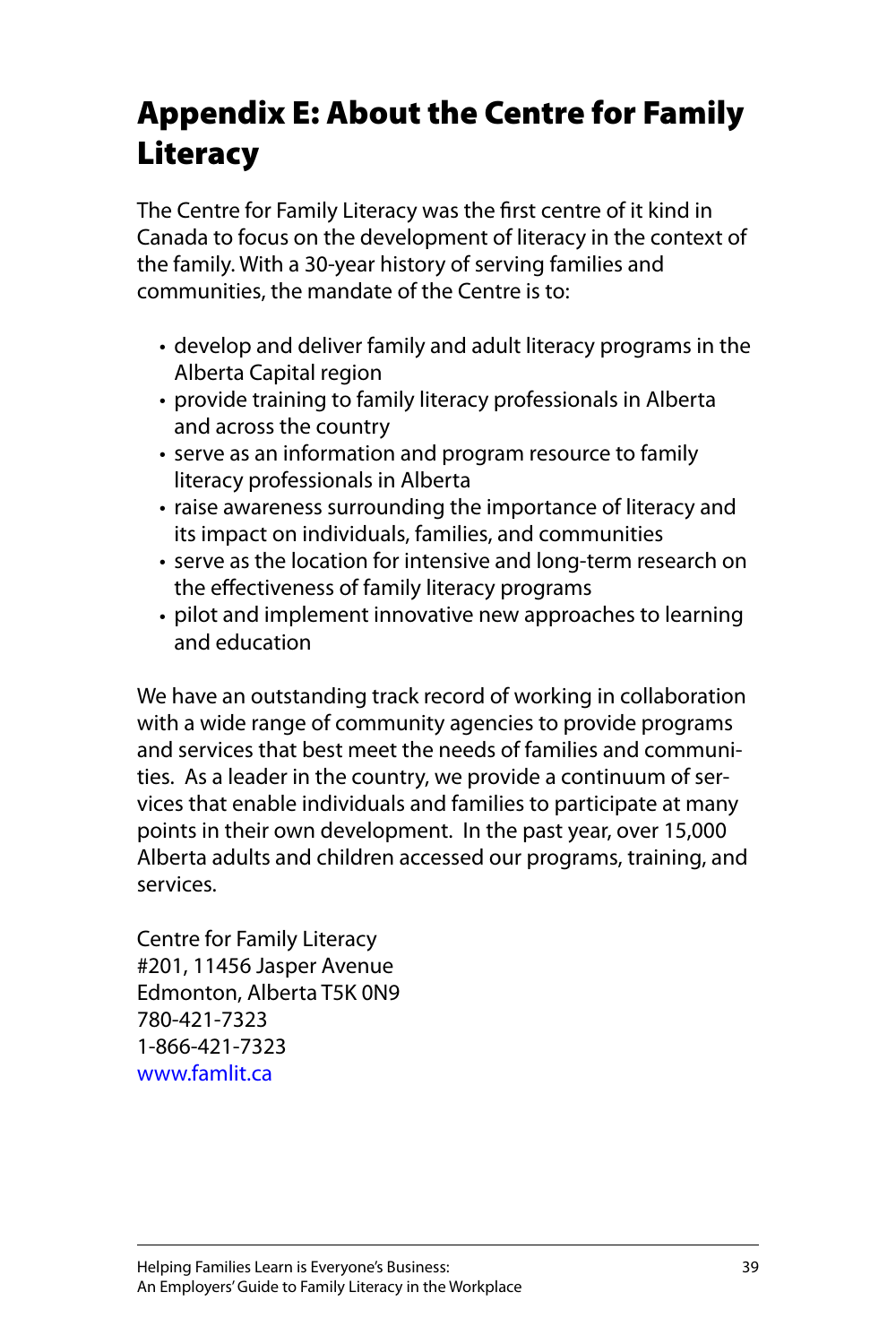# <span id="page-44-0"></span>End Notes

i Workplace Family Literacy Project evaluation interview raw data, March 2010.

ii Literacy Matters: A Call for Action. (no date). TD Bank Financial Group.

iii Coulombe, Serge and Jean-Francois Tremblay and Sylvie Marchand. (2004.) International Adult Literacy Survey: Literacy Scores, Human Capital, and Growth Across Fourteen OECD Countries. Ottawa: Statistics Canada. p. 31.

iv Organization for Economic Co-operation and Development and Statistics Canada. (2000). Literacy in the Information Age: Final Report of the International Adult Literacy Survey. Paris and Ottawa: OCED and Statistics Canada.

v Peters, Valerie in Roberts, Paul and Rebecca Gowan. (No date). Workplace Literacy: Canadian Literature Review and Bibliography: Working Paper. Ottawa: Canadian Council on Social Development. p. 11.

vi Centre for Family Literacy programs and services data, 2008. Retrieved September 12, 2009 from http://www.famlit.ca/resources/stats.html.

vii Mikulecky, Larry. (no date). Too Little Time and Too Many Goals: Suggested Remedies from Research on Workplace Literacy. National Center for the Study of Adult Learning and Literacy. Retrieved July 13, 2008 from www.ncsall.net/?id=432.

viii Sue Southwood, Manager, Ford Motor Company Learning Together program, e-mail correspondence Nov. 7, 2008

<sup>ix</sup> Mikulecky, Larry. (No date.) Too Little Time and Too Many Goals: Suggested Remedies From Research on Workplace Literacy. Retrieved July 13, 2008 from www. ncsall.net/?id+432.

x Johnston, Wendy. (1994). Labour-Initiated Literacy Programs in Canada. Ottawa: National Literacy Secretariat.

xi Sticht, Tom. (2007). Toward a Multiple Life Cycles Education Policy: Investing in the Education of Adults to Improve the Educability of Children. Paper presented at the National Center for Family Literacy Annual Conference March 4, 2007.

xii Kitagawa, Kurtis. (2000). Durabelt Inc.: Empowering Adult Learners. Ottawa: Conference Board of Canada. Retrieved June 16, 2008 from [http://sso.](http://sso.conferenceboard.ca/Libraries/EDUC_PUBLIC/Case-30.sflb.) confer[enceboard.ca/Libraries/EDUC\\_PUBLIC/Case-30.sflb.](http://sso.conferenceboard.ca/Libraries/EDUC_PUBLIC/Case-30.sflb.)

xiii Building on our Competencies: Canadian Results of the International Adult Literacy and Skills Survey. (2003) Ottawa: Statistics Canada. Retrieved July 14, 2008 from www.statcan.gc.ca/bsolc/olc-cel/olc-cel?catno=89-617-XIE&lang=eng.

xiv Conference Board of Canada. How Canada Performs. Retrieved March 1, 2010 from www.conferenceboard.ca/HCP/Details/education/adult-literacy-rate-lowskills.aspx#workplace.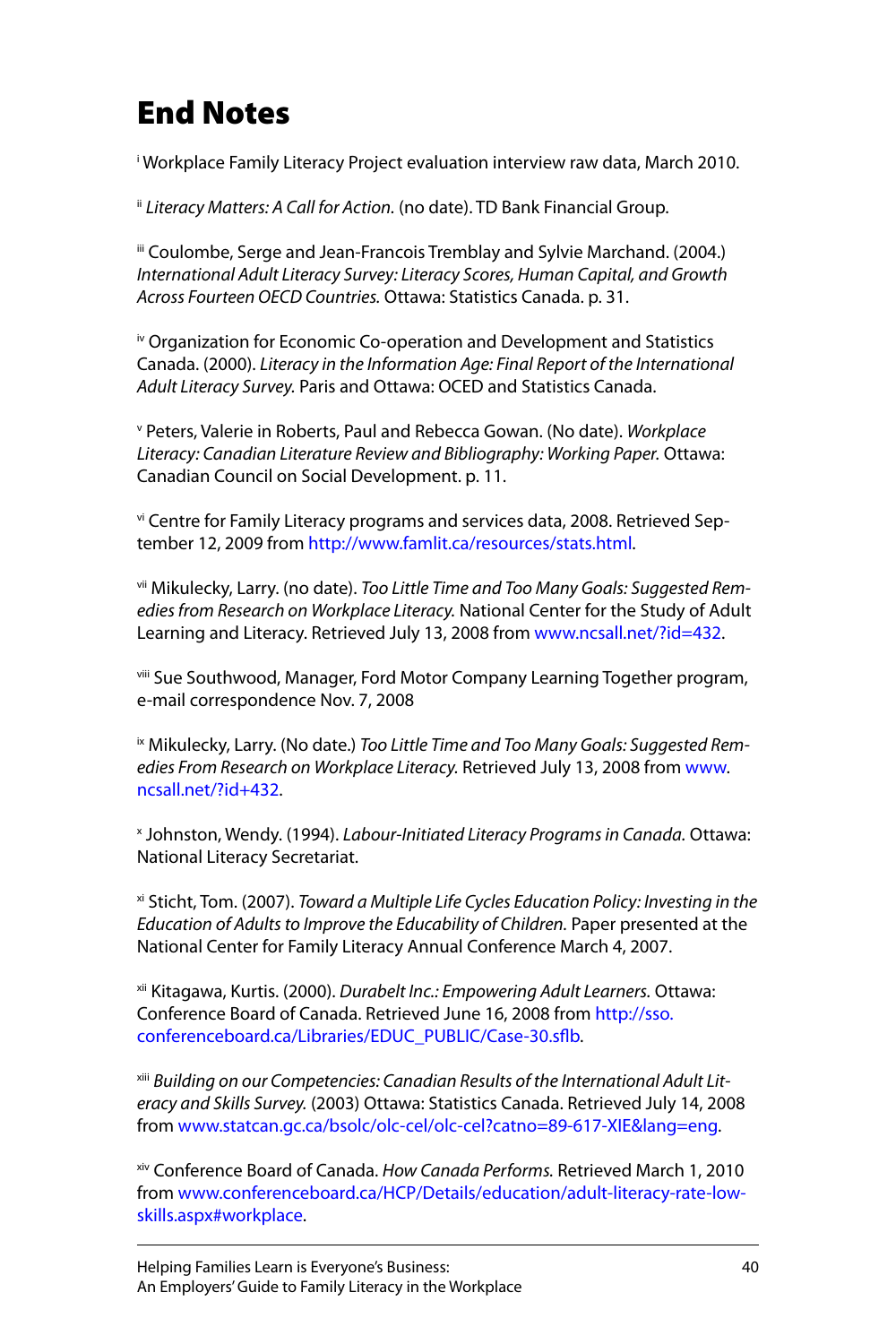xv Conference Board of Canada. How Canada Performs. Retrieved March 1, 2010 from www.conferenceboard.ca/HCP/Details/education/adult-literacy-rate-lowskills.aspx#workplace.

<sup>xvi</sup> Long, Ellen and Leanne Taylor. (2002). Nonparticipation in Literacy and Upgrading Programs: A National Study, Stage One. Toronto: ABC Literacy Canada.

xvii Campbell, Alison and Natalie Gagnon. (2006). Literacy, Life and Employment: An Analysis of Canadian International Adult Literacy Survey (IALS) Microdata. Ottawa: Conference Board of Canada.

xviii Literacy Matters: A Call for Action. (no date). TD Bank Financial Group.

xix Coulombe, Serge and Jean-Francois Tremblay and Sylvie Marchand. (2004.) International Adult Literacy Survey: Literacy Scores, Human Capital, and Growth Across Fourteen OECD Countries. Ottawa: Statistics Canada.

<sup>xx</sup> Bloom, Michael et al. (2007). The Economic Benefits of Improving Literacy Skills in the Workplace. Ottawa: Conference Board of Canada.

<sup>xxi</sup> Campbell, Alison and Natalie Gagnon. (2006). Literacy, Life and Employment: An Analysis of Canadian International Adult Literacy Survey (IALS) Microdata. Ottawa: Conference Board of Canada.

<sup>xxii</sup> Saunders, Ron. (2009). Employer Investment in Workplace Learning: Report on the Edmonton Roundtable. Ottawa: Work and Learning Knowledge Centre and Canadian Policy Research Networks.

xxiii Peters, Valerie in Roberts, Paul and Rebecca Gowan. (No date). Workplace Literacy: Canadian Literature Review and Bibliography: Working Paper. Ottawa: Canadian Council on Social Development.

xxiv Organization for Economic Co-operation and Development and Statistics Canada. (2000). Literacy in the Information Age: Final Report of the International Adult Literacy Survey. Paris and Ottawa: OCED and Statistics Canada.

xxv Environmental Scan of the Alberta Business Community: Analysis of Findings From Employer Follow-up Survey, Phase Two. (2009). Edmonton: Leger Marketing survey for Centre for Family Literacy.

xxvi Campbell, Alison and Natalie Gagnon. (2006). Literacy, Life and Employment: An Analysis of Canadian International Adult Literacy Survey (IALS) Microdata. Ottawa: Conference Board of Canada.

xxvii Campbell, Alison. (2005). Profiting From Literacy: Creating a Sustainable Workplace Literacy Program. Ottawa: Conference Board of Canada. p. 8. xxviii Haggart, Jeanne. (2001). Walking Ten Feet Tall. Sheffield: Department for Education and Skills and the National Institute of Adult Continuing Education (England and Wales). p. 10.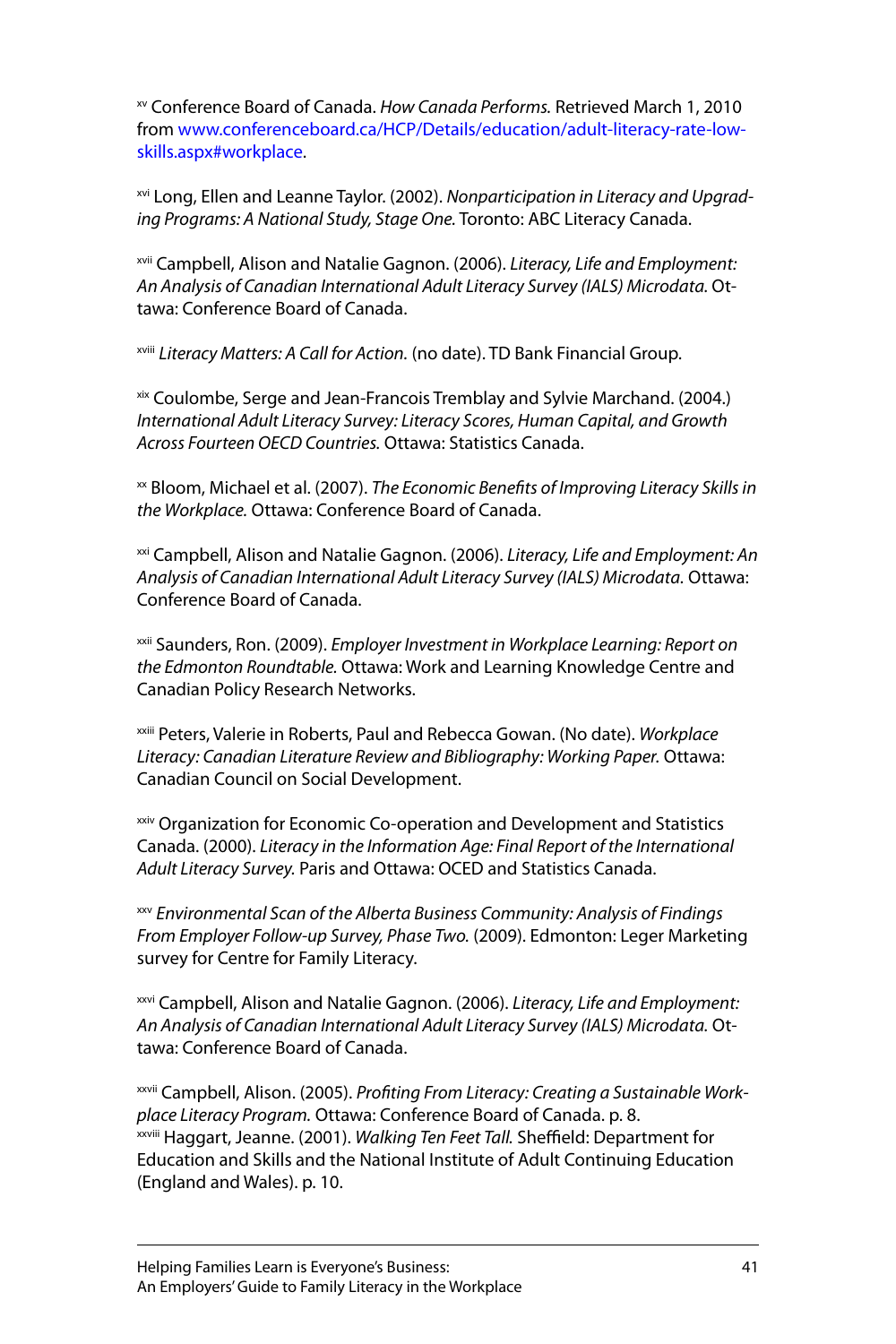xxix Calder, K. J. and Kim Jensen. (no date). Home and Workplace Literacy: A Reverse Causal Relationship? Paper for refereed journal, attachment to personal email January 16, 2009. p. 4.

xxx Benseman, John, Alison Sutton, and Josie Lander. (2005). Working in the Light of Evidence, as Well as Aspiration: A Literature Review of the Best Available Evidence About Effective Adult Literacy, Numeracy and Language Teaching. Auckland: Uniservices Limited. p. 88.

xxxi Centre for Family Literacy programs and services data, 2008. Retrieved September 12, 2009 from http://www.famlit.ca/resources/stats.html.

xxxii Brooks, Greg et al. (2001). Assembling the Fragments: A Review of Research on Adult Basic Skills. Research brief No. 220. London: Department for Education and Employment.

xxxiii Padak, Nancy and Tim Raskinski. (2003). Family Literacy Programs: Who Benefits? Kent State University, Ohio Literacy Resource Center.

xxxiv Hayes, Dr. Andrew. High Quality Family Literacy Programs: Adult Outcomes and Impacts. Retrieved September 28, 2007 from www.famlit.org/site/apps/nl/content2.asp?c=gtjWjdMQlsE&b=2009009&ct=2872391.

xxxv Work-Related Learning Guide for Family Literacy and Adult Education Organizations. (1999). Boston, MA and Louisville, KY: Jobs for the Future and National Center for Family Literacy. p. 17.

xxxvi Literacy in the Workplace. Fact Sheet #4: Best Practices. (2008). Canadian Union of Public Employees. Retrieved February 5, 2009 from http://cupe.ca/literacy.

xxxvii Workplace Family Literacy Project evaluation interview raw data, March 2010.

xxxviii Goldblatt, Ann. (2010). Workplace Family Literacy Project Evaluation. Edmonton: Centre for Family Literacy. p. 7.

xxxix Elaine Cairns, Manager, Further Education Society of Alberta, email correspondence March 15, 2010.

<sup>xi</sup> Calder, K. J. and Kim Jensen. (no date). Home and Workplace Literacy: A Reverse Causal Relationship? Paper for refereed journal, attachment to personal email January 16, 2009. p. 4.

<sup>xli</sup> Ford, Fathers and Family Literacy. In The Community Exchange. Vol. 5, Issue 1, Sept. 1996.

<sup>xlii</sup> McNichol, Sarah and Pete Dalton. (2002). Barking & Dagenham More Families Reading Evaluation Report. Birmingham, U.K.: Centre for Information Research, University of Central England in Birmingham.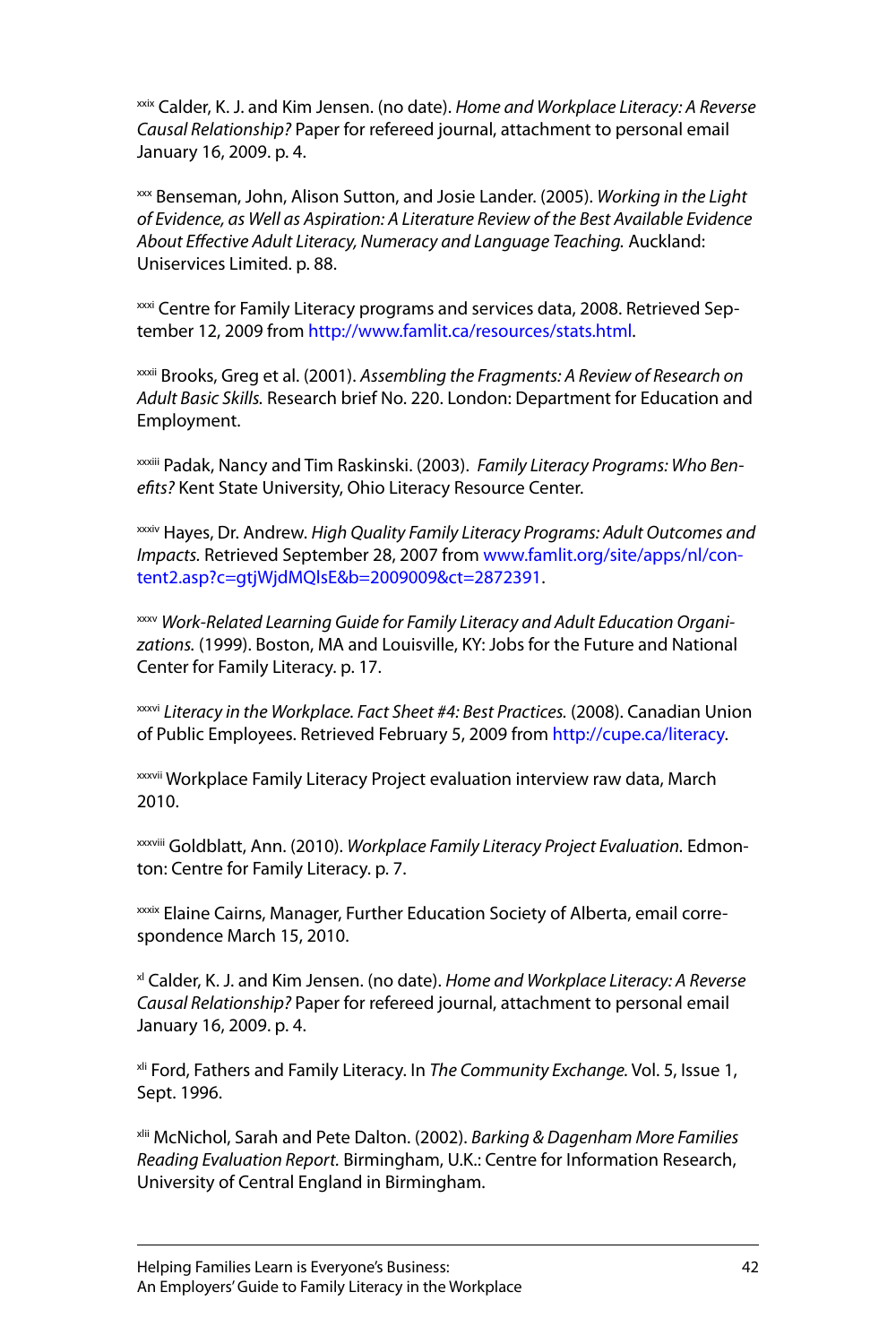xliii Richards, R. T. When Family Literacy Begins on the Job. In Educational Leadership 55, no. 8 (May 1998): 78-80[. www.eric.ed.gov:80/ERICWebPortal/custom/](http://www.eric.ed.gov:80/ERICWebPortal/custom/portlets/recordDetails/detailmini.jsp?_nfpb=true&_& ERICEx tSearch_SearchValue_0=EJ565139&ERICExtSearch_SearchType_0=no&accno=EJ565139) portlets/recordDetails/detailmini.jsp?\_nfpb=true&\_& ERICEx tSearch\_Search-[Value\\_0=EJ565139&ERICExtSearch\\_SearchType\\_0=no&accno=EJ565139.](http://www.eric.ed.gov:80/ERICWebPortal/custom/portlets/recordDetails/detailmini.jsp?_nfpb=true&_& ERICEx tSearch_SearchValue_0=EJ565139&ERICExtSearch_SearchType_0=no&accno=EJ565139)

<sup>xliv</sup> Calder, K. J. and Kim Jensen. (no date). Home and Workplace Literacy: A Reverse Causal Relationship? Paper for refereed journal, attachment to personal email January 16, 2009. p. 5.

x<sup>I</sup> Family Literacy: Respecting Family Ways. Retrieved July 20, 2008 from www. kidsource.com/kidsource/content5/family.literacy.html.

xlvi Delaney, Laura and John A. Finger. (1991). Family Support Programs and Family Literacy: Overview of Family Support Programs. Washington: Administration for Children, Youth and Families. Retrieved July 20, 2008 from http://eric.ed.gov:80/ ERICDocs/data/ericdocs2sql/content\_storage\_01/0000019b/80/12/ff/27.pdf.

xlvii Nickse, Ruth. (no date). Update of "The Noises of Literacy." Normal, IL: College of Education, Illinois State University. Retrieved June 29, 2008 from http://people. coe.ilstu.edu/bbsmith/471/nickse.htm.

xlviii Haggart, Jeanne. (2001). Walking Ten Feet Tall. Sheffield: Department for Education and Skills and the National Institute of Adult Continuing Education (England and Wales). p. 175.

xlix Retrieved July 13, 2008 from www.tuc.org.uk.

<sup>1</sup> Case Study: Reading Matters. Retrieved July 20, 2008 from www.literacytrust.org. uk/familyreading/casestudies/Matters.html.

li Retrieved July 13, 2008 from http://www.campaign-for-learning.org.uk/cfl/ new-media-centre/press-releases/index.asp?PressReleaseID=241

lii Banchfield, Colette. (2000). An Unusual Partnership. In Literacy Today. June 2000, No. 23. Retrieved July 12, 2008 from www.literacytrust.org.uk/pubs/ blanchfield.html.

liii Simple Things Employers Can Do to Help. (1997). Retrieved July 13, 2008 from http://news.bbc.co.uk/2/hi/75207.stm.

liv Kitagawa, Kurtis. (2000). Durabelt Inc.: Empowering Adult Learners. Ottawa: Conference Board of Canada. Retrieved June 16, 2008 fro[m http://sso.](http://sso.conferenceboard.ca/Libraries/EDUC_PUBLIC/Case-30.sflb) confer[enceboard.ca/Libraries/EDUC\\_PUBLIC/Case-30.sflb.](http://sso.conferenceboard.ca/Libraries/EDUC_PUBLIC/Case-30.sflb)

<sup>1</sup> Alberta Workforce Essential Skills website. Retrieved July 20, 2008 from www. nald.ca/awes/inaction/past/past.htm.

<sup>Ivi</sup> 1998 Workplace Literacy Best Practices Reader. (1998). Toronto: Conference Board of Canada. Retrieved June 16, 2008 fro[m www.conferenceboard.ca/Librar](www.conferenceboard.ca/Libraries/EDUC_PUBLIC/1998_literacy_reader.sflb)ies [/EDUC\\_PUBLIC/1998\\_literacy\\_reader.sflb.](www.conferenceboard.ca/Libraries/EDUC_PUBLIC/1998_literacy_reader.sflb)